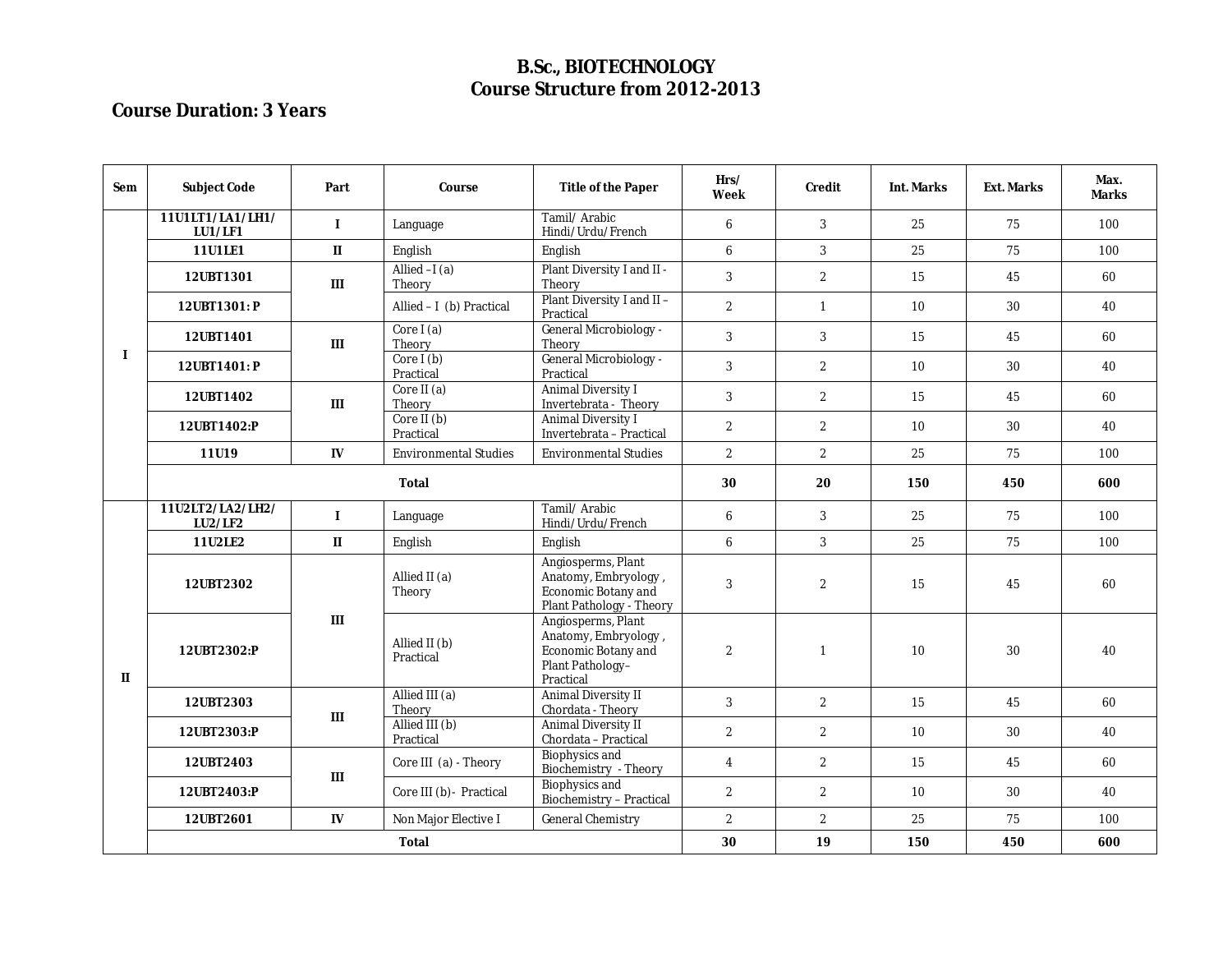| Sem | <b>Subject Code</b>         | Part         | Course                        | <b>Title of the Paper</b>                                       | Hrs/<br>Week            | Credit                  | <b>Int. Marks</b> | <b>Ext. Marks</b> | Max.<br><b>Marks</b> |
|-----|-----------------------------|--------------|-------------------------------|-----------------------------------------------------------------|-------------------------|-------------------------|-------------------|-------------------|----------------------|
|     | 11U3LT3/LA3/LH3/<br>LU3/LF3 | $\mathbf I$  | Language                      | Tamil/Arabic<br>Hindi/Urdu/French                               | $\boldsymbol{6}$        | 3                       | 25                | 75                | 100                  |
|     | 11U3LE3                     | $\mathbf{I}$ | English                       | English                                                         | $6\phantom{a}$          | 3                       | 25                | 75                | 100                  |
|     | 12UBT3304                   | III          | Allied IV (a) -Theory         | <b>Plant Physiology and</b><br><b>Plant Ecology - Theory</b>    | 3                       | $\boldsymbol{2}$        | 15                | 45                | 60                   |
|     | 12UBT3304:P                 |              | Allied IV (b) - Practical     | <b>Plant Physiology and</b><br><b>Plant Ecology - Practical</b> | $\boldsymbol{2}$        | $\mathbf{1}$            | 10                | 30                | 40                   |
|     | 12UBT3404                   | III          | Core IV (a) - Theory          | <b>Cell and Molecular</b><br><b>Biology</b> - Theory            | 3                       | $\mathbf{2}$            | 15                | 45                | 60                   |
| III | 12UBT3404:P                 |              | Core IV (b) - Practical       | <b>Cell and Molecular</b><br><b>Biology - Practical</b>         | $\boldsymbol{2}$        | $\boldsymbol{2}$        | 10                | 30                | 40                   |
|     | 12UBT3405                   | III          | Core V (a) - Theory           | <b>Immunology</b> and<br>Immunotechnology -<br><b>Theory</b>    | $\boldsymbol{2}$        | $\boldsymbol{2}$        | 15                | 45                | 60                   |
|     | 12UBT3405:P                 |              | Core V (b) - Practical        | <b>Immunology</b> and<br>Immunotechnology -<br>Practical        | $\boldsymbol{2}$        | $\boldsymbol{2}$        | 10                | 30                | 40                   |
|     | 11U310                      | IV           | <b>Value Education</b>        | <b>Value Education</b>                                          | $\boldsymbol{2}$        | $\boldsymbol{2}$        | 25                | 75                | 100                  |
|     | 12UBT3602                   | IV           | Non Major Elective II         | <b>Bioinstrumentation</b>                                       | $\boldsymbol{2}$        | $\boldsymbol{2}$        | 25                | 75                | 100                  |
|     |                             | 30           | 21                            | 175                                                             | 525                     | 700                     |                   |                   |                      |
|     | 11U4LT4/LA4/LH4/<br>LU4/LF4 | $\bf{I}$     | Language                      | Tamil/Arabic<br>Hindi/Urdu/French                               | $\boldsymbol{6}$        | 3                       | 25                | 75                | 100                  |
|     | 11U4LE4                     | $\;$ II      | English                       | English                                                         | $\bf 6$                 | $\mathbf{3}$            | 25                | 75                | 100                  |
|     | 12UBT4305                   | III          | Allied V (a) - Theory         | <b>Animal Physiology -</b><br><b>Theory</b>                     | 3                       | $\boldsymbol{2}$        | 15                | 45                | 60                   |
|     | 12UBT4305:P                 |              | Allied V (b) - Practical      | Animal Physiology -<br>Practical                                | $\boldsymbol{2}$        | $\mathbf{1}$            | 10                | 30                | 40                   |
|     | 12UBT4306                   |              | Allied VI (a) - Theory        | <b>Developmental Biology</b><br>and Evolution - Theory          | 3                       | 3                       | 15                | 45                | 60                   |
| IV  | 12UBT4306:P                 | III          | Allied VI (b) - Practical     | <b>Developmental Biology</b><br>and Evolution -<br>Practical    | $\boldsymbol{2}$        | 1                       | 10                | 30                | 40                   |
|     | 12UBT4406                   | III          | Core VI (a) - Theory          | <b>Classical and Molecular</b><br><b>Genetics - Theory</b>      | $\boldsymbol{2}$        | $\boldsymbol{2}$        | 15                | 45                | 60                   |
|     | 12UBT4406:P                 |              | Core VI (b) - Practical       | <b>Classical and Molecular</b><br><b>Genetics-Practical</b>     | $\boldsymbol{2}$        | $\boldsymbol{2}$        | 10                | 30                | 40                   |
|     | 11USBE 4701                 | IV           | <b>Skill Based Elective I</b> | <b>Soft Skills</b>                                              | $\overline{\mathbf{4}}$ | $\overline{\mathbf{4}}$ | 25                | 75                | 100                  |
|     | 12U411                      | $\mathbf{V}$ | <b>Extension</b>              | <b>Extension - NCC, NSS</b><br>etc.,                            | $\sim$                  | $\mathbf{1}$            |                   | $\mathbf{r}$      |                      |
|     | <b>Total</b>                |              |                               |                                                                 | 30                      | 22                      | 150               | 450               | 600                  |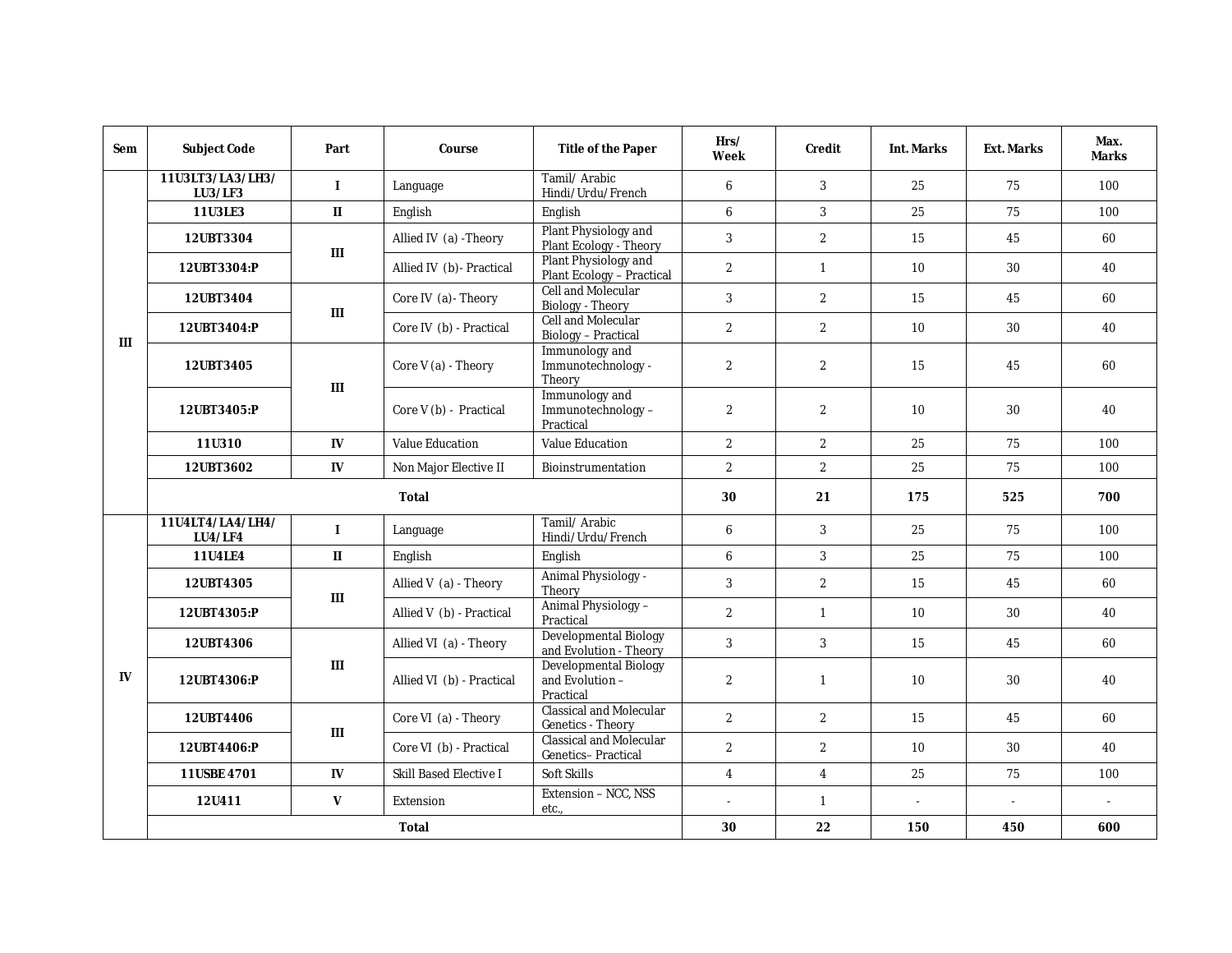| Sem                | <b>Subject Code</b> | Part         | Course                          | <b>Subject Title</b>                                                      | Hrs/<br>Week     | Credit                  | <b>Int. Marks</b> | <b>Ext. Marks</b> | <b>Total</b><br><b>Marks</b> |
|--------------------|---------------------|--------------|---------------------------------|---------------------------------------------------------------------------|------------------|-------------------------|-------------------|-------------------|------------------------------|
|                    | 12UBT5407           | III          | Core VII                        | <b>Enzymology</b> and<br><b>Enzyme technology</b>                         | $\mathbf{5}$     | $5\phantom{.0}$         | 25                | 75                | 100                          |
|                    | 12UBT5408           | III          | <b>Core VIII</b>                | rDNA Technology                                                           | $5\phantom{.0}$  | $5\overline{ }$         | 25                | 75                | 100                          |
|                    | 12UBT5409           | III          | Core IX                         | <b>Bioinformatics</b>                                                     | $5\phantom{.0}$  | $5\phantom{.0}$         | 25                | 75                | 100                          |
| V                  | 12UBT5410:P         | III          | Core X                          | Enzymology, rDNA<br>technology and<br><b>Bioinformatics-</b><br>Practical | $\boldsymbol{6}$ | $5\phantom{.0}$         | 40                | 60                | 100                          |
|                    | 12UBT5501           | III          | Major Based Elective I          | Environmental<br><b>Biotechnology</b>                                     | $5\phantom{.0}$  | $5\phantom{.0}$         | 25                | 75                | 100                          |
|                    | 12UBT5702           | IV           | <b>Skill Based Elective II</b>  | <b>Biostatistics and</b><br><b>Research Methodology</b>                   | $\overline{4}$   | $\overline{4}$          | 25                | 75                | 100                          |
|                    | <b>Total</b>        |              |                                 | 30                                                                        | 29               | 165                     | 435               | 600               |                              |
|                    | 12UBT6411           | III          | Core XI                         | <b>Bioprocess Technology</b>                                              | $5\overline{)}$  | $5\phantom{.0}$         | 25                | 75                | 100                          |
|                    | 12UBT6412           | III          | Core XII                        | <b>Animal Biotechnology</b>                                               | $5\phantom{.0}$  | $5\phantom{.0}$         | 25                | 75                | 100                          |
|                    | 12UBT6413:P         | III          | Core XIII                       | <b>Bioprocess, Animal and</b><br>Plant Biotechnology-<br>Practical        | 6                | $\mathbf{5}$            | 40                | 60                | 100                          |
|                    | 12UBT6502           | III          | Major Based Elective II         | <b>Plant Biotechnology</b>                                                | $5\phantom{.0}$  | 5                       | 25                | 75                | 100                          |
| <b>VI</b>          | 12UBT6503           | III          | Major Based Elective III        | <b>IPR, Biosaftey, Bioethics</b><br>and Biotechnology<br>Management       | $\boldsymbol{4}$ | $\overline{\mathbf{4}}$ | 25                | 75                | 100                          |
|                    | 12UBT6703           | IV           | <b>Skill Based Elective III</b> | <b>General Pharmacology</b><br>and Molecular<br><b>Diagnostics</b>        | $\boldsymbol{4}$ | $\overline{\mathbf{4}}$ | 25                | 75                | 100                          |
|                    | 11U612              | $\mathbf{V}$ | <b>Gender Studies</b>           | <b>Gender Studies</b>                                                     | $\mathbf{1}$     | $\mathbf{1}$            | 25                | 75                | 100                          |
|                    | <b>TOTAL</b>        |              |                                 |                                                                           |                  | 29                      | 190               | 510               | 700                          |
| <b>GRAND TOTAL</b> |                     |              |                                 |                                                                           | 180              | 140                     | 950               | 2850              | 3800                         |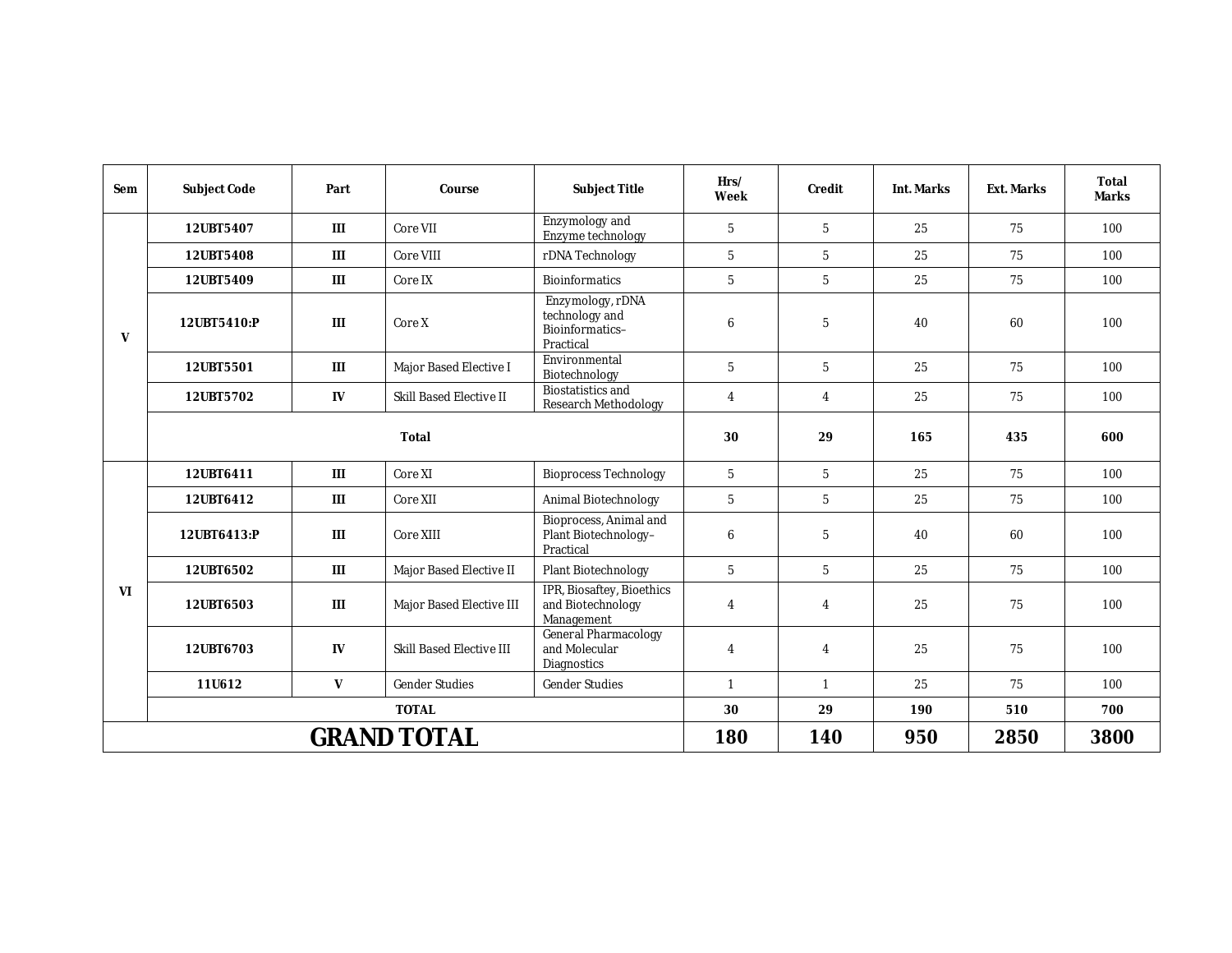# **Syllabus for B.Sc., Biotechnology**

**2012-13** 



**Since 1951** 

# **Department of Biotechnology Jamal Mohamed College**

**College with Potential for Excellence Autonomous and Affiliated to Bharathidasan University Accridited with A Grade by NAAC – CGPA 3.6 out of 4.0 Tiruchirappalli – 620 020.**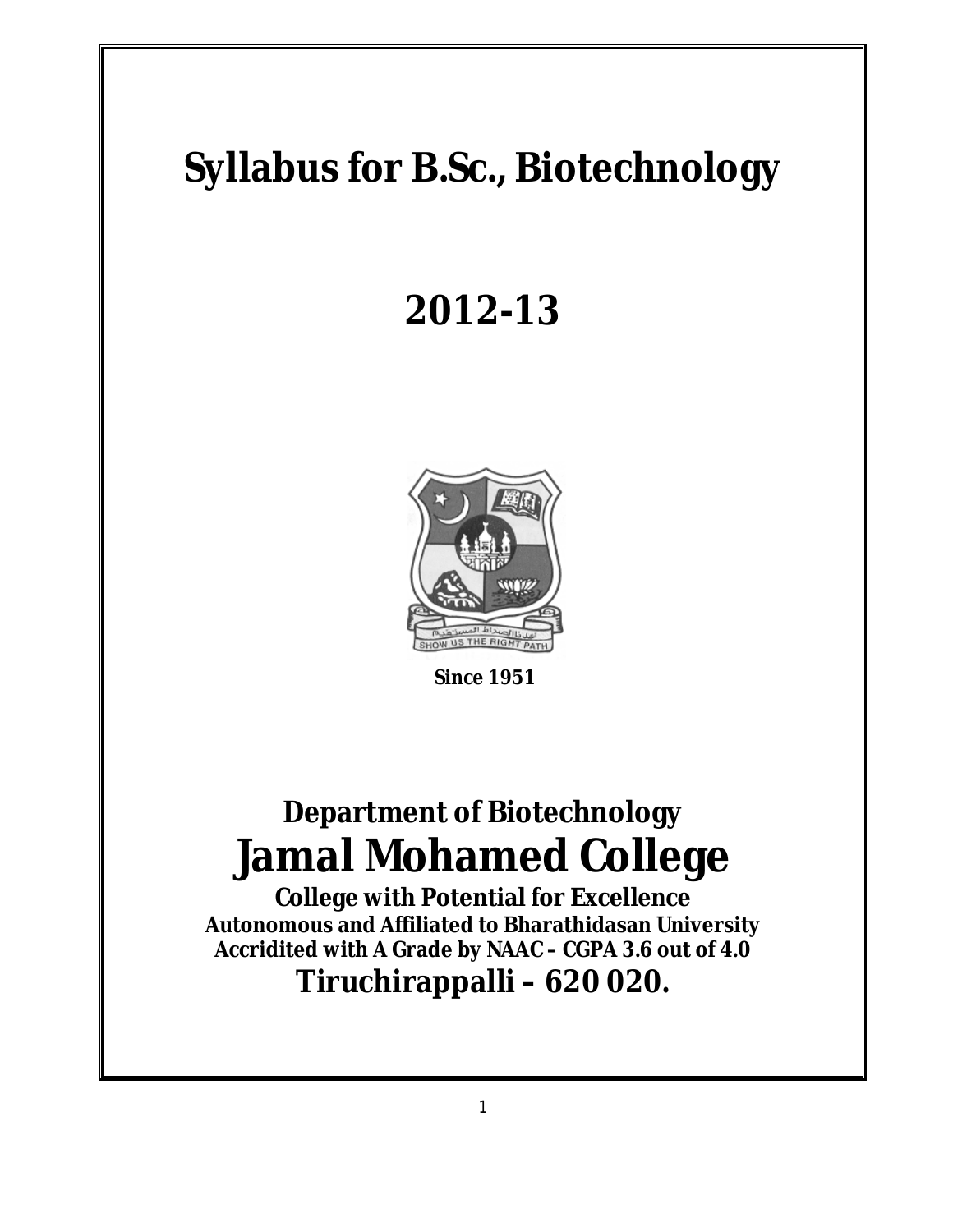# **Semester I PLANT DIVERSITY - I & II ALGAE, FUNGI, BRYOPHYTES, PTERIDOPHYTES AND GYMNOSPERMS**

| Max. Marks: 60 |                         | Int. Marks: 15 | Ext. Marks: 45 |
|----------------|-------------------------|----------------|----------------|
| <b>Allied</b>  | $: I(a)$ -THEORY        |                |                |
| Code           | : $12 \text{ UBT} 1301$ |                |                |
| <b>Hours</b>   | $\therefore$ 3          |                |                |
| <b>Credits</b> | : 2                     |                |                |

- **UNIT I ALGAE:** General characteristics of algae, Classification by Fritsch, General characteristics of the various divisions as per Fritsch's system. Thallus organization. Detailed study of the following genera: Oscillatoria, Chlorella, Oedogonium, Caulerpa, Cyclotella, Sargassum and Gracilaria. Economic importance of algae.
- **UNIT II FUNGI:** General characteristics of Fungi; Classification according to J. Alexopoulos and G.C. Ainsworth; Detailed study of morphology and reproduction of Plasmodiophora, Albugo, Peziza, Puccinia and Cercospora, Economic importance of Fungi, Lichen – Usnea.
- **UNIT III BRYOPHYTES:** General characteristics of Bryophytes, Classification based on Rothmaler (1951), vegetative reproduction methods, a detailed study of the following genera: Marchantia, Anthoceros and Funaria. Economic importance of bryophytes.
- **UNIT IV PTERIDOPHYTES:** General characteristics, stelar evolution, economic importance, homospory, heterospory and seed habit. Classification (Reimer's System, 1954). General characteristics of major divisions, Psilophyta, Lycophyta, Sphenophyta and Pterophyta. A detailed study of the following genera –Lycopodium, Isoetes, Equisetum, Adiantum and Marsilea (developmental details not required).
- **UNIT V GYMNOSPERMS:** General characteristics, distribution, classification (K.R. Sporne,). Salient features of Pteridospermales, Bennettitales, Cycadales, Cordaitales, Coniferales and Gnetales –A detailed study of the following genera: Cycas, Araucaria and Gnetum (developmental details not required)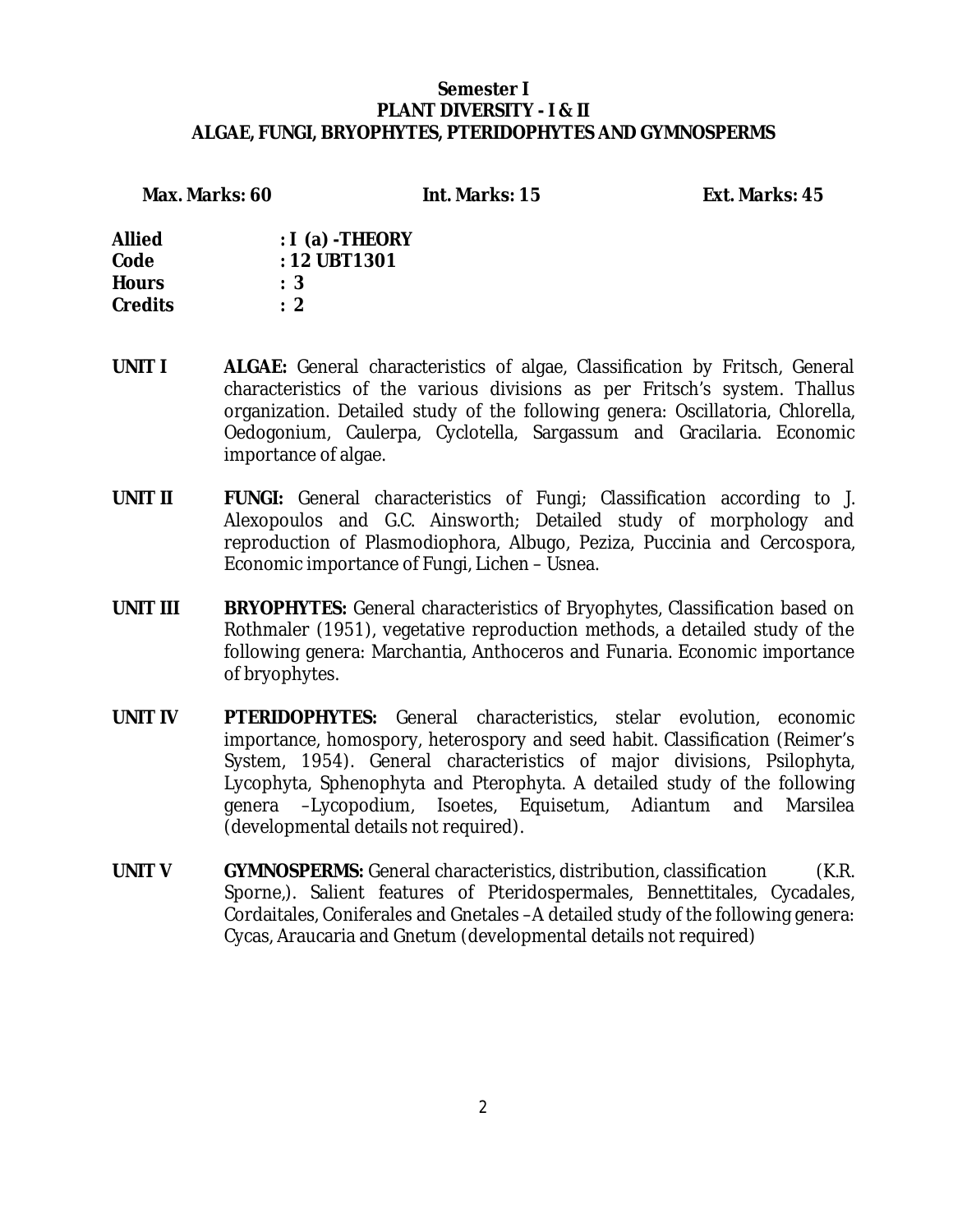# **REFERENCE BOOKS**

- 1. Pandey, BP. 2005. Simplified course in Botany. S. Chand and Company Ltd., New Delhi.
- 2. Alexopoulos, CJ.1952. Introduction to Mycology, John Wiley & Sons, New York.
- 3. Gangulee, HC. & Kar, AK.1989. College Botany, Vol-II, Books & Allied Pvt. Ltd. Calcutta.
- 4. Mehrotra, RS & Aneja, KR. 1999. An introduction to Mycology, 2nd Ed. New Age International Publishers, New Delhi.
- 5. Sharma, OP. 1989. Text Book of Fungi, Tata Mc Graw Hill, New Delhi.
- 6. Smith, GM. 1955. Cryptogamic Botany Vol-1&II, Mc Graw Hill, New York
- 7. Vasishta BR & Sinha AK. 2003. Botany for degree students Fungi. S Chand and Company Ltd., New Delhi.
- 8. Watson, E.V. The structure and Life of Bryophytes.
- 9. Prem Puri. 1973. Bryophytes-A broad perspective, Atma Ram & Sons, New Delhi.
- 10. Vasishta PC, Sinha AK & Anilkumar. 2005. Botany for degree students
- 11.Sporne, KR.1975. The Morphology of Pteridophytes, Hutchinson & Co., London.
- 12. Pandey et al., 1998. A text book of Botany Vol. II. S. Chand & Co. Ltd. 1980
- 13. Bierhorst. Morphology of Vascular Plants.
- 14. Parihare, N.S. An introduction to Embryohyta, Vol. I.
- 15.Sporne, KR.1967. The Morphology of Gymnosperms, Hutchinson &Co., London.
- 16. Gymnosperms. S Chand And Company Ltd., New Delhi.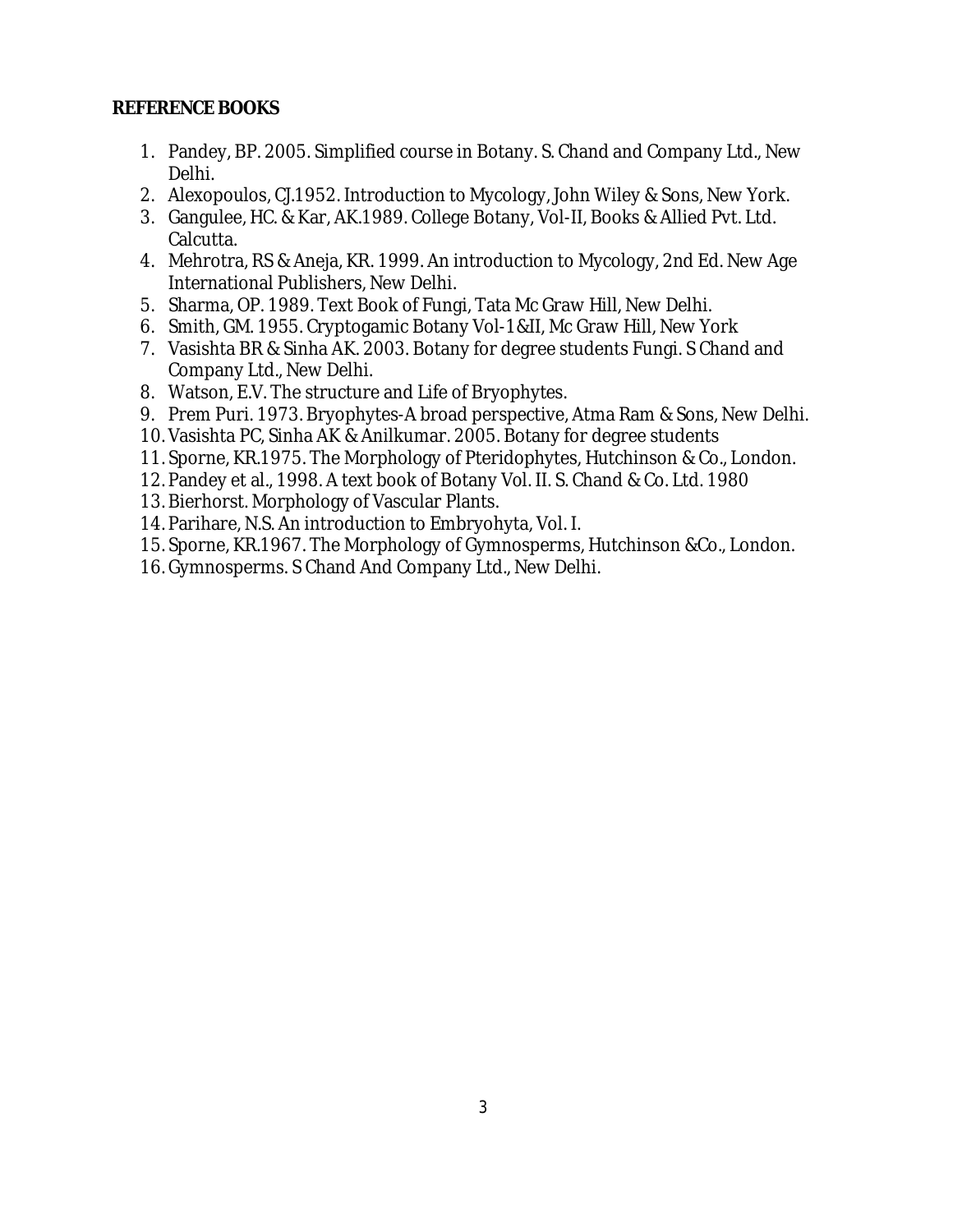# **Semester I PLANT DIVERSITY - I & II ALGAE, FUNGI, BRYOPHYTES, PTERIDOPHYTES AND GYMNOSPERMS- PRACTICAL**

**Max. Marks: 40 Int. Marks: 10 Ext. Marks: 30** 

| <b>Allied</b>  | $: I(b)$ - PRACTICAL        |
|----------------|-----------------------------|
| Code           | : $12 \text{ UBT} 1301$ : P |
| <b>Hours</b>   | : 2                         |
| <b>Credits</b> | $\div$ 1                    |

**DETAILED STUDY OF THE TYPES MENTIONED IN THE THEORY:** 

**ALGAE:** Oscillatoria, Chlorella, Oedogonium, Caulerpa, Cyclotella, Sargassum and Gracilaria.

**FUNGI:** Plasmodiophora, Albugo, Peziza, Puccinia and Cercospora.

**LICHEN:** Usnea.

**BRYOPHYTES:** Marchantia, Anthoceros and Funaria.

**PTERIDOPHYTES:** Lycopodium, Isoetes, Equisetum, Adiantum and Marsilea.

**GYMNOSPERMS:** Cycas, Araucaria and Gnetum.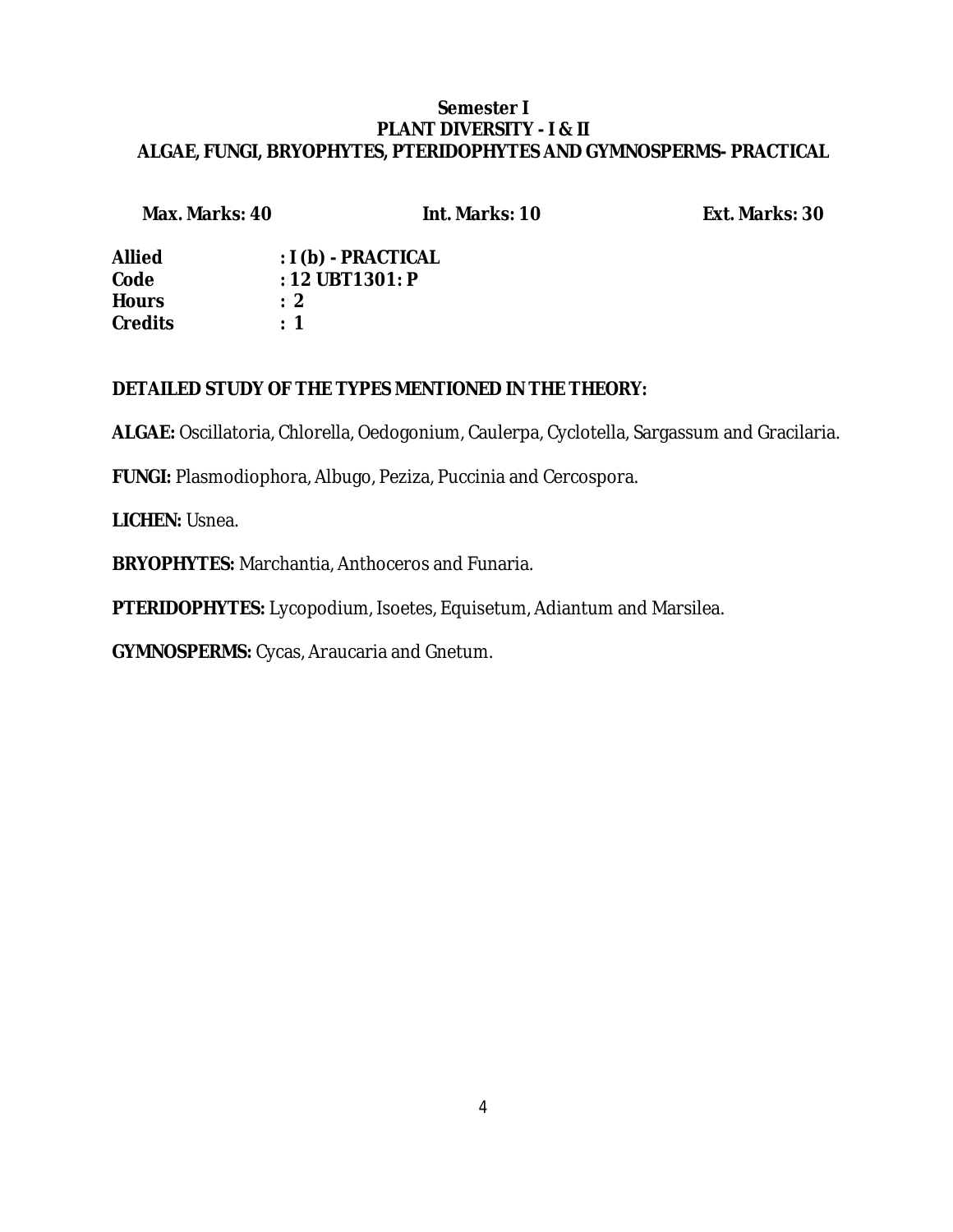# **Semester I GENERAL MICROBIOLOGY**

**Max. Marks: 60 Int. Marks: 15 Ext. Marks: 45** 

| Core           | $: I(a)$ - THEORY       |
|----------------|-------------------------|
| Code           | : $12 \text{ UBT} 1401$ |
| <b>Hours</b>   | : 3                     |
| <b>Credits</b> | : 3                     |

- **UNIT I HISTORY AND DEVELOPMENT OF MICROBIOLOGY.** Microscopy- bright field, dark field, Electron microscopy, Phase contrast and Flourescent microscopy. Sterilization, Control of microorganisms by physical and chemical methods. Bacterial taxonomy and classification according to Bergy's manual of systematic bacteriology.
- **UNIT II MICROBIAL GROWTH** -mathematical expression of growth, growth curve, measurement of growth. Synchronous culture and Continuous culture. Factors affecting microbial growth. Culture media and their types. Pure Culture Techniques-Serial dilution methods - spread plate – pour plate – streak plate technique. Culture collection and preservation of microbial cultures.
- **UNIT III NUTRITIONAL REQUIREMENTS** and types of microorganisms, uptake of nutrients by microorganisms. Photosynthetic microorganisms. Nitrate and sulfur oxidizing bacteria, nitrate and sulfate reducing bacteria. Nitrogen fixation.
- **UNIT IV HOST – PARASITE RELATIONSHIP**, normal microflora. Causative agent, pathogenesis and control measures of typhoid, cholera, tuberculosis, AIDS, hepatitis, malaria and candidiasis. Antimicrobial agents and their mode of action.
- **UNIT V MUTATION AND MUTAGENESIS** UV and chemical mutagens; Types of mutation; Methods of genetic analysis – Transformation, Conjugation, Transduction, Recombination. Plasmids and Transposons. Viruses and their genetic system.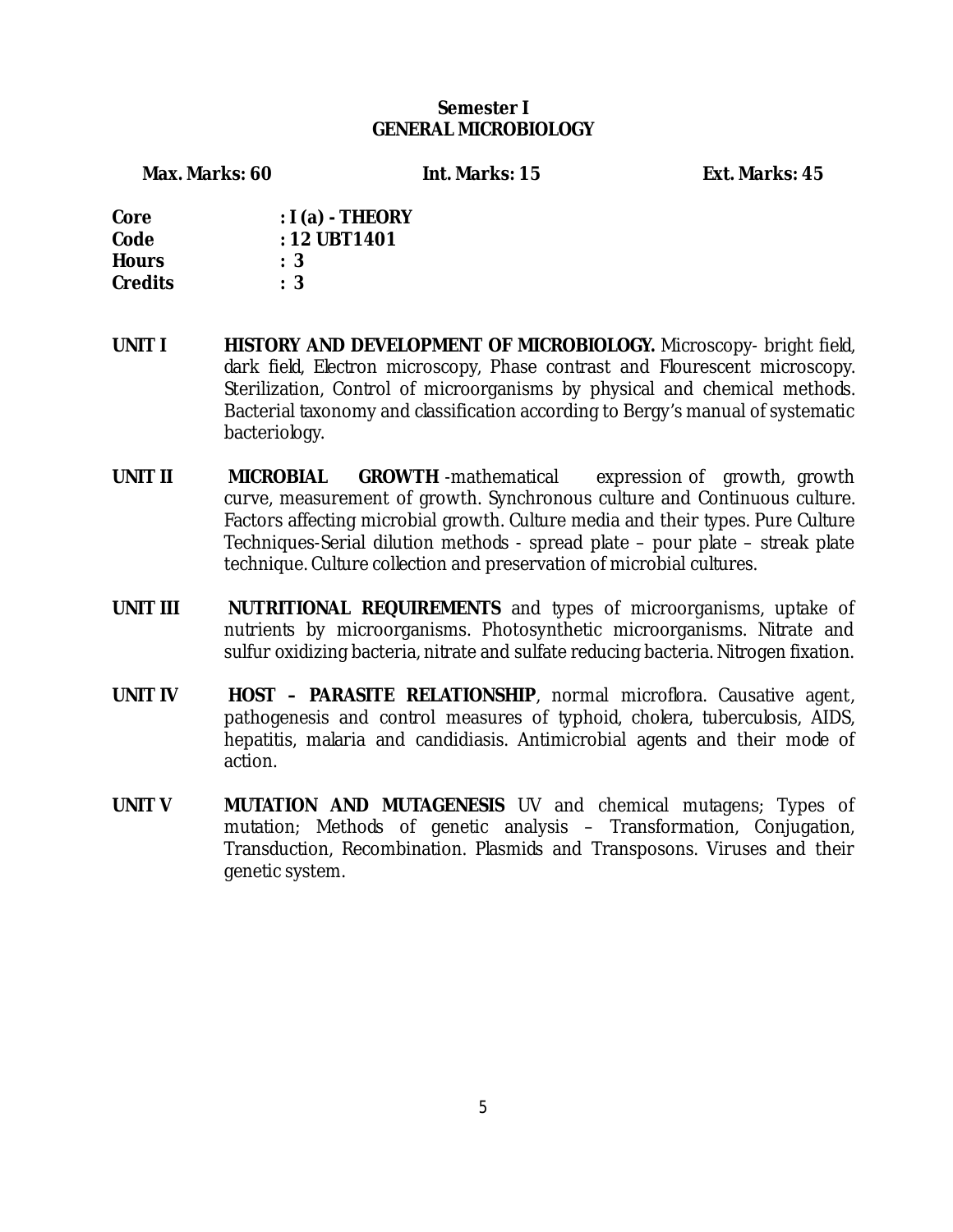# **REFERENCES BOOKS**

- 1. Pelczar MJ , Chan ECS, and Krieg NR, (2006) Microbiology, 5th Edition Tata McGraw Hill Publishing Company.
- 2. Prescott LM, Harley JP and Klein DA (2005) Microbiology, 6th Edition. McGraw Hill.
- 3. Talero KP and Talero A (2002): Foundations in Microbiology. 4th Edition McGraw Hill.
- 4. Anantha Narayanan R and Panikar CKJ (2002). 6th Edition. General Microbiology, Orient Longman Pvt. Ltd.
- 5. Benson HJ (1999), Microbiological Applications: A Laboratory manual in General Microbiology. 7th Edition. McGraw Hill.
- 6. Salle AJ, Principles of Bacteriology (1986).7th Edition. Tata McGraw-Hill Publishing Company Ltd. New Delhi.
- 7. Dubey, RC and DK Maheswari. (2005) A text Book of Microbiology. S. Chand & Company Ltd, New Delhi.
- 8. Freifelder D (1995), Microbial Genetics, Narosa Publishing House.
- 9. Maloy SR, Cronan JE and Freifelder D Microbial Genetics, Jones Barlett Publishers.
- 10. Cappuccino J G an d Sherman N (1996). Microbiology Laboratory Manu al. 5th edition. Editors: Wirth AE and Ols en L.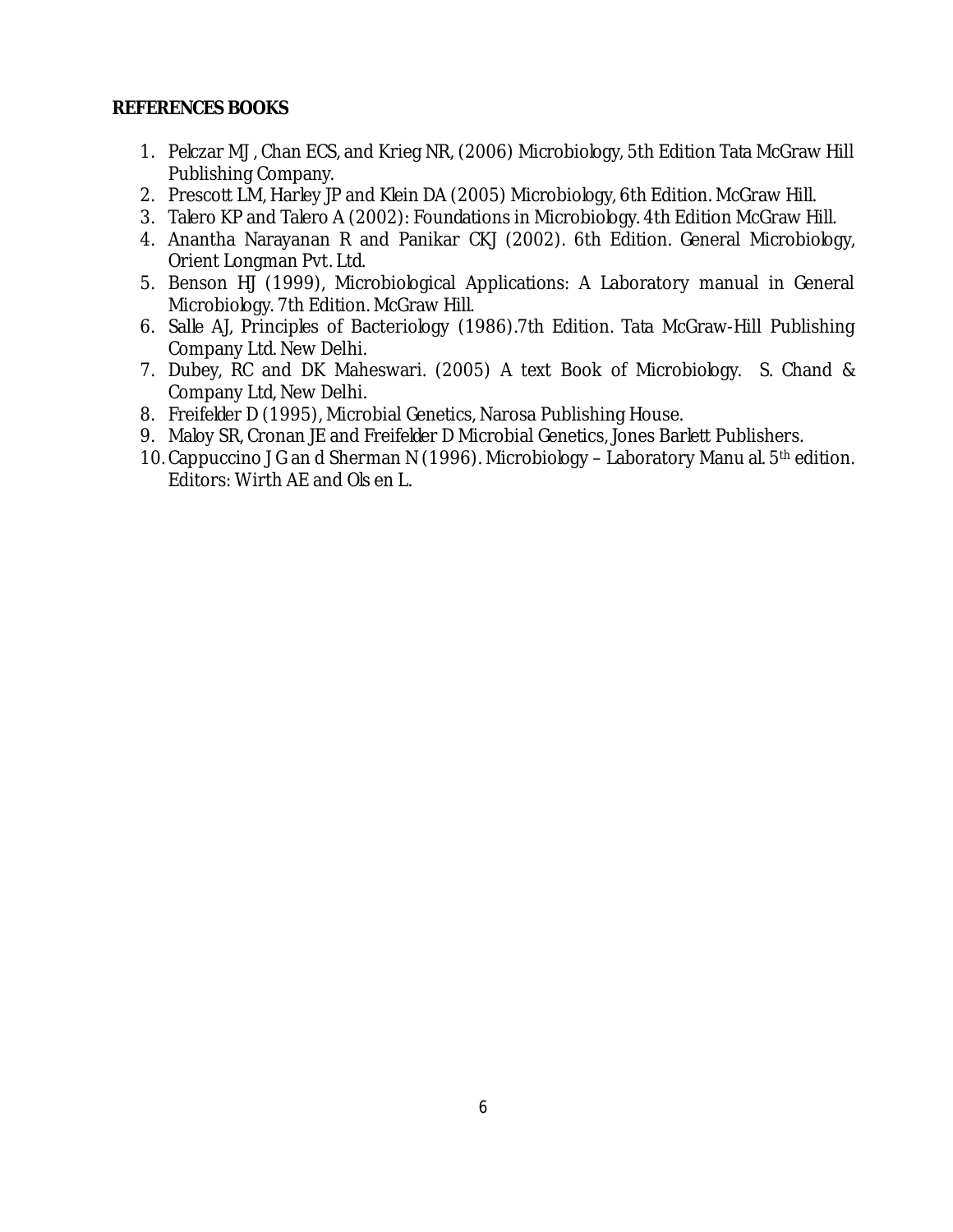# **Semester I GENERAL MICROBIOLOGY– Practical**

**Max. Marks: 40 Int. Marks: 10 Ext. Marks: 30** 

| Core           | $: I(b)$ - PRACTICAL |
|----------------|----------------------|
| Code           | : $12UBT1401:P$      |
| <b>Hours</b>   | : 3                  |
| <b>Credits</b> | $\cdot$ 2            |

# **MICROBIOLOGY**

- 1. Sterilization Techniques & sterilization of Media.
- 2. Media Preparation (solid & liquid)
- 3. Isolation & Enumeration of Micro-organism from water, Air, soil
- 4. Types of culture method-streak plate, pourplate, Stab & slope method.
- 5. Measurement of Growth rate of bacteria;
- 6. Staining Techniques Grain's staining, Negative staining, flagella staining, spore staining, Lactophend cotton blue staining.
- 7. Characterization of micro organisms motility, carbohydrate utilization, MR;VP, citrate utilization, Catalase, Oxidase, H2S production test.
- 8. Microscopic slide preparation –Bacteria & fungi.
- 9. Antibiotic sensitivity Test.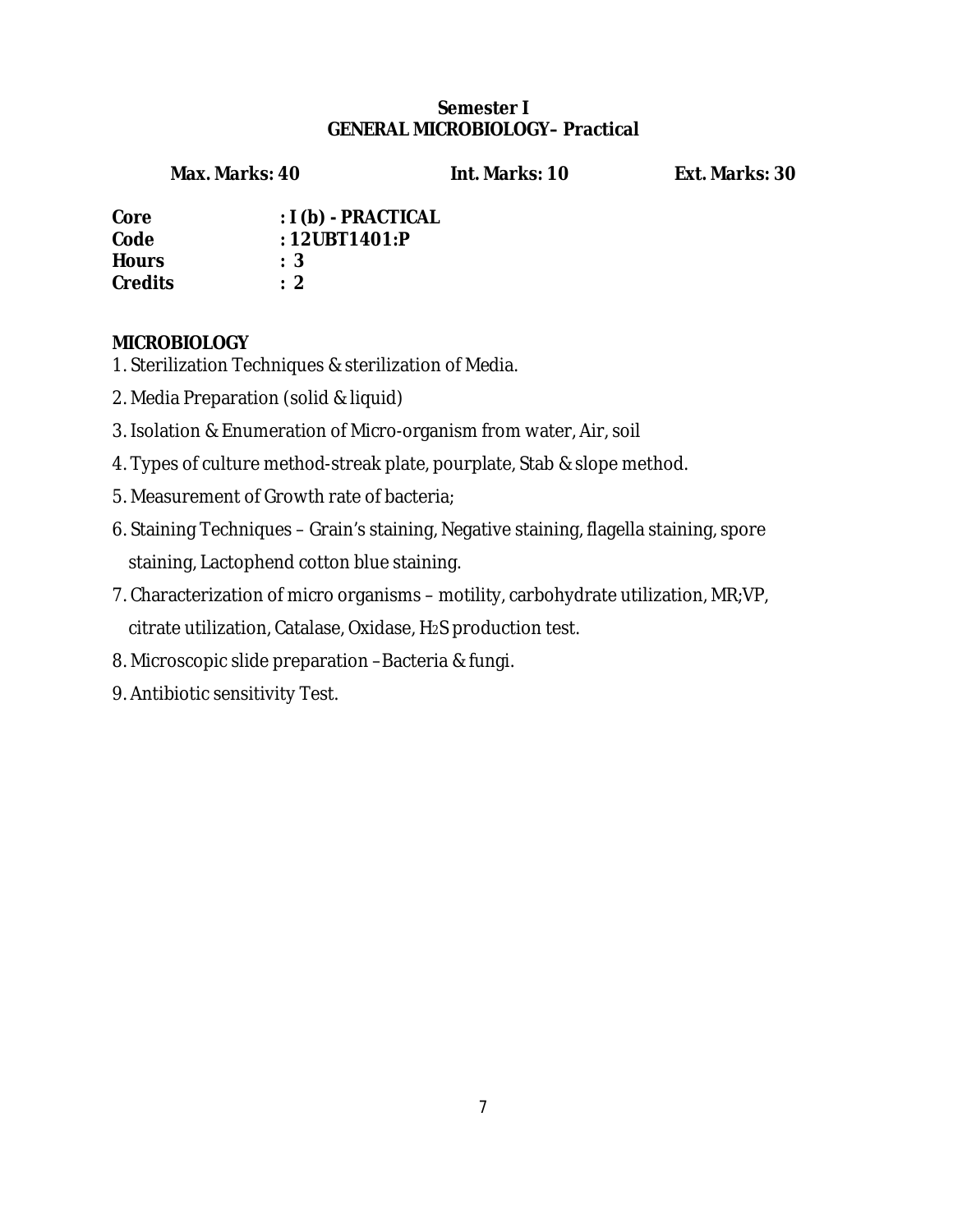# **Semester I ANIMAL DIVERSITY I - INVERTERBRATA**

**Max. Marks: 60 Int. Marks: 15 Ext. Marks: 45** 

| Core           | : $II(a)$ - THEORY     |
|----------------|------------------------|
| Code           | : $12 \text{UBT} 1402$ |
| <b>Hours</b>   | : 3                    |
| <b>Credits</b> | $\cdot$ 2              |

- **UNIT I BINOMIAL NOMENCLATURE** rules of nomenclature, outline classification of invertebrates Protzoa: Classification upto orders, Detailed study of Paramecium. Parasitic Protozoans: Entamoeba, Plasmodium. Porifera: Classification - Detailed study of Leucosolenia. General Topics: Histology of sponges, Canal system and Reproduction in sponges.
- **UNIT II COELENTERATA:** Classification upto orders. Detailed study of Obelia, and Sea anemone. General Topics: Coral and Coral reefs Polymorphism in hydrozoa. Helminthes: Classification upto orders and their characteristics, Detailed study of Fasciola and Taenia solium.
- **UNIT III ANNELIDA:** Classification upto orders and their characteristics. Detailed study of Nereis and Leech. General Topics: Modes of life in Polychaetes Nephridia and Coelomoducts in Annelida, Modes of life in polychaeta, Reproduction in Annelids.
- **UNIT IV ARTHROPODA:** Classification upto orders and their distinguishing characters with suitable Indian examples, Detailed study of Prawn. Detailed study of Scorpion, centipede and Millipede. Crustacean larvae and their significance. Parasitic crustaceans. Mouth parts of insects, Economic importance of Insects.
- **UNIT V MOLLUSCA:** Classification upto orders and their distinguishing characters. Detailed study of Pila, Freshwater mussel and Sepia. Echinodermata-Classification upto orders and their distinguishing characters, Detailed study of starfish and sea urchins. General Topics: Water vascular system in Echinodermata, larval forms and their significance.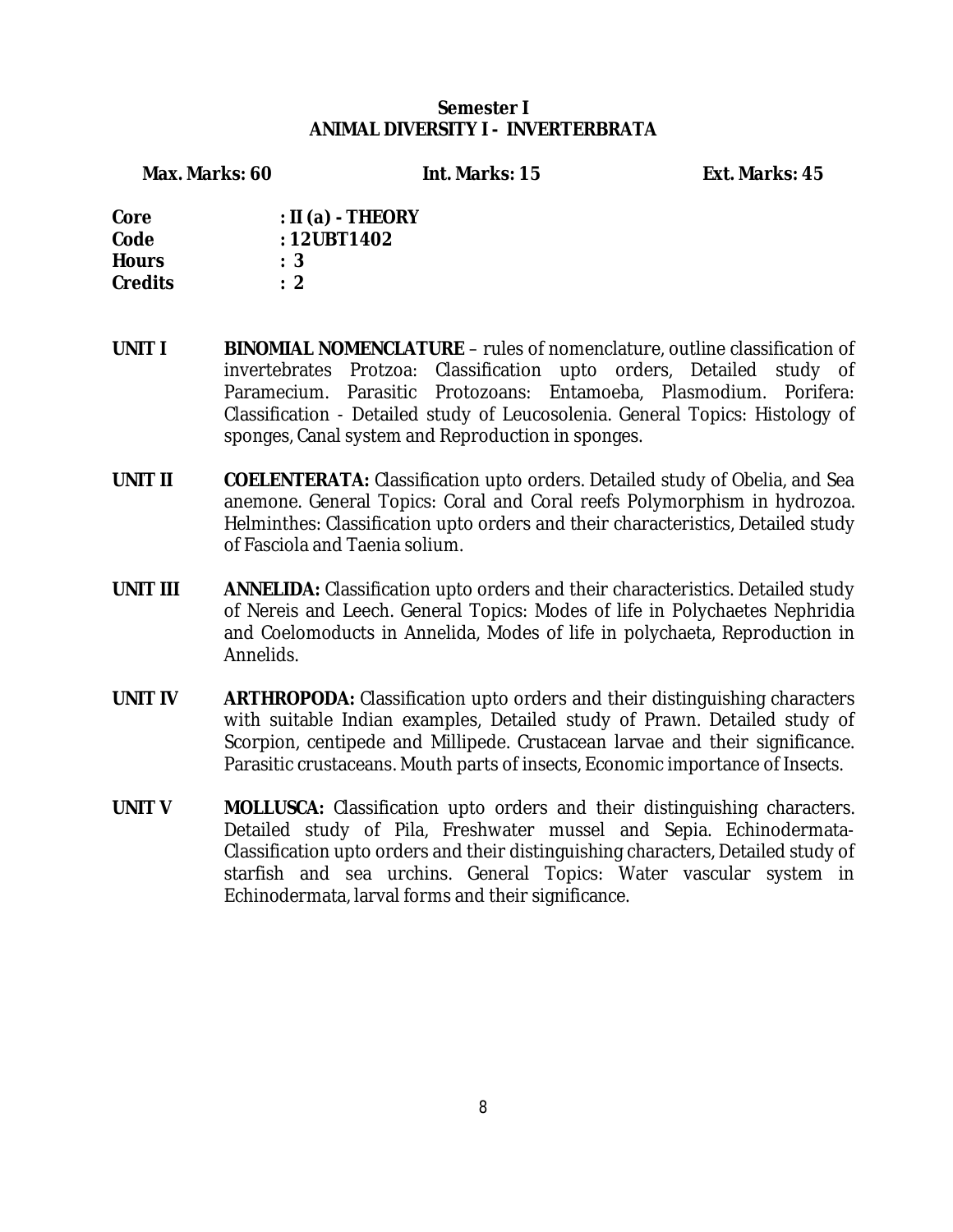#### **REFERENCE BOOKS**

1. Barnes, R.D. 1982, Invertebrate Zoology IV Edn. Holt Saunders International Edn.

2. Barrington, E.J.W, 1979 Invertebrates Structure and function 2nd Edn. ELBS and Nelson.

3. Kotpal, R.L, S.K.Agarwal, R.P.R.Khetarpal 1989 Modern text book of Zoology, Rastogi Publication.

4. Prasad S.N. 1976. Text Book of Invertebrate Zoology Kitab Mahal, Allahabad.

5. Rajesh Karyakarle & Ajit Damle, 2005. Medical Parasitology Books and Allied (P) Ltd. Kolkata.

6. Ekambaranatha Ayyar & T.N. Anantha krishnan 1992 Manual of Zoology Vol – I (Invertebrata)

7. Part I & II Viswanathan Pvt. Ltd. 2. Jordon EL and Verma P.S. (1995), Invertebrate Zoology, S.Chand & Co, New Delhi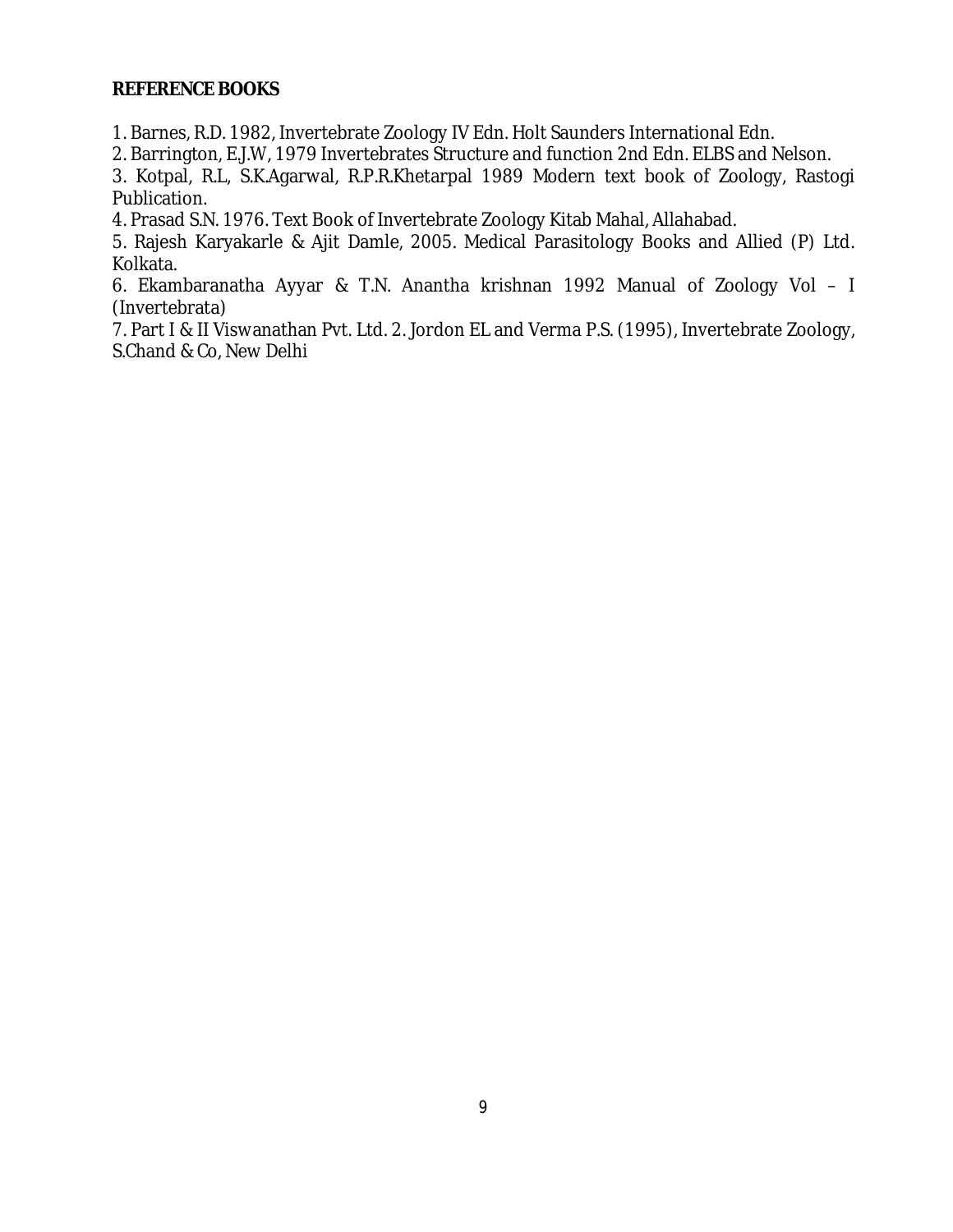# **Semester I ANIMAL DIVERSITY I INVERTERBRATA– Practical**

**Max. Marks: 40 Int. Marks: 10 Ext. Marks: 30** 

| Core           | $:$ II (b) - PRACTICAL |
|----------------|------------------------|
| Code           | : $12UBT1402P$         |
| <b>Hours</b>   | $\therefore$ 2         |
| <b>Credits</b> | $\therefore$ 2         |

# **INVERTEBRATA**

|                   | Dissections: 1. Earthworm - Nervous systems |  |  |
|-------------------|---------------------------------------------|--|--|
|                   | 2. Cockroach / Prawn - Nervous system       |  |  |
| <b>Mountings:</b> | 1. Earthworm : Body setae, penial setae     |  |  |
|                   | 2. Cockroach : Mouthparts                   |  |  |
|                   | 3. Prawn: Appendages                        |  |  |

# Spotters:

- 1. Protozoa : Paramecium, Paramecium. Conjugation, Paramecium. Binary fission, Euglena
- 2. Porifera : Sponge gemmule, Sponge spicules, Sycon
- 3. Coelenterata : Obelia entire, Physalia, Porpita, Sea anemone, Aurelia, Madrepora, Fungia
- 4. Platyhelminthes: Liverfluke, Tapeworm, Tapeworm scolex, Planaria
- 5. Nematyhelminthes: Ascaris (Male and female), Filarial worm, Enterobius
- 6. Annelida : Nereis, Nereis parabodium, Heteronereis, Cheatopterus, Sabella, Arenicola Leech, Trocophore larva.
- 7. Arthropoda : Prawn, Nauplius larva, Zoea Larva, Mysis larva, Balanus, Crab, Limulus, Bombyx mori, Honey bee, Lac insect, Peripatus, Scolependra, Scorpion, Spider.
- 8. Mollusca : Pila, Radula, Pearl oyster, Sepia, Chiton, Dentalium, Octopus.
- 9. Echinodermata : Starfish, Pedicellaria, Sea urchin, Bipinnaria larva, Aristotle's lantern, Sea urchin, Hiothurian, ophiuroid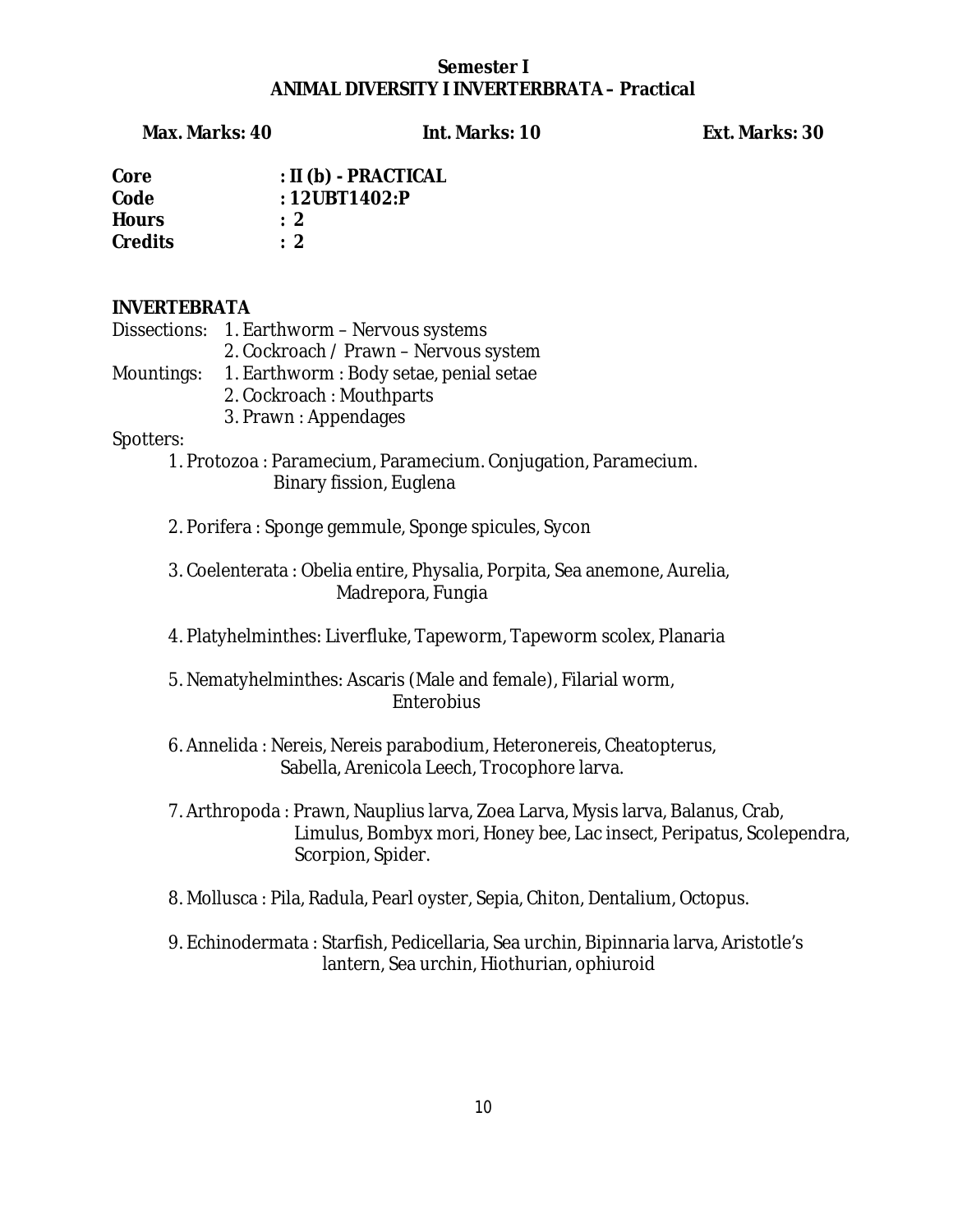# **Semester I ENVIRONMENTAL STUDIES**

**Max. Marks: 100 Int. Marks: 25 Ext. Marks: 75** 

# **[PART IV]**

| Code           | :11U19         |
|----------------|----------------|
| <b>Hours</b>   | :2             |
| <b>Credits</b> | $\therefore$ 2 |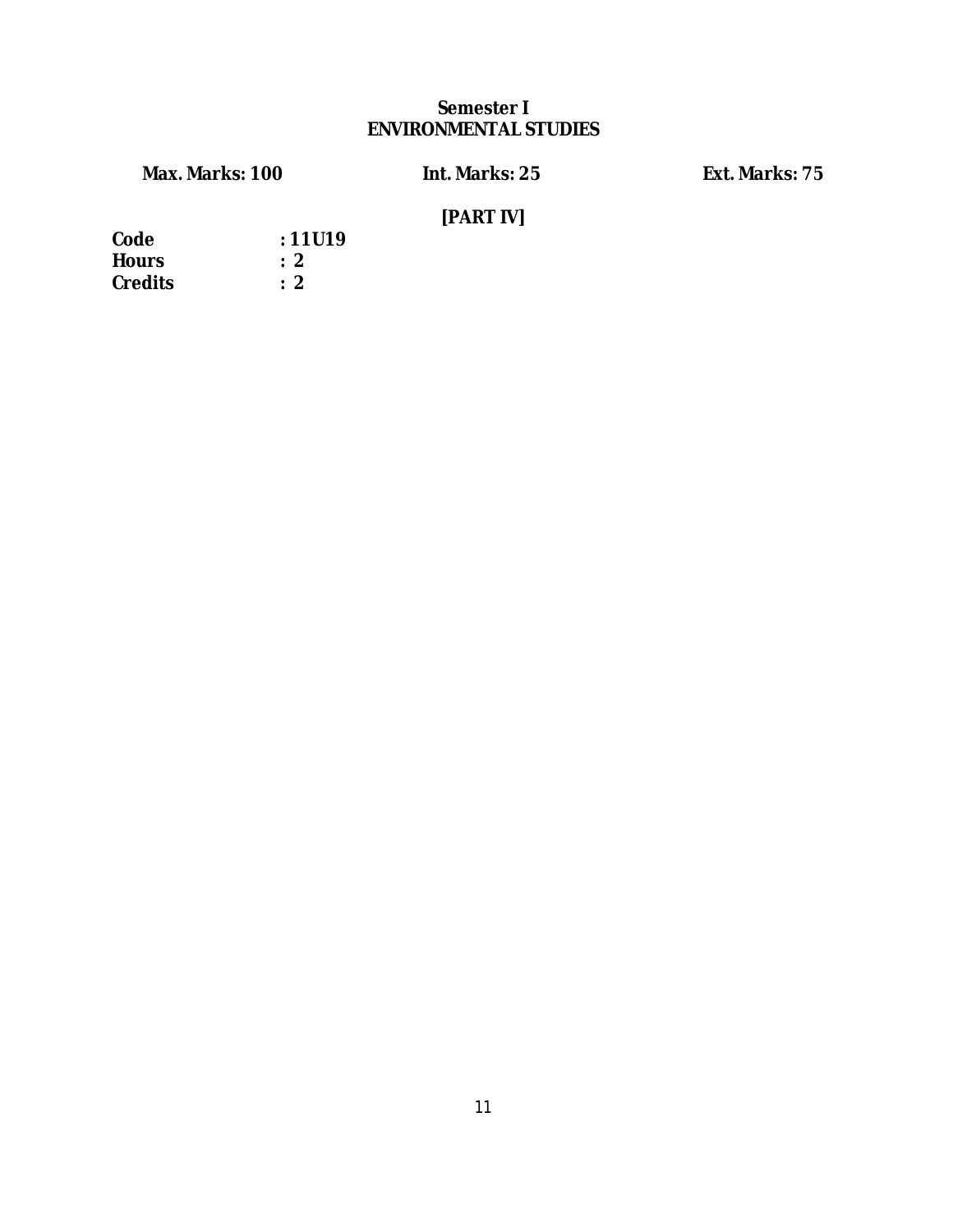# **Semester II ANGIOSPERMS, PLANT ANATOMY, EMBRYOLOGY, ECONOMIC BOTANY AND PLANT PATHOLOGY**

| Max. Marks: 60 |                    | Int. Marks: 15 | Ext. Marks: 45 |
|----------------|--------------------|----------------|----------------|
| Allied         | $: II(a)$ - THEORY |                |                |
| Code           | :12UBT2302         |                |                |
| Hours          | : 3                |                |                |
| Credits        | : 2                |                |                |

- **UNIT I ANGIOSPERMS:** Taxonomy Classification Artificial (Linnaeus system) Natural (Bentham and Hooker's system). Binomial Nomenclature-Brief accounts of ICBN- Techniques of Plant specimen preparation and Herbarium management- Various herbaria in India and abroad.
- UNIT II Study of the general characteristics and economic importance of Annonaceae, Tiliaceae, Rutaceae, Myrtaceae, Cucurbitaceae, Apiaceae, Rubiaceae, Sapotaceae, Apocynaceae, Asclepiadaceae, Lamiaceae, Amaranthaceae, Orchidaceae, Amaryllidaceae, Pontederiaceae and Poaceae.
- **UNIT III ANATOMY:** Anomalous secondary growth in dicots and monocots. Nodal anatomy – unilacunar, trilacunar and multilacunar types. Wood Anatomy – Ultrastructure and basic properties of wood. Chemical composition of wood elements. Commercial wood species of South India.
- **UNIT IV EMBRYOLOGY:** Structure and development of anther microsporogenesis male gametophyte. Structure and development of megasporagium – megasporogenesis – female gametophyte. Fertilization – endosperm types – development of typical dicot (Capsella) and monocot (Najas) embryos. Polyembryony - Apomixis.
- **UNIT V ECONOMIC BOTANY AND PLANT PATHOLOGY:** Brief study of the following economically important plants and their products-fibres, vegetable oils, cereals and pulses, spices. **Plant Pathology:** Classification of diseases – general symptoms. penetration and disease development. Morphological and biochemical defense mechanisms in plants. A detailed study of the following plant diseases – Mosaic disease of tobacco, Citrus canker, Late blight of potato, White rust of crucifers, Red rot of sugarcane, Tikka disease of groundnut (causal organisms, symptoms, disease cycle and control measures).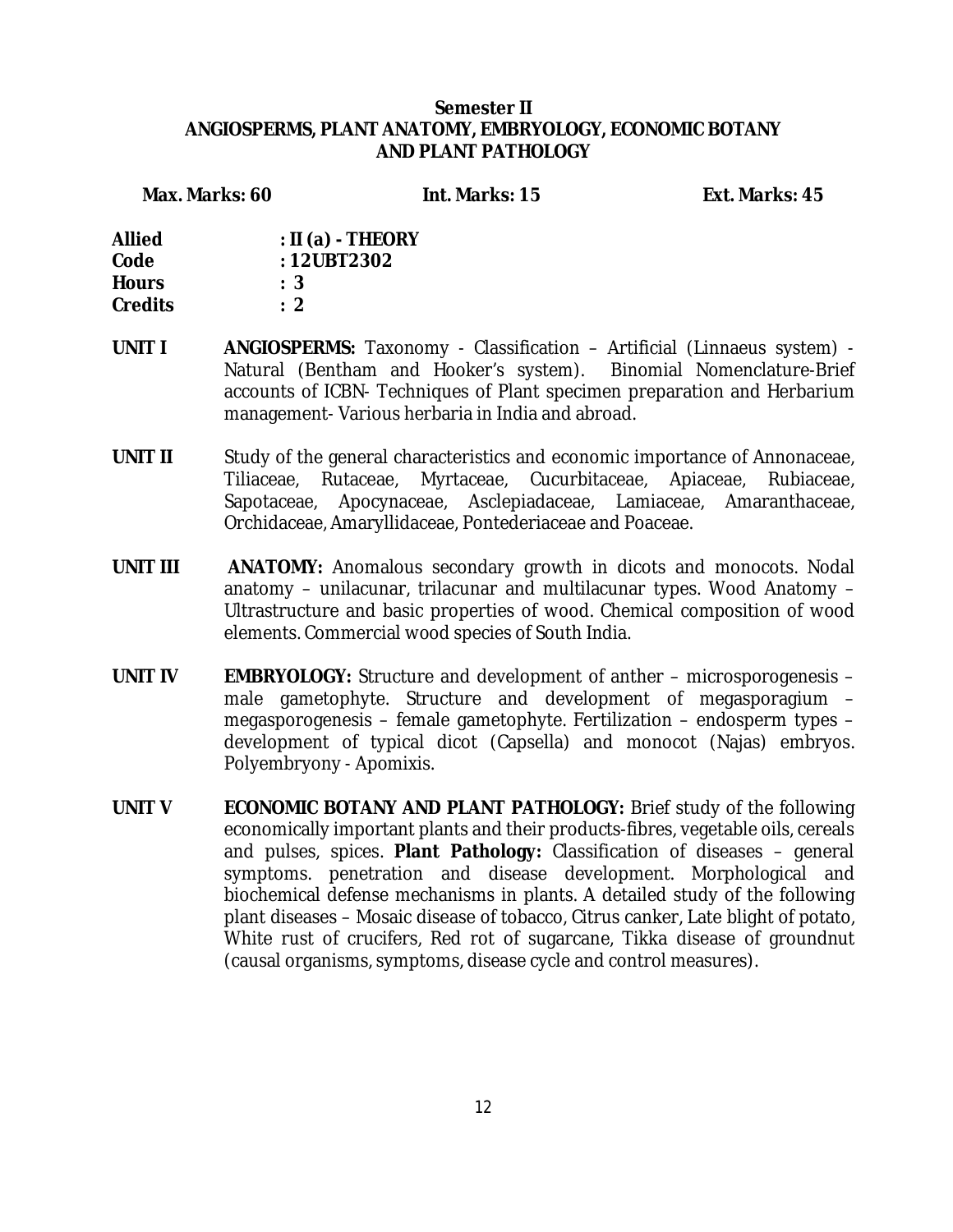#### **REFERENCE BOOKS**

- 1. Sambamurty, A.V.V.S & Subrahmanyan, N.S. (1989). A Text Book of Economic Botany. Wiley Eastern Ltd., New Delhi, Bangalore.
- 2. Bhojwani, S S. & Bhatnagar, SP. 1994. Embryology of Angiosperms, Vikas Publishing House (P) Ltd., New Delhi.
- 3. Brown et al., 1981. Text book of Wood Technology, Mc Graw Hill Inc. New York.
- 4. Jeffrey, C. 1982. An Introduction to Plant Taxonomy, Cambridge University Press, UK.
- 5. Pandey, BP. 1999. Taxonomy of Angiosperms, S. Chand & Co. Ltd., New Delhi.
- 6. Clive AS.1989. Plant Taxonomy and Biosystematics, Chapman and Hall Inc. New York.
- 7. Harborne, JB & Turner, BL. 1984. Plant Chemosystematics, Acad. Press, London.
- 8. Lawrence, GH. 1955. Taxonomy of Vascular Plants, MacMillan Co., USA.
- 9. Samuel, BJ & Arlene, EL. 1987. Plant Systematics, Mc Graw Hill Inc. New York.
- 10. Rangaswami G and Mahadevan A (2002). Diseases of crop plants in India. 4th Edition, Printice-Hall of India Pvt. Ltd., New Delhi.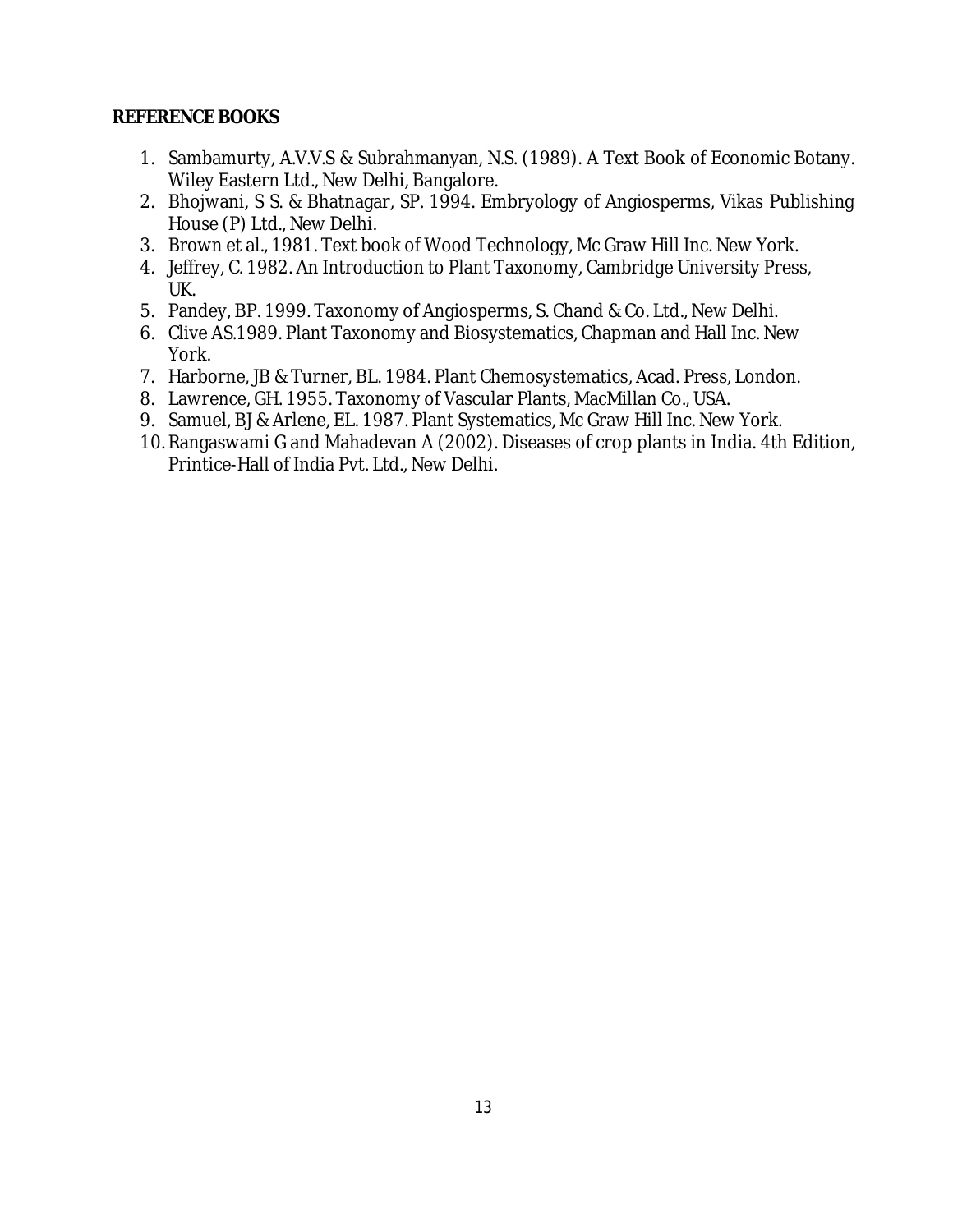# **Semester II ANGIOSPERMS, PLANT ANATOMY, EMBRYOLOGY, ECONOMIC BOTANY AND PLANT PATHOLOGY– Practical**

| Max. Marks: 40 |                 | Int. Marks: 10         | Ext. Marks: 30 |
|----------------|-----------------|------------------------|----------------|
| Allied         |                 | $:$ II (b) - PRACTICAL |                |
| Code           | : $12UBT2302:P$ |                        |                |
| Hours          | : 2             |                        |                |
| Credits        | $\div$ 1        |                        |                |

**ANGIOSPERM:** Classification and identification (upto genus with the help of flora) of one species from the families covered in theory with reference to local flora, Annonaceae, Tiliaceae, Rutaceae, Cucurbitaceae, Apiaceae, Rubiaceae, Sapotaceae, Apocynaceae, Asclepiadaceae, Lamiaceae, Amaranthaceae, Orchidaceae, and Poaceae.

*At least one field trips to be planned to study the flora of various hills and plain. Herbal medicine (Visit to a herbal garden and submission of the report).* 

**ANATOMY:** Anomalous secondary thickening in Aristolochia, Bignonia, Boerhaavia, Thunbergia and Dracaena. Nodal anatomy. Preparation of keys to identify any five important timbers of South India on the basis of anatomical characters.

**EMBRYOLOGY:** TS of young and mature anther, ovule, endosperm types and dissection and isolation of developmental stages of embryos.

**ECONOMIC BOTANY:** Cotton (*Gossypium*), Jute (*Corchorus spp*.), Cereal Crops: Rice (*Oryza sativa*), Wheat (*Triticum spp*.), Pulses: Red gram (*Cajanus cajan*), Black gram (*Phaseolus mungo*), Vegetable Oils: Coconut (*Cocos nucifera*), Gingelly oil (*Sesamum indicum*), Sugar: Saccharum, Root tubers: Manihot, Medicines: Ocimum, Phyllanthus; Fruits: Syzygium; Gums: Moringa; Arack; Prosopis; Essential oils: Eucalyptus.

**PLANT PATHOLOGY:** Mosaic disease of tobacco, Citrus canker, Late blight of potato, Red rot of sugarcane, Tikka disease of groundnut.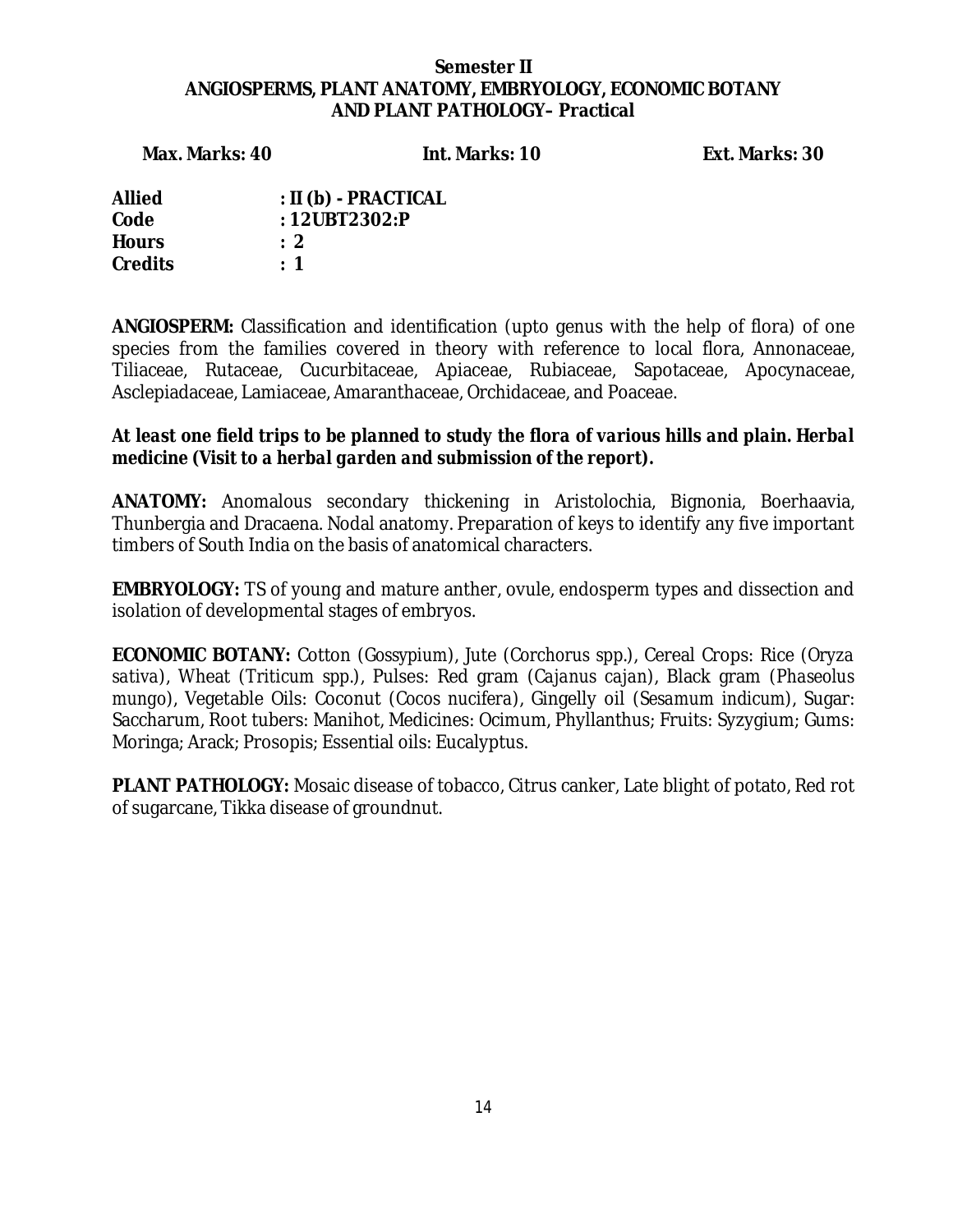# **Semester II ANIMAL DIVERSITY II- CHORDATA**

**Max. Marks: 60 Int. Marks: 15 Ext. Marks: 45** 

| <b>Allied</b>  | : III (a) - THEORY |
|----------------|--------------------|
| Code           | : 12UBT2303        |
| <b>Hours</b>   | : 3                |
| <b>Credits</b> | $\cdot$ 2          |

- **UNIT I PROCHORDATA, AGNATHA & PISCES** Characteristics and classification of Prochordata, Agnatha and Pisces up to order level. Prochordata: Amphioxus and Balanoglossus – Organisation & Affinities, Ascidia Retrogressive metamorphosis Agnatha : Structure & Affinities of Cyclostomata Pisces : Scoliodon and Mugil and Dipnoi Organisation.
- **UNIT II AMPHIBIA**: Characteristics and Classification of Amphibia up to order level. Frog: Organization Parental care in Amphibia Gymnophiana: Structure and Biological significance Origin of Amphibia South Indian Amphibians
- **UNIT III REPTILIA:** Characteristics and Classification of Reptilia up to order level. Calotes: Organization Sphenodon: Structure and Affinities, Skulls in Reptiles (Arcades & Fossae), Identification of Poisonous snakes, Snakes of South India, Poison apparatus, biting mechanism and venom
- **UNIT IV AVES & MAMMALIA** Characteristics & Classification of Aves and Mammalia up to order level, Columba livia: Organization Flight adaptations in birds Flightless birds and their distribution, Origin and evolution of birds, Migration in birds, Oryctolagus: Organisation, Prototheria and Methatheria: Structure and Affinities, Dentition in Mammals Aquatic and flying Mammals.
- **UNIT V GENERAL & COMPARATIVE STUDIES** Origin of Chordates Fate of aortic arches Impact of terrestrialization Origin of tetrapod limbs Jaw suspension in vertebrates Primates and taxonomic position of man

# **REFERENCE BOOKS**

- 1. Ekambaranatha Ayyar and T.N.Ananthakrishnan, 1995. "A Manual of Zoology". Vol 2 (Part
- 1 & 2), S. Viswanathan, Chennai
- 2. Jordan E.L and P.S. Verma, 2000 "Chordate Zoology" S. Chand, New Delhi.
- 3. Newman. H.H, 1939, "The Phylum Chordata", Mc Millan, New York.
- 4. De Beer G, 1966, "Vertebrate Zoology", Sedgwick & Jackson, London.
- 5. Young J.Z, 1950, "The Life of Vertebrates", Oxford University Press, London.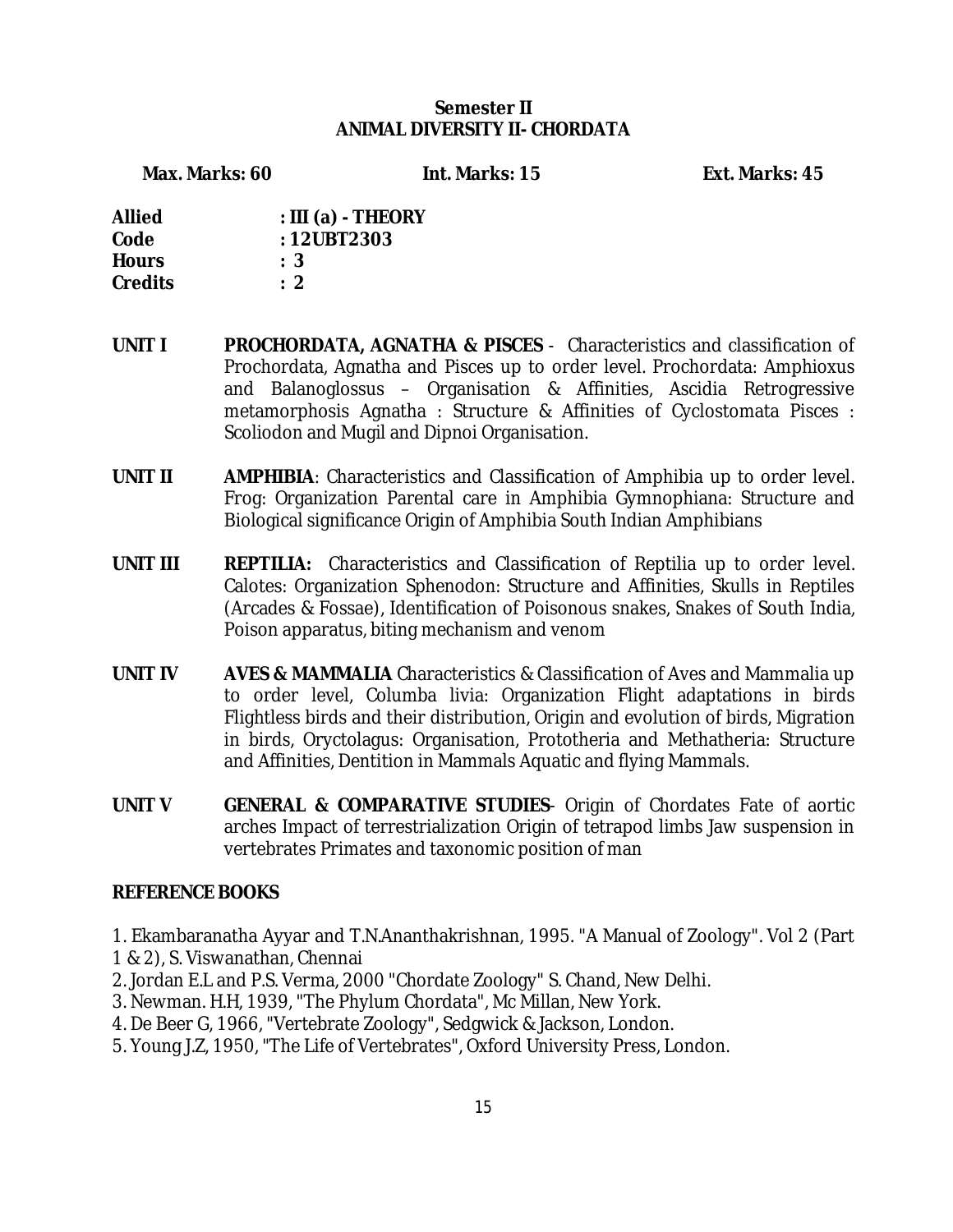# **Semester II ANIMAL DIVERSITY II- CHORDATA– Practical**

**Max. Marks: 40 Int. Marks: 10 Ext. Marks: 30** 

| <b>Allied</b>  | : III (b) - PACTICAL |
|----------------|----------------------|
| Code           | : $12UBT2303:P$      |
| <b>Hours</b>   | $\cdot$ 2            |
| <b>Credits</b> | $\cdot$ 2            |

# **CHORDATA:**

**Dissections:** Rat – Demonstration of Digestive, Arterial, Venous & Reproductive Systems. **Mountings:** Placoid scales, Cycloid / ctenoid scales

# **Spotters:**

| 1. Prochordata | : Amphioxus, Ascidian Balanoglossus Tornaria larva                   |
|----------------|----------------------------------------------------------------------|
| 2. Pisces      | : Shark, Ray, Clarius, Echnies, Hippocampus Exocoetus, Gambusia,     |
|                | Crap                                                                 |
| 3. Amphibian   | : Alytes, Axolotl larva, Hyla, Salamander, Ichlyophis                |
| 4. Reptilia    | : Naja naja, viper, Draco, Chelone mydas                             |
| 5. Aves        | : Pigeon, quill feather                                              |
| 6. Mammalia    | : Bat, Rabbit                                                        |
| 7. Dentition   | : Rabbit, Dog & Man                                                  |
| 8. Osteology   | : Pigeon - Synsacrum                                                 |
|                | Rabbit - pectoral & pelvic girdles, forelimb & hind limb bones       |
|                | Students be introduced to learning of dissections / anatomy adapting |
|                | CDS / Web sources.                                                   |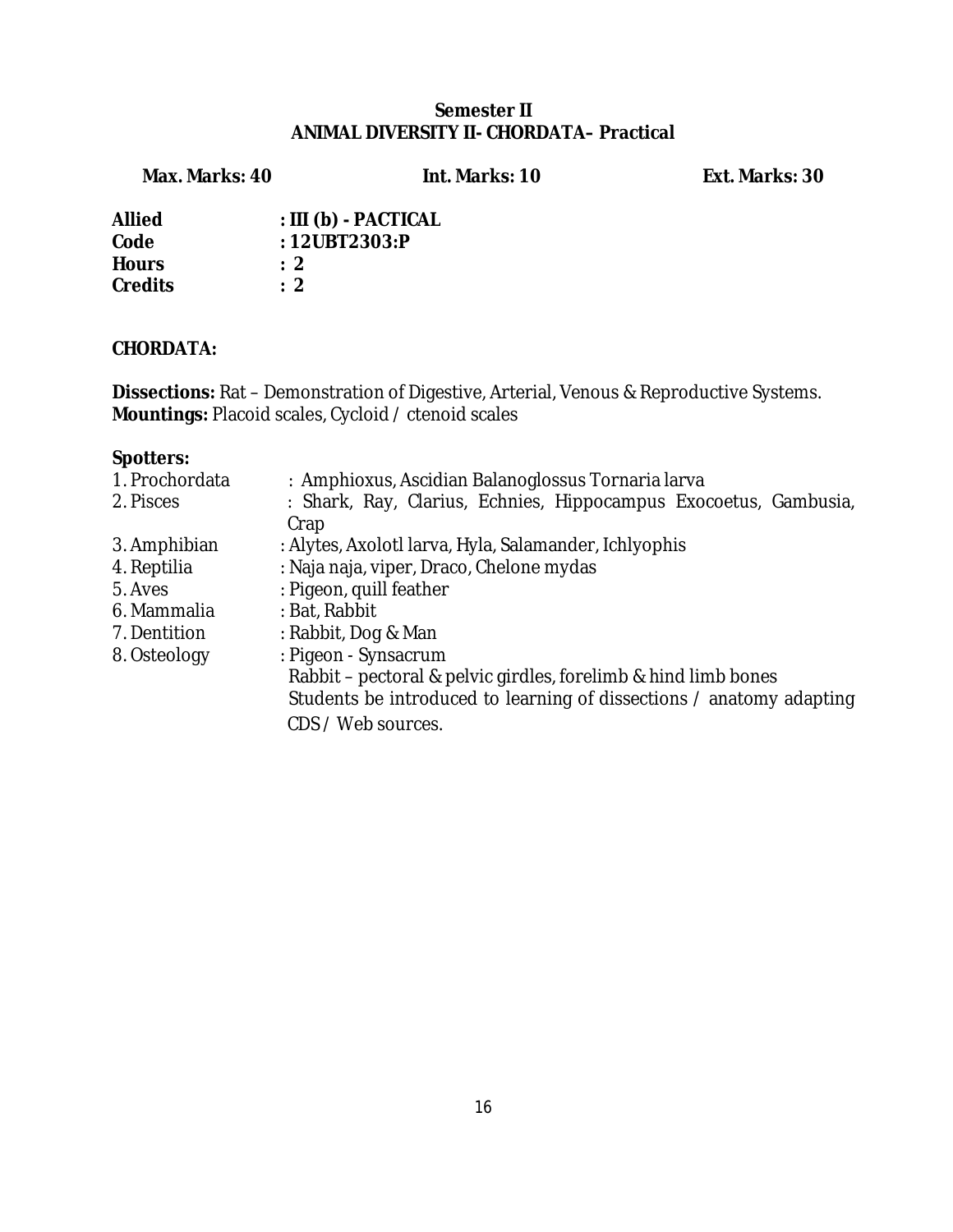# **Semester II BIOPHYSICS AND BIOCHEMISTRY**

**Max. Marks: 60 Int. Marks: 15 Ext. Marks: 45** 

| Core           | : III (a) - THEORY |
|----------------|--------------------|
| Code           | : 12UBT2403        |
| <b>Hours</b>   | :4                 |
| <b>Credits</b> | : 2                |

- **UNIT I BIOENERGETICS**: Thermodynamics and Molecular basis for evolution Principles of bioenergetics -free energy functions - ATP as main career of free energy. Energy molecules. Biological oxidation - reduction reaction. Biomolecular Interactions - Structure and properties of  $H_2O$ . Solute – Solvent Interactions - Bonding; strong and weak interactions – hydrogen bonding – hydrophobic - hydrophilic interactions and ionic interactions.
- **UNIT II CARBOHYDRATE METABOLISM:** Glycolysis citric acid cycle. Oxidative phorphorylation. Photophosphorylation Glyoxalate cycle - Carbohydrate biosynthesis  $-C_2 - C_3 - C_4$  cycles. Biochemistry of monosaccharide – disaccharides polysaccharides.
- **UNIT III OVERVIEW OF METABOLIC PATHWAYS:** Lipid metabolism chemical nature of fatty acids and acylglycerols - sources and storage of fatty acids. Triacyglycerols cholesterol - Phospholipids - sphingolipids.
- **Unit IV AMINO ACID METABOLISM** an over view: incorporation of nitrogen to amino acids - transport of nitrogen to liver and kidney - urea cycle - synthesis and oxidation of amino acids - de novo synthesis and salvage pathways in nucleotide metabolism, An overview of the Biochemistry of hormones, vitamins.
- **UNIT IV UNDERSTANDING STRUCTURE OF NUCLEIC ACIDS**: primary secondary tertiary and quaternary - structural components of nucleic acids- DNA supercoiling. RNA structures. DNA-protein interactions. Understanding structure of proteins at different levels – primary – secondary - tertiary and quaternary. Globular and fibrous proteins. Protein stability - protein folding. Ramachandran plot.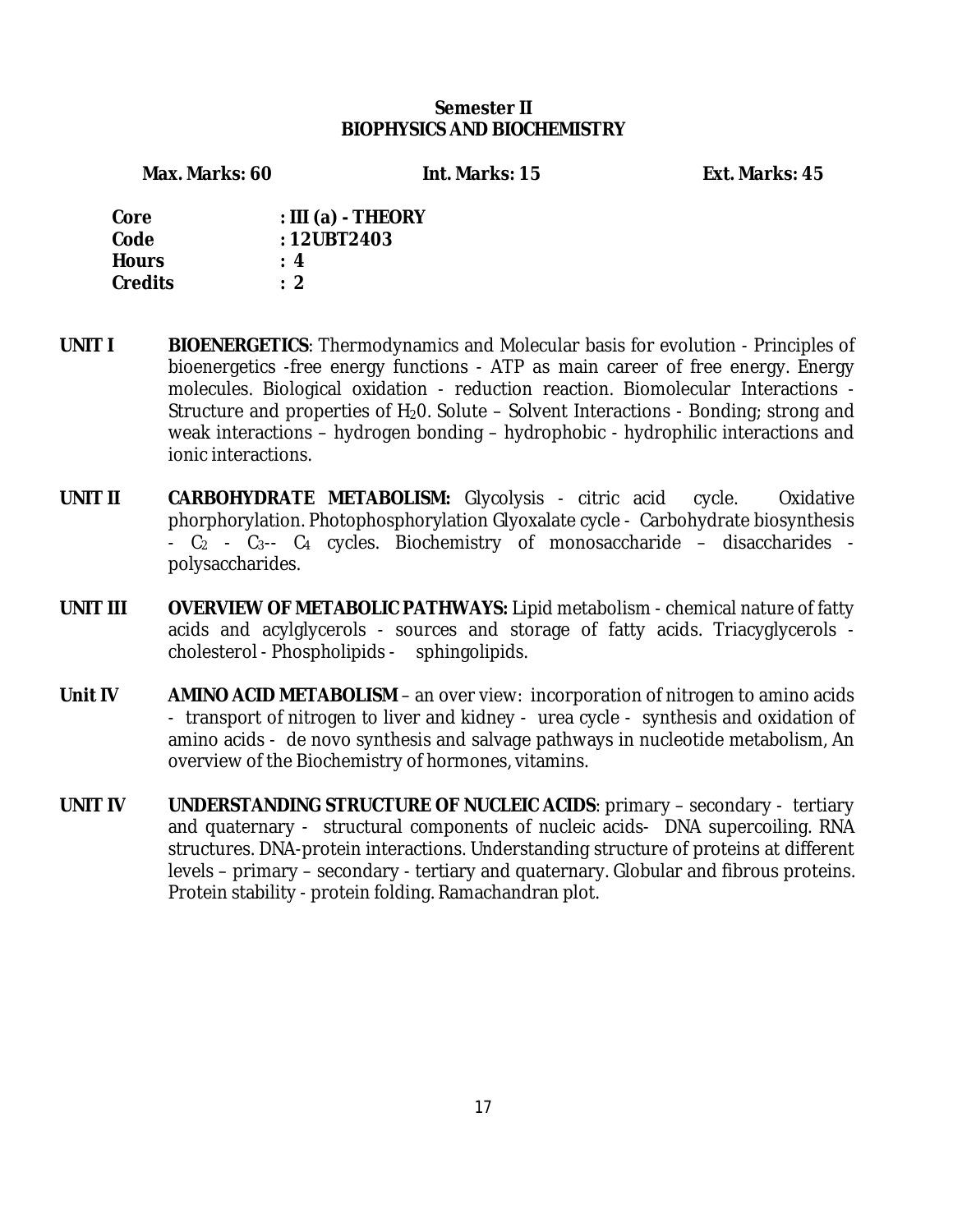#### **REFERENCE BOOKS:**

- 1. A.L. Lehninger- D.L.Nelson and M.M Cox (2003)- Principles of Biochemisty- Worth publishers- New York.
- 2. L.Stryer- (2002)- Biochemistry- W.H. Freeman & Co.- New York.
- 3. C.Branden J.Tooze. (1999)- Introduction to protein structure- Publishing Inc.
- 4. Thomas Devlin (2002)- Textbook of Biochemistry by John publishers.
- 5. Voet & Voet Principles of Biochemistry
- 6. Van Holde & Mathew- Principles of Biochemistry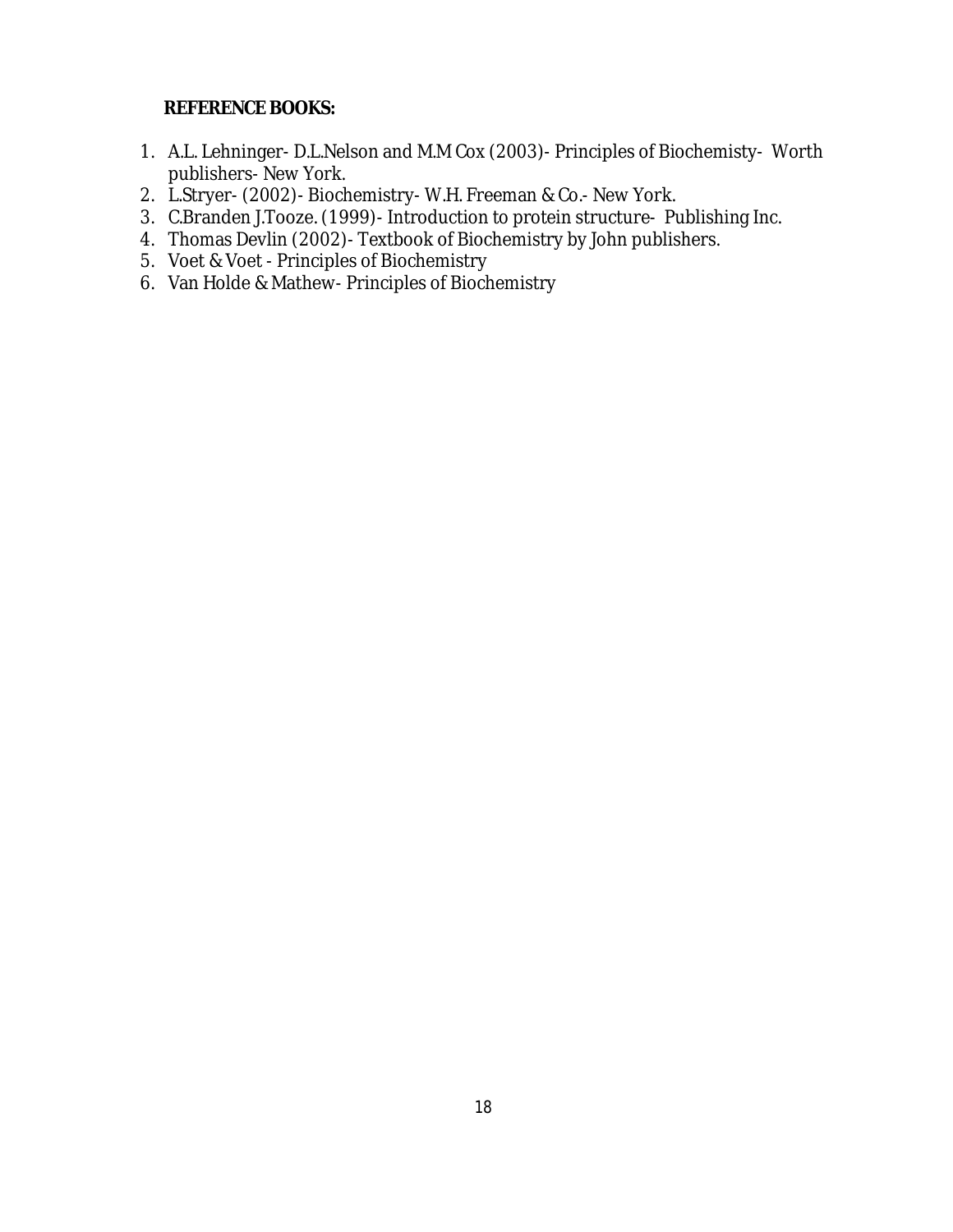# **Semester II BIOPHYSICS AND BIOCHEMISTRY– Practical**

**Max. Marks: 40 Int. Marks: 10 Ext. Marks: 30** 

| Core           | : III (b) - PRACTICAL |
|----------------|-----------------------|
| Code           | : $12UBT2403:P$       |
| Hours          | $\cdot$ 2.            |
| <b>Credits</b> | $\cdot$ 2.            |

# **BIOPHYSICS**

- 1. Determination of pH using pH meter.
- 2. Sedimentation of Emulsion of oil
- 3. Chromatographic methods for macromolecule separation.
- 4. Agarose Gel Electrophoresis & SDS-PAGE.
- 5. Isolation & Purification of protein (Dialysis)
- 6. Estimation of protein Lowry's Method, Bradford Method. (Spectrophotometer)
- 7. Colorimetric Estimation of Creatinine by JAFF'S method.
- 8. ECG and EEG (Demo)

# **BIOCHEMISTRY**

- **1. Qualitative Analysis** 
	- i) Analysis of carbohydrates– Glucose, Fructose, Ribose, Sucrose, Lactose and Starch.
	- ii) Analysis of Amino acids Tyrosine, Tryptophan, Arginine, Methionine, Cystine & Phenylalanine.
- **2. Preparation** 
	- i) Starch from potato
	- ii) Casein from milk
		- iii) Phospholipids from Egg yolk.
- 3. **Quantitative Analysis** 
	- i) Estimation of Glycine by formal titration method.
	- ii) Estimation of Ascorbic acid by 2,6 dichlorophenol indophenol dye
	- iii) Determination of Acid number
	- iv) Determination of Saponification value
	- v) Estimation of Urea by DAM colorimetric method
	- vi) Estimation of Glucose by Ortho- Toludine Method
- **4. Techniques**
- i) Separation of Amino acid & Sugars by Ascending paper chromatography ii) Separation of Lipid by TLC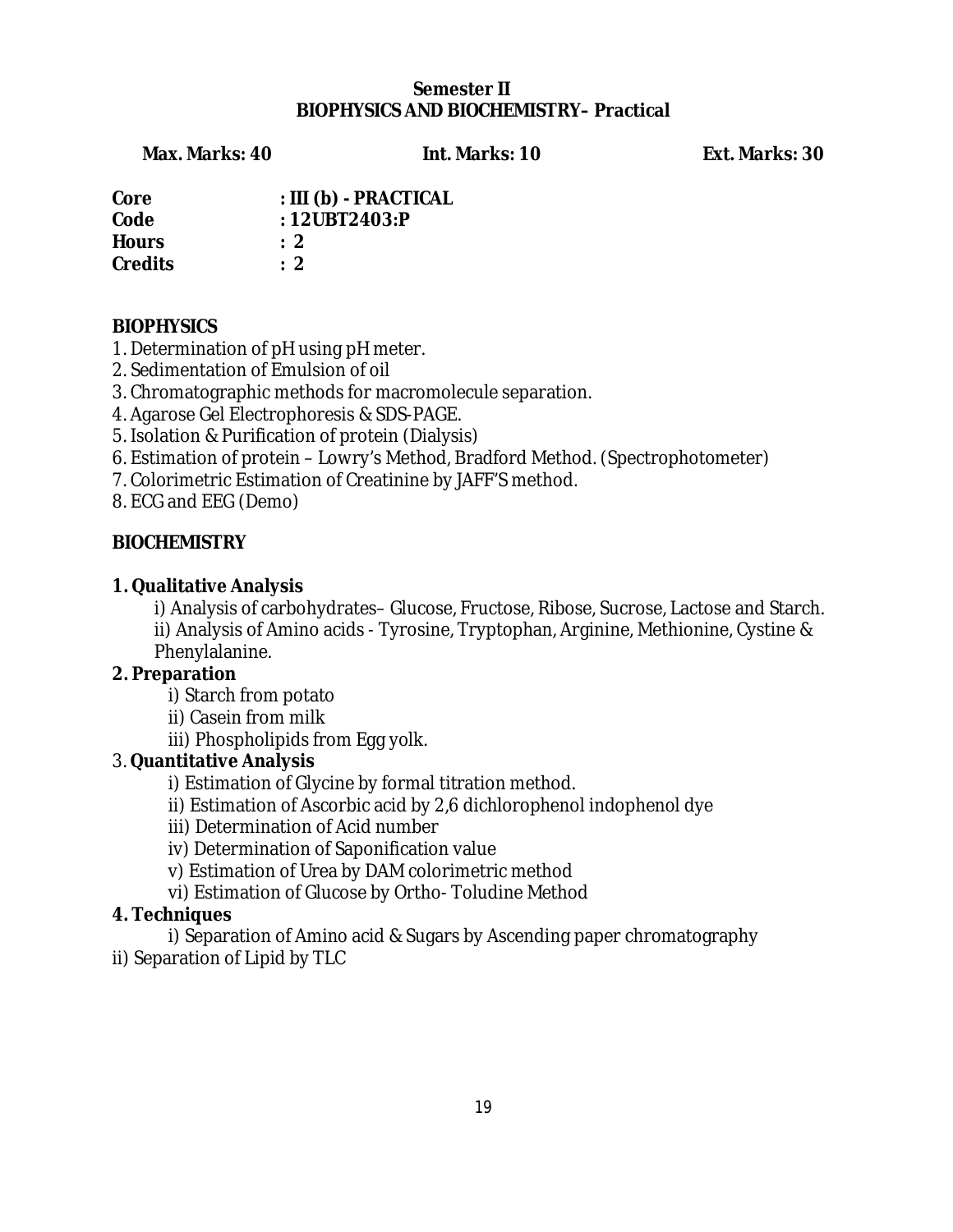# **Semester II GENERAL CHEMISTRY**

**Max. Marks: 100 Int. Marks: 25 Ext. Marks: 75** 

**Non Major Elective : I Code : 12UBT2601 Hours : 2 Credits : 2** 

- **UNIT I PERIODIC TABLE:** Atomic orbitals and quantum numbers principle, azimuthal, magnetic and spin. Quantum numbers and their significance. Principles governing the occupancy of electrons in various quantum levels. Pauli's exclusion principle, Hund's rule, Aufbau Principle, (n+/) rule, stability of half-filled and fully filled orbitals.
- **Unit II Molecular orbital theory:** Periodic table classification as s, p, d & f block elements, variation of atomic volume, atomic and ionic radii, ionisation potential, electron affinity and electronegativity along periods and groups. Variation of metallic characters - Factors influencing the periodic properties. Avogadro's Number.
- **UNIT III ACIDS, BASES AND ISOMERISM:** Arrhenius, Protonic and Lewis Theories of Acids and Bases. Basic concepts of bonding in organic chemistry. Hybridization and geometry of molecules - methane, ethylene, acetylene and benzene. Electron displacements effects - Inductive, inductomeric, electromeric, mesomeric, resonance, hyper conjugation and steric effects.
- **UNIT IV NOMENCLATURE OF ORGANIC COMPOUNDS:** IUPAC recommendations for naming - simple aliphatic, alicyclic and aromatic compounds. Elements of symmetry – symmetry and asymmetry, cause of optical activity, isomerism of tartaric acid – racemization and resolution. Geometrical and isomerism of maleic acid and fumaric acid. Keto-enol tautomerism.
- **UNIT V AQUEOUS SOLUTIONS AND ACID-BASE CHEMISTRY:** Aqueous solutions-Concentration based on volume, Weight, Degree of Saturation, Equilibrium constants, pH of solutions, hydrolysis of salts of weak acids and bases, Handerson-Hasselbalch equation, Buffer concepts, Laboratory Buffers, pH Changes in buffers. Buffer capacity.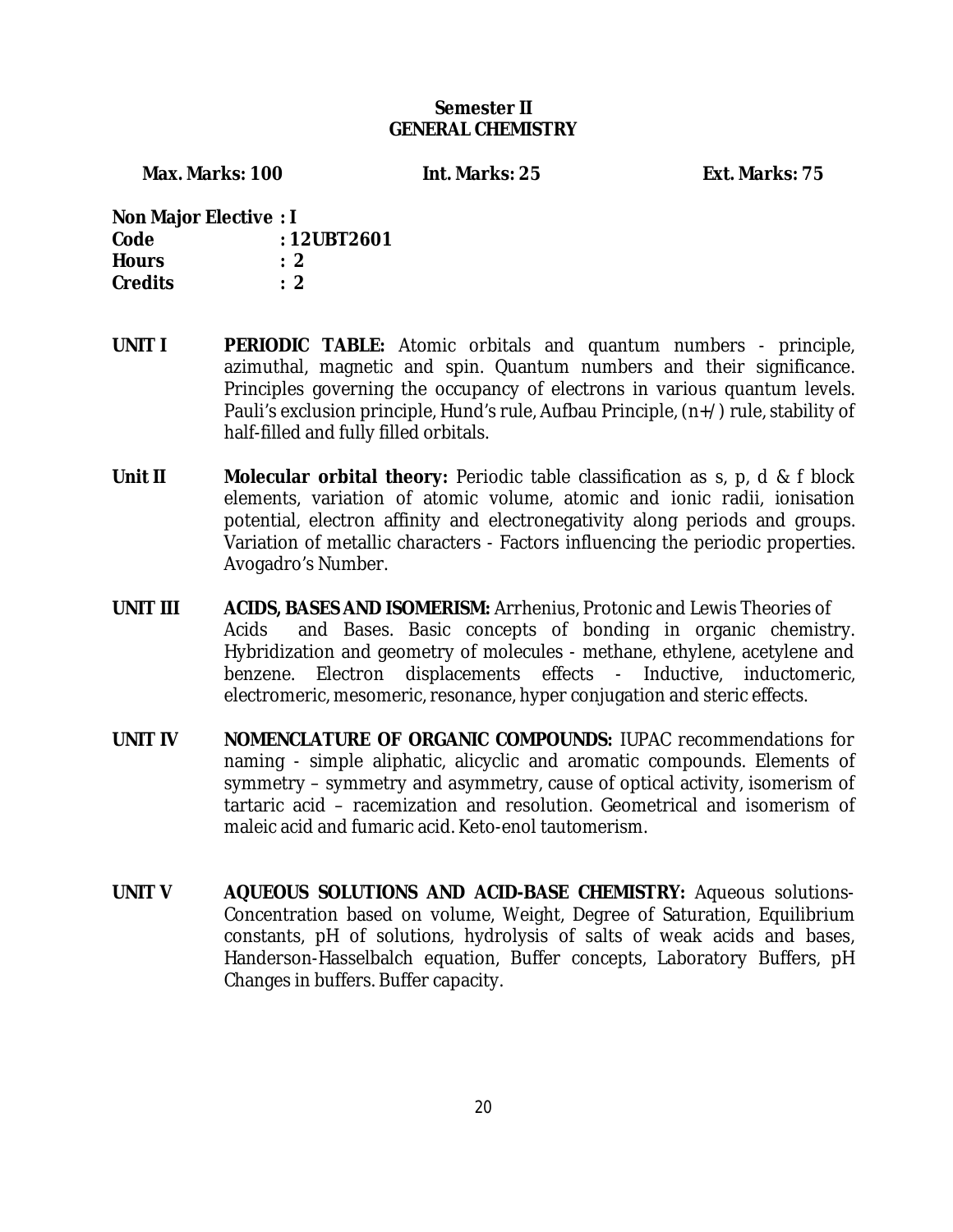#### **REFERENCE BOOKS**

- 1. J.Clayden, N. Greeves, S. Warren, P. Worthers, "Organic chemistry" Oxford University Press, 2001.
- 2. R.T.Morrision and R.N. Boyd, "Organic Chemistry" ed., prentice Hall of India Pvt Ltd., 2004.
- 3. I.L Finar, "Organic Chemistry Vol I & II" 5th ed., ELBS, 1975.
- 4. B.S. Bhal and Arun Bhal, "Text Book of Organic Chemistry", 14th ed., S Chand and Company Ltd., 1997.
- 5. R.A.Alberty and R.J. Silbey, Physical Chemistry, Jhon Wiley & Sons, Inc., Newyork, 1995.
- 6. P.W. Atkins, Physical Chemistry, ELBS and Oxford University Press, 1998.
- 7. G.M. Barrow, Physical Chemistry, Tata McGraw Hill, New Delhi, 1994.
- 8. James E. Huheey, Eleen A. Keiter, Richard L. Leiter, "Inorganic Chemistry", 4th ed., Pearson Education, Inc., 2002.
- 9. Irvin H. Segel, Biochemical Calculations, 2nd Edition, John Wiley and Sons., 2004.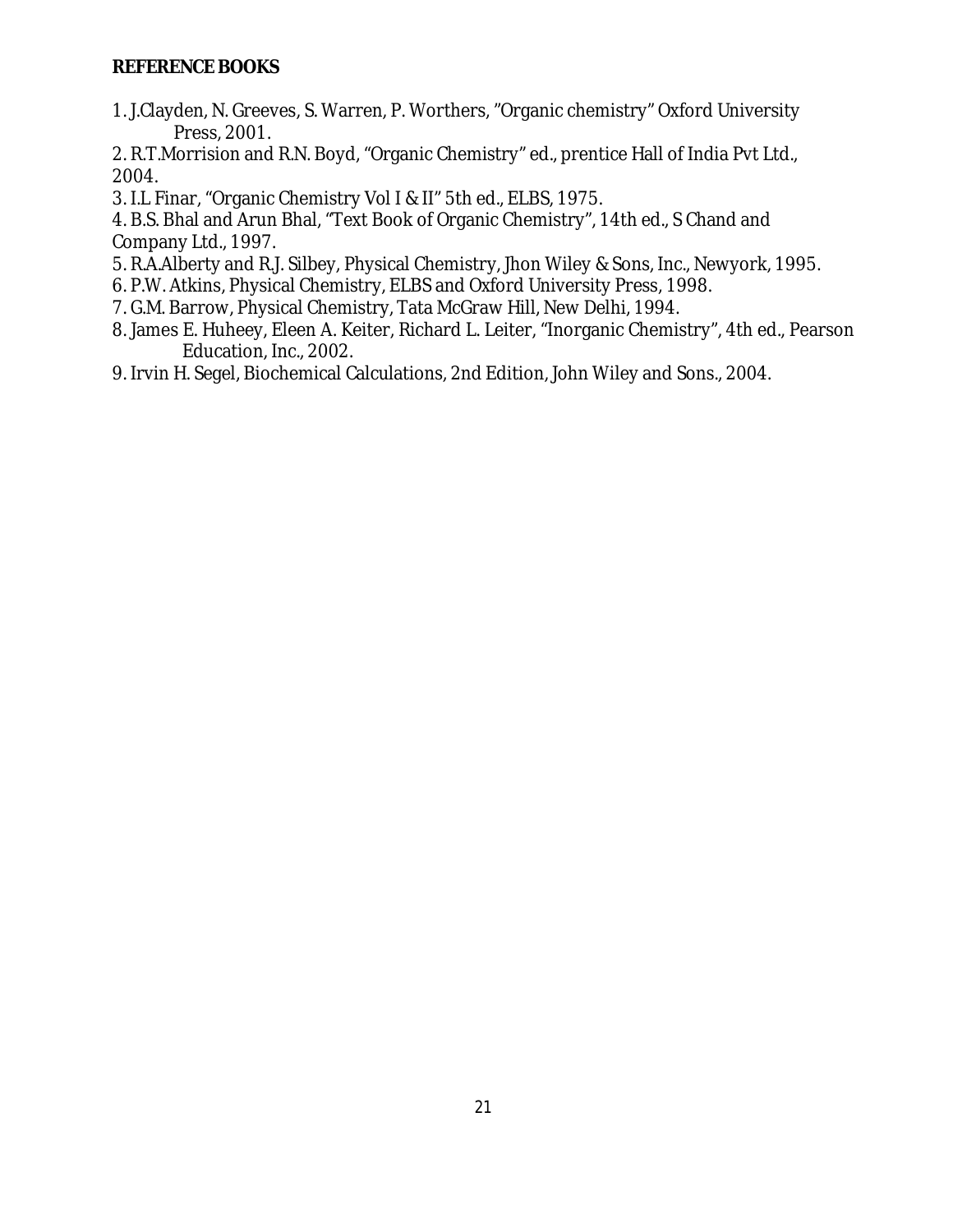# **Semester III PLANT PHYSIOLOGY AND PLANT ECOLOGY**

**Max. Marks: 60 Int. Marks: 15 Ext. Marks: 45** 

| <b>Allied</b>  | $:$ IV (a) - THEORY |
|----------------|---------------------|
| Code           | : 12UBT3304         |
| <b>Hours</b>   | : 3                 |
| <b>Credits</b> | $\cdot$ 2           |

- **UNIT I Water**: Water potential solute potential and pressure potential. Absorption and transport of water, mineral ion uptake, Transpiration: Types, role, stomatal physiology, factors affecting transpiration. Guttation, Translocation of organic solutes: – source-sink relationship.
- **UNIT II Photosynthesis:** Photosynthetic apparatus and pigments. Pigment systems, Emerson Effect photochemical reactions –cyclic and noncyclic electron transports,  $CO<sub>2</sub>$  fixation cycles (PCR cycles),  $C<sub>3</sub>$ ,  $C<sub>4</sub>$  and CAM pathways – factors affecting photosynthesis. Photorespiration, Anaerobic and aerobic respirations. Glycolysis pathway and regulation. TCA cycle.
- **UNIT III Growth:** Stages of growth, factors affecting vegetative growth. Phytohormone and its physiological significance. Photoperiodism and vernalization, Flowering, plant rhythm, Biological clock and Seed dormancy.
- **UNIT IV ECOLOGY** Autecology- Definition, Ecological life history of species. Synecology-Definition, community composition, Raunkier's biological spectrum. Plant environment-climatic, edaphic and biotic factors (Effects of grazing and browsing by animals, Effects of human activities on vegetation).
- **UNIT V ECOSYSTEM:** Definition, structure of Ecosystem, components of ecosystem, Function of Ecosystem. Energy and its flow in Ecosystem (grassland). Food chain, Food web, Ecological pyramid. Vegetation – Units of vegetationformation, association, fasciations, Consociation, Migration, Colonization methods of study of vegetation-species area curve, line transect. General trends of succession- migration, colonization. Hydrophytes & Xerophytes.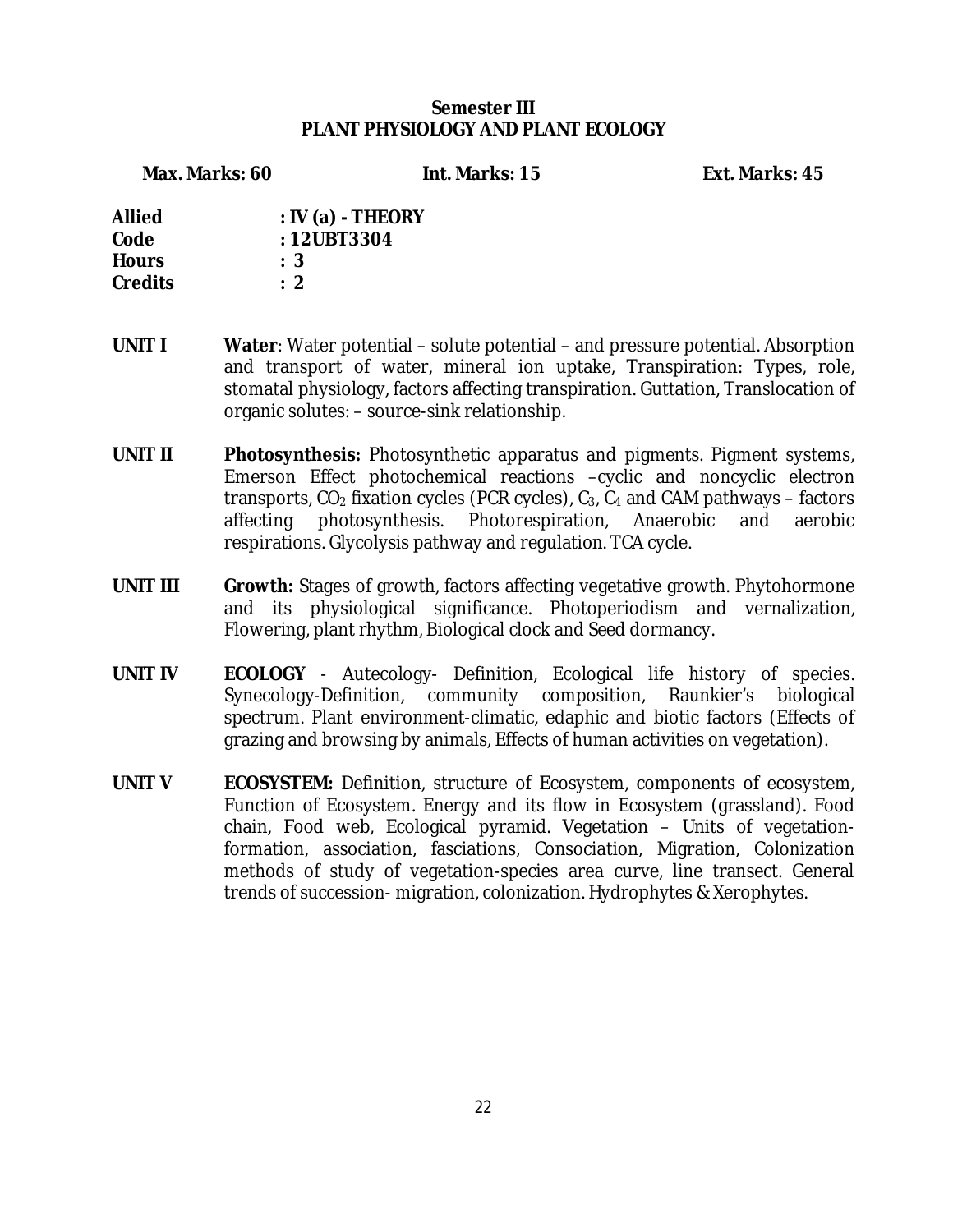#### **REFERENCE BOOKS**

- 1. Jain, JL. 1979. Fundamentals of Biochemistry, Chand & Co. Ltd., New Delhi.
- 2. Jain, VK. 2006. Fundamentals of Plant Physiology, S.Chand & Company Ltd., New Delhi
- 3. Verma, SK. 2006. A Textbook of Plant Physiology, S.K.Chand & Co., New Delhi
- 4. Baijal, BD & Ravisharma, 1981. A Text book of Plant Physiology, Shiva Lal Agarwal & Co., Agra.
- 5. Noggle and Fritz, 1976. Introductory Plant Physiology, Prentice Hall, New Delhi.
- 6. Pandey, SN & Sinha, BK. 1989. Plant Physiology, Vikas Publishing House Ltd., New Delhi
- 7. Robert M. Devlin. 1970. Plant Physiology, East West Press, New Delhi.
- 8. Salisbury, F.B. & Ross, CN. 1995. Plant Physiology. CBS Publishers, New Delhi.
- 9. Dasha, M.C. 1993. Fundamentals of ecology, Tata McGraw Hill.
- 10.Sharma,P.D. 2000. Ecology and Environment, Rastogi Publications,Meerut,India.
- 11. Kumar, H.D.1997. General Ecology, Vikas Publishing House Pvt. Ltd Delhi
- 12.Shukla, R.S. and P.S Chandel.2000. Plant ecology and soil science. S.Chand & Company Ltd. Ram Nagar New Delhi.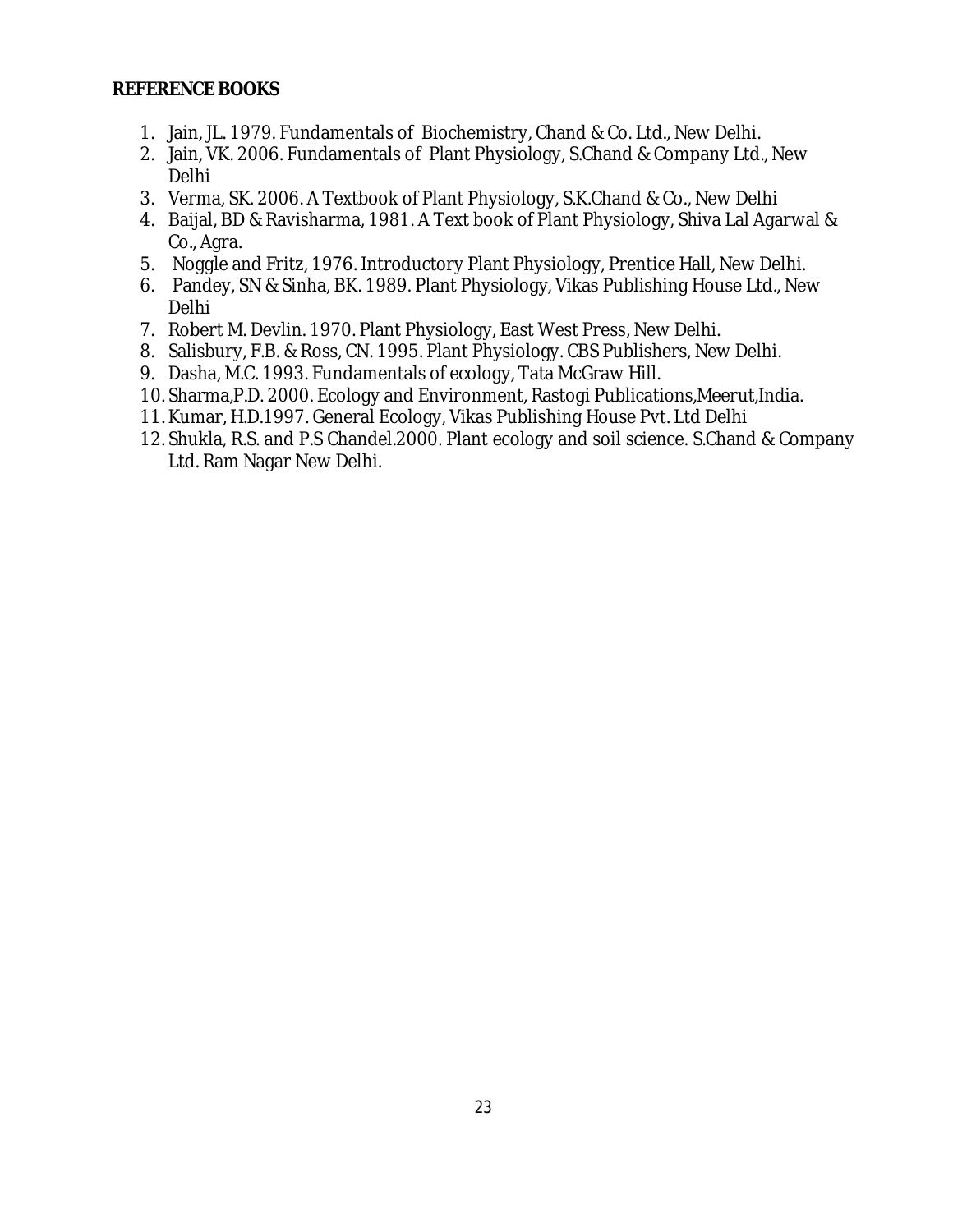# **Semester III PLANT PHYSIOLOGY AND PLANT ECOLOGY– Practical Max. Marks: 40 Int. Marks: 10 Ext. Marks: 30**

| <b>Allied</b>  | : IV (b) - PRACTICAL |
|----------------|----------------------|
| Code           | : 12 UBT3304: P      |
| <b>Hours</b>   | $\cdot$ 2            |
| <b>Credits</b> | $\therefore$ 1       |

# **Plant physiology**

- 1. Determination of water potential
- 2. Determination of solute potential
- 3. Osmosis Thistle funnel
- 4. Effect of temperature on membrane permeability
- 5. Separation of leaf pigments by paper chromatography
- 6. Effect of light and  $CO<sub>2</sub>$  on photosynthesis
- 7. Aerobic respiration and fermentation
- 8. Transpiration Ganong's photometer

# **Plant Ecology**

#### *Study of community structure:*

- 1. Quadrate method
- 2. Line transect method
- 3. Study of soil texture and porosity

# *Study of aquatic environment:*

- 4. Dissolved Oxygen
- 5. Total hardness
- 6. Chlorides
- 7. Carbonates and bicarbonates
- 8. Environmental adaptations of hydrophytes mangroves and xerophytes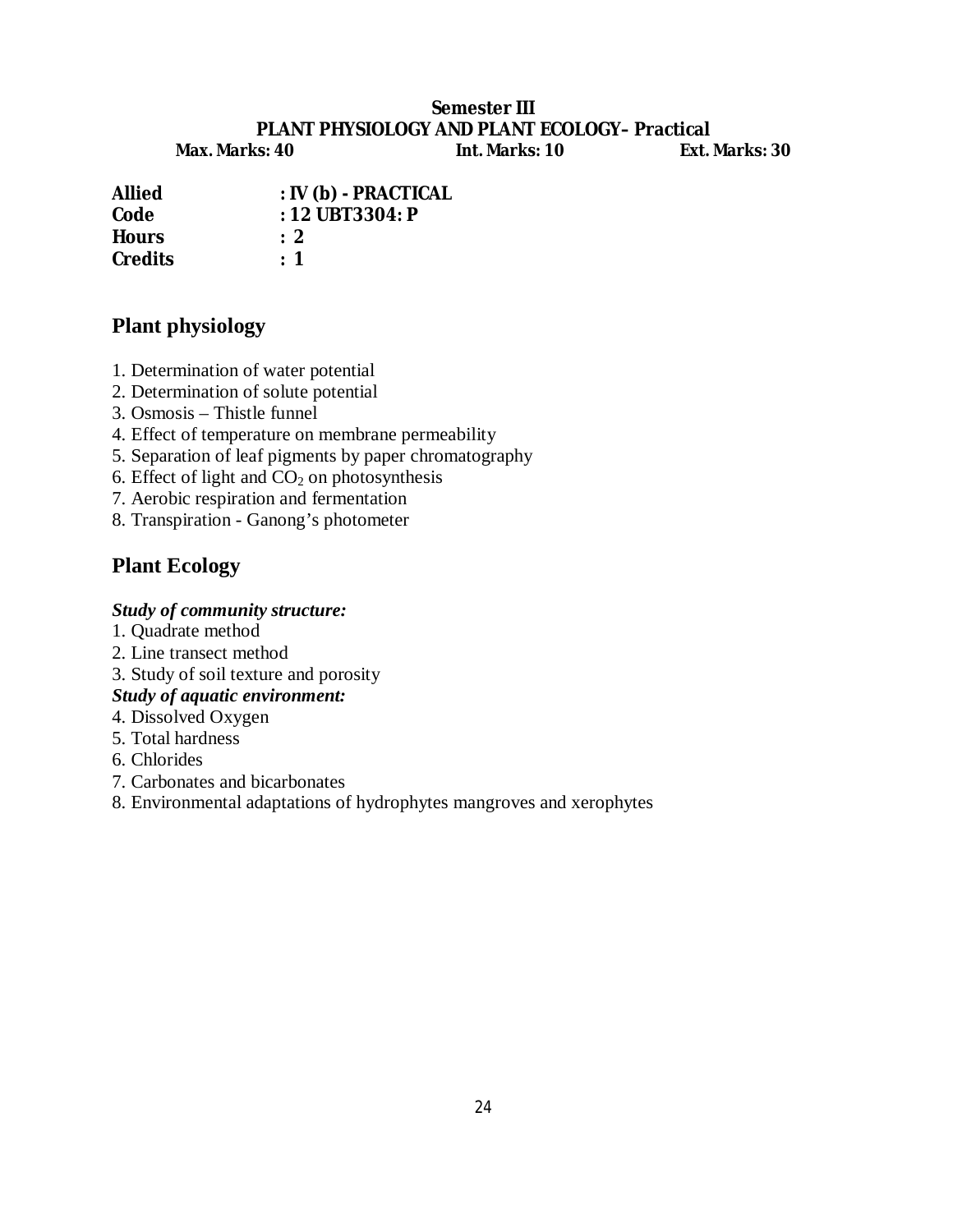# **Semester III CELL AND MOLECULAR BIOLOGY**

**Max. Marks: 60 Int. Marks: 15 Ext. Marks: 45** 

| Core           | $:$ I V (a) - THEORY |
|----------------|----------------------|
| Code           | : $12UBT3404$        |
| <b>Hours</b>   | : 3                  |
| <b>Credits</b> | $\cdot$ 2            |

- **UNIT I** Plasma Membrane: Ultrastructure Chemical composition and functions, Endoplasmic reticulum: Morphology, structure types and functions. Golgi complex: Morphology, Structure, Composition, Functions. Lysosome: Structure, forms, functions and origin. Chloroplast: Structure, forms, functions and origin.
- **UNIT II** Mitochandria: Structure, Chemical composition Functions Kreb's cycle Oxidative phosphorylation Ribosomes: Structure – Chemical composition – Functions and Origin.
- **UNIT III** Nucleus & Nucleolus: Structure and functions Chromosome: Structure Giant chromosomes Cell Cycle: Cell division – Mitosis & Meiosis Cancer Cells – Cell aging.
- UNIT IV Introduction to DNA & RNA as genetic material properties, structure and function. Prokaryotic and eukaryotic genome organization. Nature of Gene Concept and Chemical Nature of Gene. DNA super coiling. Operon concepts – Lactose – Constitutive - inducible and repressible gene expression.
- UNIT V Replication Enzymes in DNA replication modes of replication. Prokaryotic and eukaryotic replication Prokaryotic & Transcription - mechanism of transcription - Post Transcriptional modifications; Translation - Genetic code.

#### **REFERENCE BOOKS**

- 1. De Robertis E.D.P. & De Robertis E.M.F. (1988) Cell and Molecular Biology.
- 2. Verma P.S. & Agarwal V.K. (1991) Cytology. S.Chand & Co, New Delhi
- 3. Swanson C.P.(1990). The Cell 8th Edn. Prentice Hall of India Pvt. Ltd. New Delhi.
- 4. Hans S.S. (1986) Cell Biology Allen & Unwin.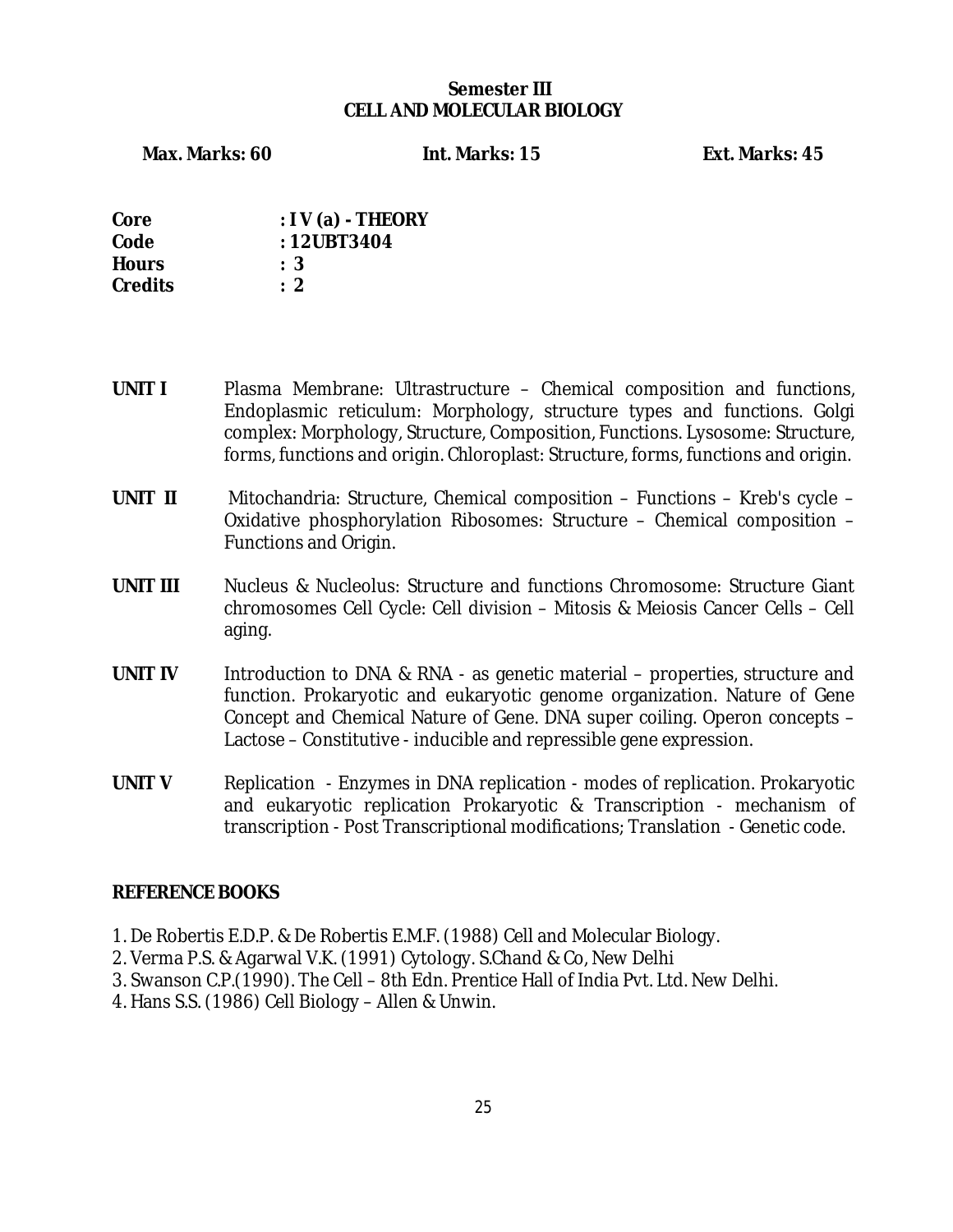# **Semester III CELL AND MOLECULAR BIOLOGY– Practical**

**Max. Marks: 40 Int. Marks: 10 Ext. Marks: 30**

| Core           | $:$ IV (b) - PRACTICAL |
|----------------|------------------------|
| Code           | : $12UBT3404:P$        |
| <b>Hours</b>   | $\therefore$ 2         |
| <b>Credits</b> | $\therefore$ 2         |

- 1. Microscopes and its parts
- 2. Micrometry Stage and Ocular Micrometer.
- 3. Cell Counting Haemocytometer
- 4. Mounting buccal epithelium and observing living cells using vital staining.
- 5. Mitosis in Onion root tip squash
- 6. Meiosis in grasshopper testis squash
- 7. Chironomous Salivary gland Chromosome squash preparation
- 8. Staining of macro molecules.
- 9. Isolation and quantification of Nucleic acids Bacterial- fungal- animal- plant.
- 10. Agarose gel electrophoresis- resolution and purification of DNA fragments.

11.SDS – PAGE.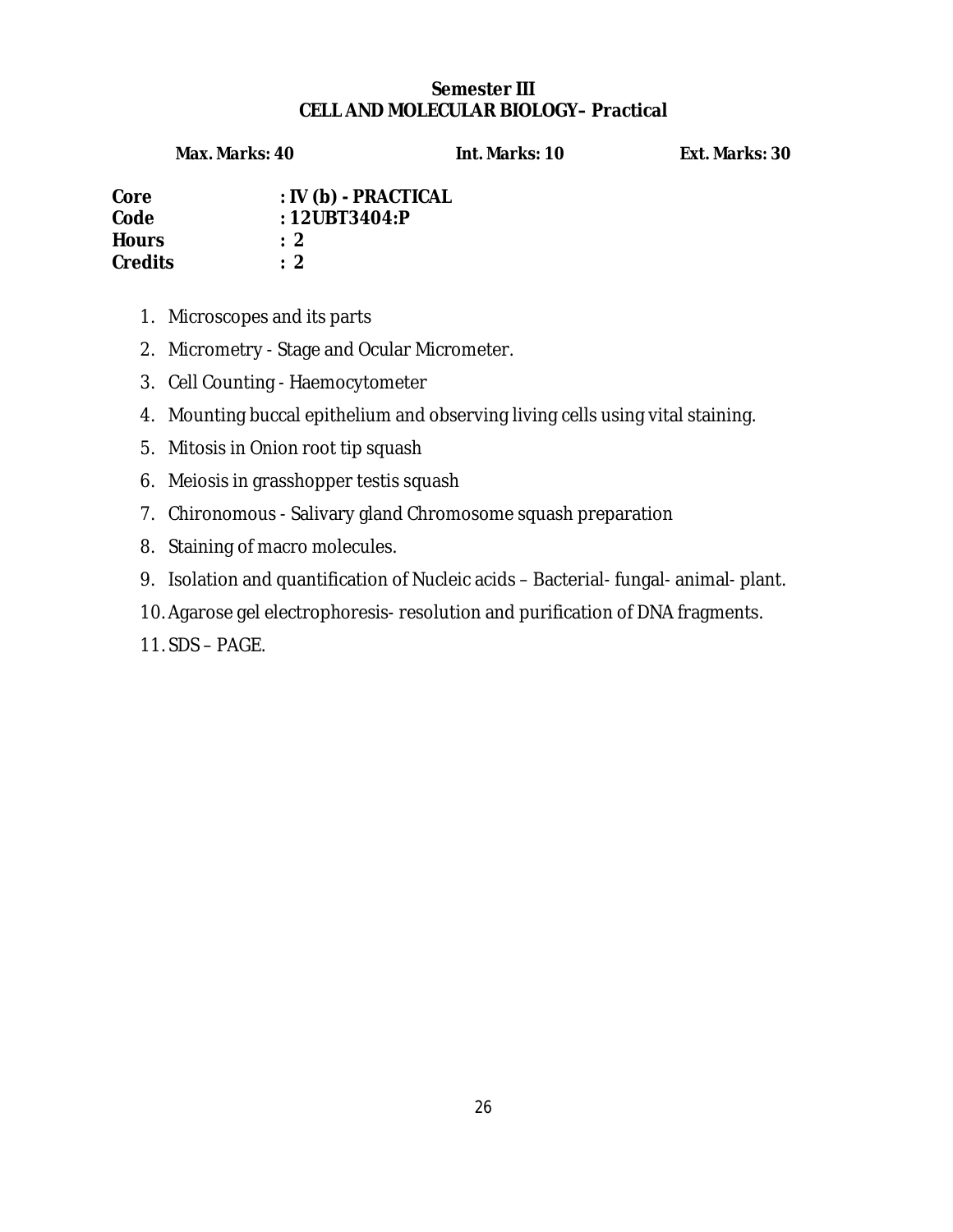#### **IMMUNOLOGY AND IMMUNOTECHNOLOGY**

**Max. Marks: 60 Int. Marks: 15 Ext. Marks: 45** 

| Core           | $: V(a)$ - THEORY |
|----------------|-------------------|
| Code           | : 12UBT3405       |
| <b>Hours</b>   | $\cdot$ 2         |
| <b>Credits</b> | $\cdot$ 2         |

- **UNIT I IMMUNE RESPONSE:** Types of immunity, Immune System: Primary Lymphoid Organs, Secondary Lymphoid Organs. Cell of immune system: Mononuclear cells and granulocyte, Antigen presenting cells, lymphocytes and their subsets. Antigens, Heptanes: Factor affecting immunogenecity, Super antigen.
- **UNIT II MAJOR HISTOCOMPATIBILITY SYSTEMS:** Structure of MHC I and II molecules. Organization of MHC complex in mouse and humans. Association of MHC with disease. Recognition of antigens by T and B cells: Antigen processing, T-Cell receptor complex, activation of T –cells, B-cell receptor complex, activation of B-cells, Immunoglobulins: molecular structures, types and function.
- **UNIT III MOLECULAR MECHANISM OF ANTIBODY DIVERSITY:** Organization of genes coding for constant and variable regions of heavy chain and light chain. Mechanism of antibody diversity, Class Switching. Monoclonal antibodies: production, characterization and application in diagnosis, complement system.
- **UNIT IV CYTOKINES:** Structure and functions, cytokine receptors, signal transductions mediated by cytokine receptors, cytokine regulation of immune responses, cytokine related diseases and therapeutic applications of cytokines. Hypersensitivity: definition, IgE mediated hypersensitivity, mechanism of mast cell degranulation, mediators of type I reactions and consequences. Type II reactions, immune complex mediated hypersensitivity and delayed type hypersensitivity.
- **UNIT V AUTOIMMUNITY:** Organ specific diseases, systemic disease, mechanism of autoimmunity. Immunodeficiency Syndrome: Primary Immunodeficiencies and Secondary Immunodeficiencies and their diagnosis and therapeutic approaches. Vaccines: Active and passive immunization, whole organism vaccines, macromolecules as vaccines, Recombinant vector Vaccines, DNA Vaccines, synthetic peptide Vaccines and sub-unit Vaccines.

# **REFERENCE BOOKS**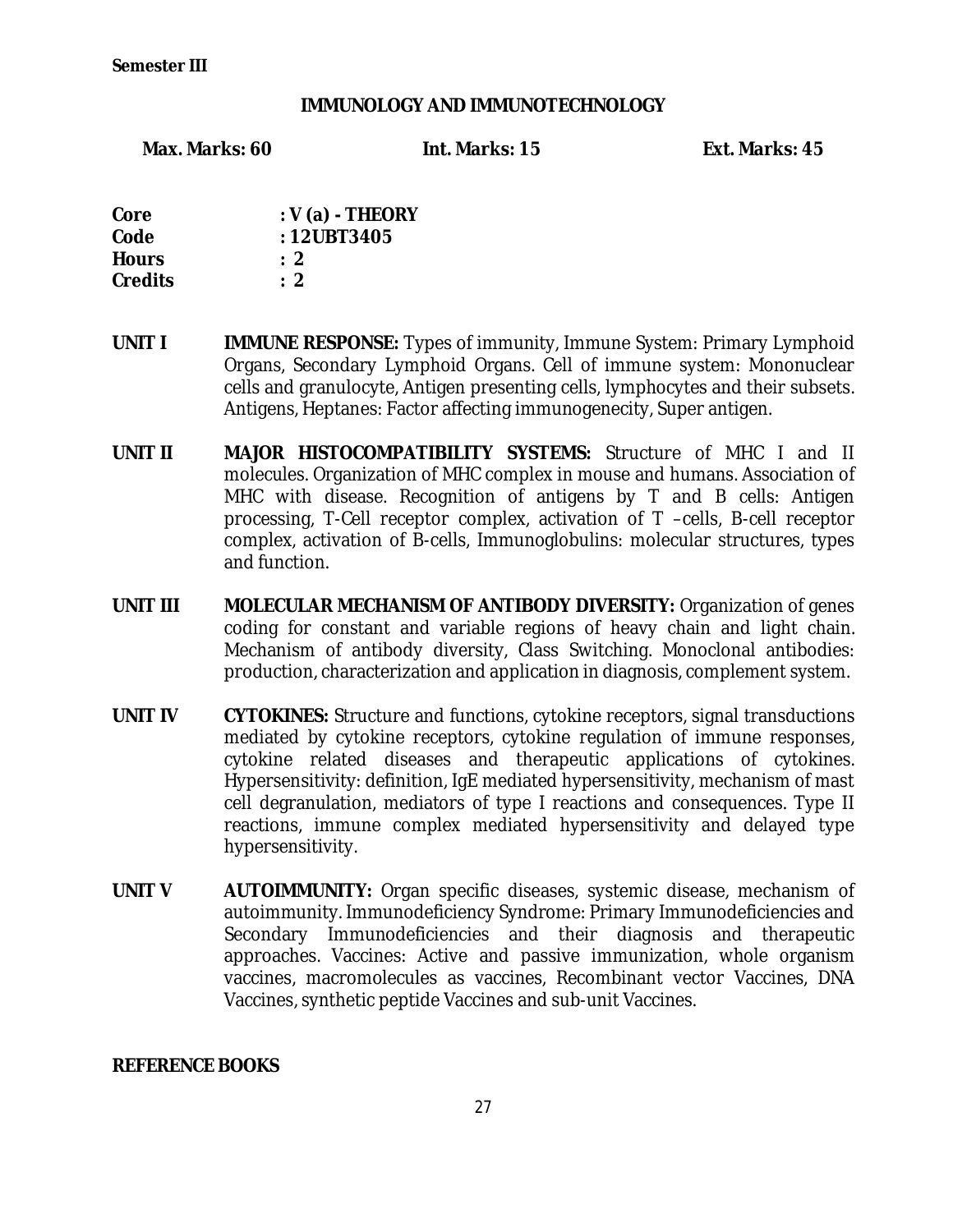- 1. Benjamini E, Coico R and G. Sunskise (2000). Immunology -A short course. IV edn. (Chapters 1-13) .Wiley – Liss publication, NY.
- 2. Brown, F, Chanock, R. M., Lerner R.A. (Editors) (1986) Vaccines 86: New approaches to Immunization.
- 3. Fathman, C. G. Fitch, F.W (1982) Isolation, characterization and utilization of
- T-lymphocytes clones, Academic Press, London.
- 4. Goding, J. W (1998) Monoclonal antibodies: Principles and practice, Academic Press, London.
- 5. Goldsby R.A. Kindt T.I and Osborne B.A (2000) Kuby Immunology IV edn WH Freeman &Co, NY.
- 6. Janeway, C.A. Travers P. Wolport M and Capra J.D (1999) .Immunology IV edn. Current Biology, NY.
- 7. Kuby, J (1997) immunology, III edn, WH Freeman &Co, NY.
- 8. Roitt, Male and Brostoff (1998). Immunology 4th edn. Pub. Mocby, New York pp 28.14.
- 9. Roitt, I (2000). Essential Immunology, IV edn. Blackwell Sci NY.
- 10. Springer T. A (Editor) (1985). Hybridoma technology in Biosciences and Medicine, Plenum Press, New York.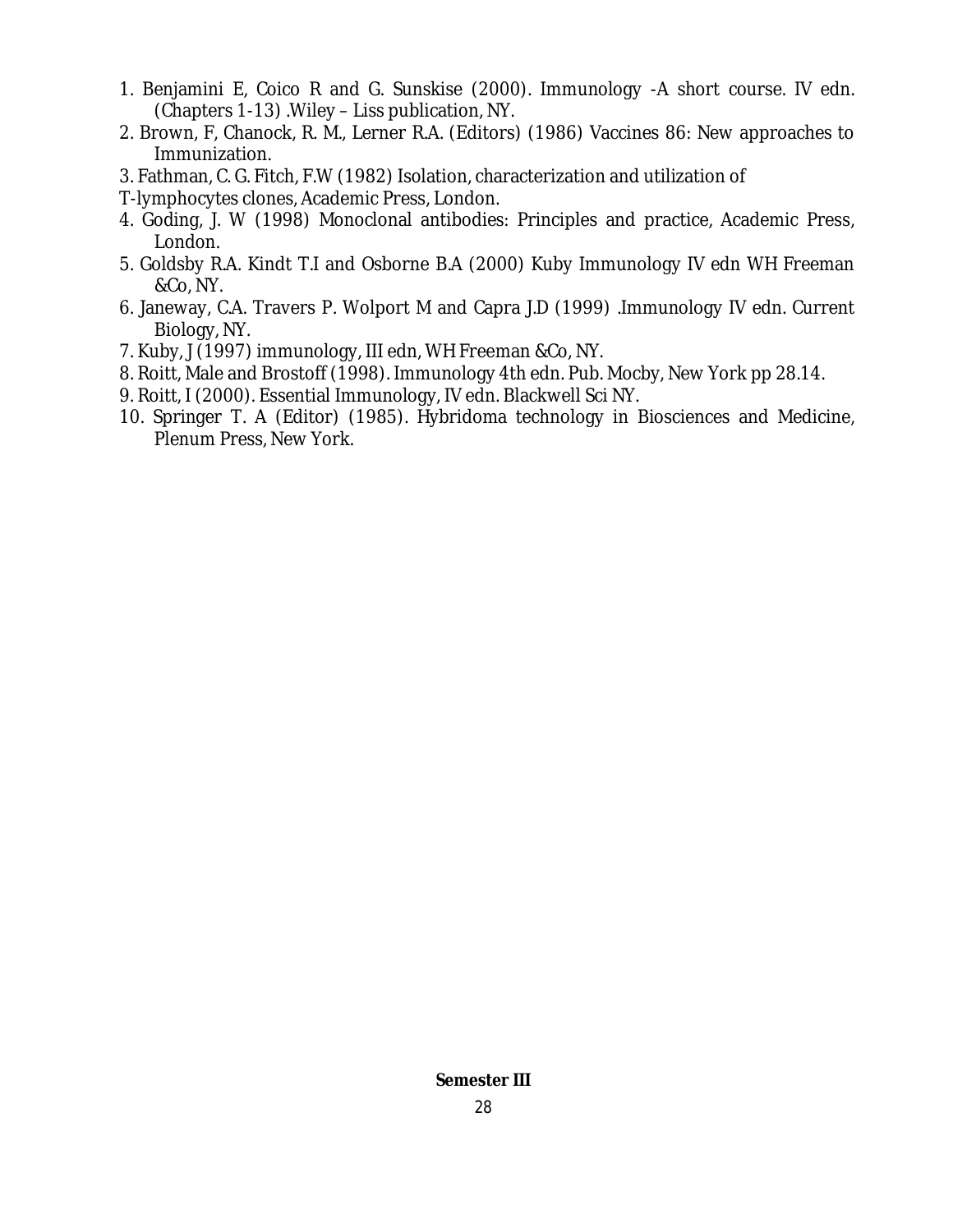# **IMMUNOLOGY AND IMMUNOTECHNOLOGY– Practical**

**Max. Marks: 40 Int. Marks: 10 Ext. Marks: 30** 

| Core           | $:V(b)$ - PRACTICAL |
|----------------|---------------------|
| Code           | : $12UBT3405P$      |
| <b>Hours</b>   | $\therefore$ 2      |
| <b>Credits</b> | $\therefore$ 2      |

- 1. Agglutination- Haem agglutination-ABO blood grouping,
- 2. Bacterial agglutination
- 3. WIDAL test,
- 4. Latex Agglutination- ASO test,
- 5. Pregnancy test.
- 6. Precipitation- Raising of Antisera,
- 7. Immunodiffusion,
- 8. Double Immunodiffusion,
- 9. Immuno electrophoresis,
- 10. Counter Current Immuno electrophoresis.
- 11. ELISA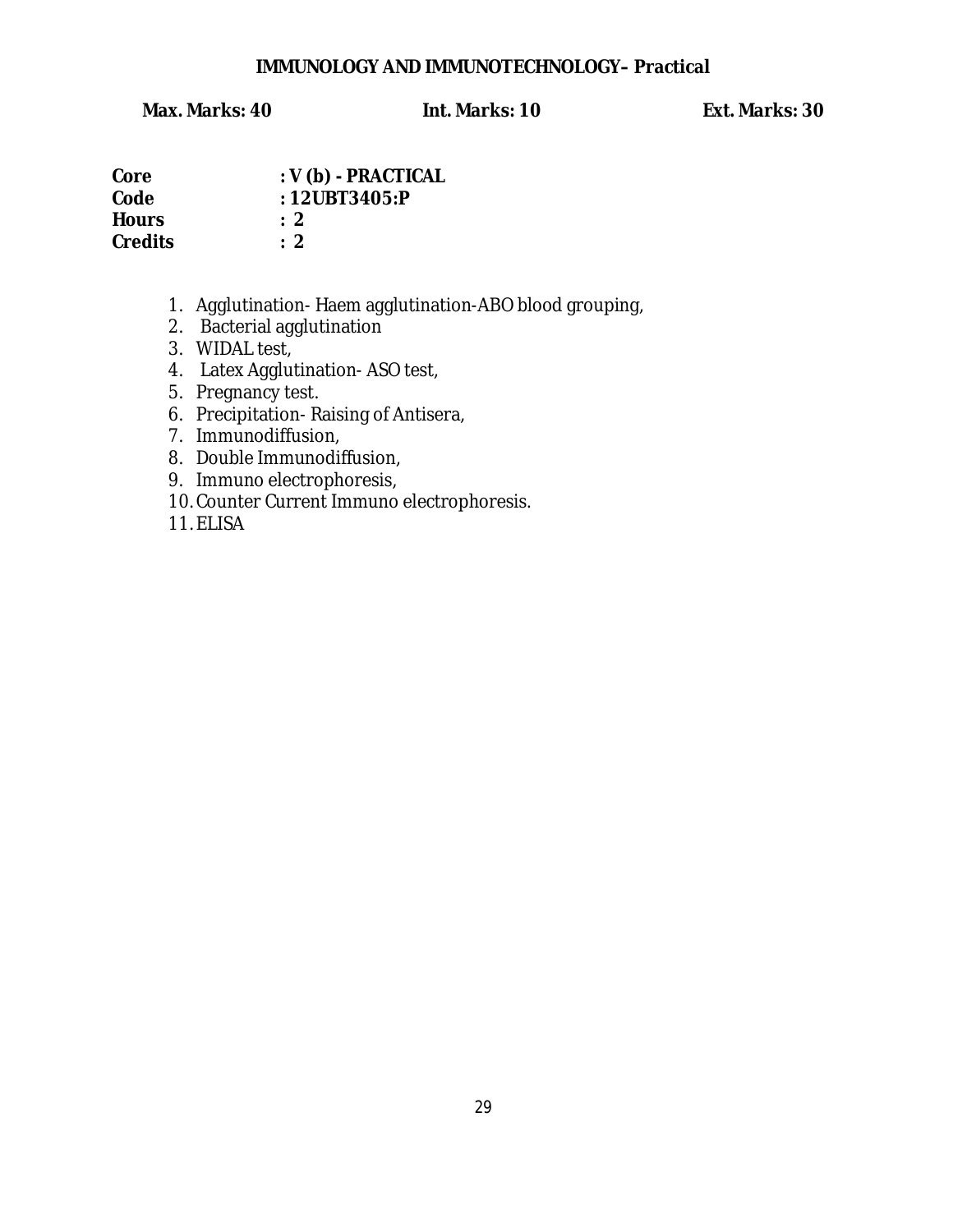# **Semester III VALUE EDUCATION**

**Max. Marks: 100 Int. Marks: 25 Ext. Marks: 75** 

# **[PART IV]**

| Code           | : 11U310       |
|----------------|----------------|
| <b>Hours</b>   | $\therefore$ 2 |
| <b>Credits</b> | : 2            |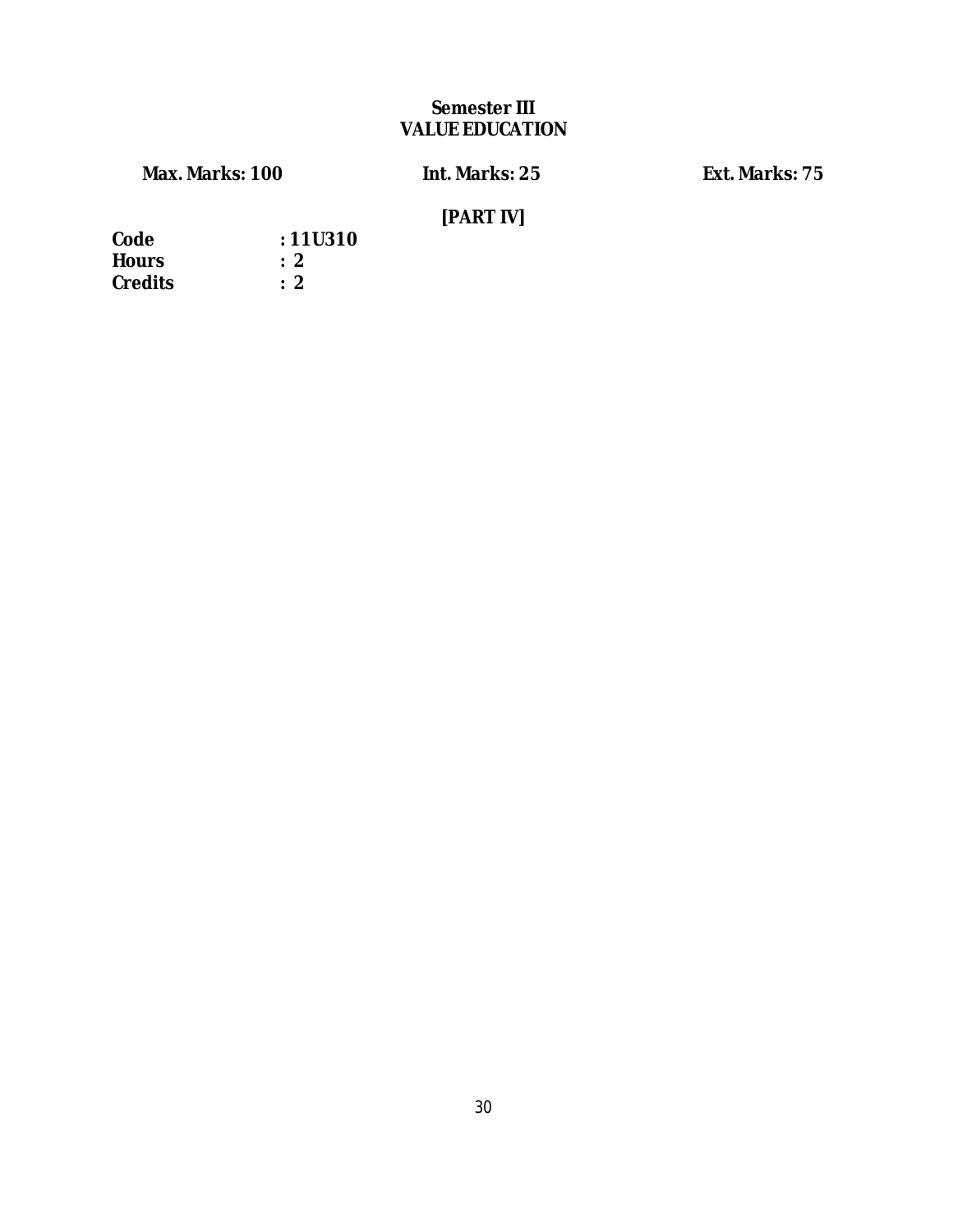# **Semester III BIOINSTRUMENTATION**

**Max. Marks: 100 Int. Marks: 25 Ext. Marks: 75** 

| <b>Non Major Elective : II</b> |                |
|--------------------------------|----------------|
| Code                           | : 12UBT3602    |
| <b>Hours</b>                   | $\therefore$ 2 |
| <b>Credits</b>                 | $\cdot$ 2      |

- **UNIT I SPECTROSCOPIC TECHNIQUES:** Spectroscopy Concepts of spectroscopy, Visible and UV spectroscopy, Laws of photometry. Beer-Lambert's law, Principles and applications of colorimetry. Principles of UV-Vis- IR- NMRspectroscopy.
- **UNIT II SEPARATION TECHNIQUES:** Chromatography Principles of partition chromatography, paper, thin layer, ion exchange and affinity chromatography, gel permeation chromatography, HPLC. Electrophoretic techniques.
- **UNIT III CENTRIFUGATION:** Principles of centrifugation, concepts of RCF, different types of instruments and rotors, preparative, differential and density gradient centrifugation.
- **UNIT IV TRACER TECHNIQUES:** Radioactive isotope and half life & isotope; Assessing the metabolic pathways. Counting techniques: Liquid scintillation counting-Photomultiplier tubes.
- **UNIT V MICROSCOPY:** Principles of Microscopy phase contrast- fluorescenceconfocal- scanning, Electron microscopy, Bright field microscopy, dark field microscopy. Specimen preparation for Electron Microscopy and scanning electron microscopy.

# **REFERENCE BOOKS**

- 1. Canter & Canter (1996), Biophysical Chemistry
- 2. Glick and Pasternack (1994), Molecular Biotechnology by. ASM Press
- 3. P.L.. Soni, Physical chemistry, S. Chand publications
- 4. Puri & Sharma, Physical chemistry.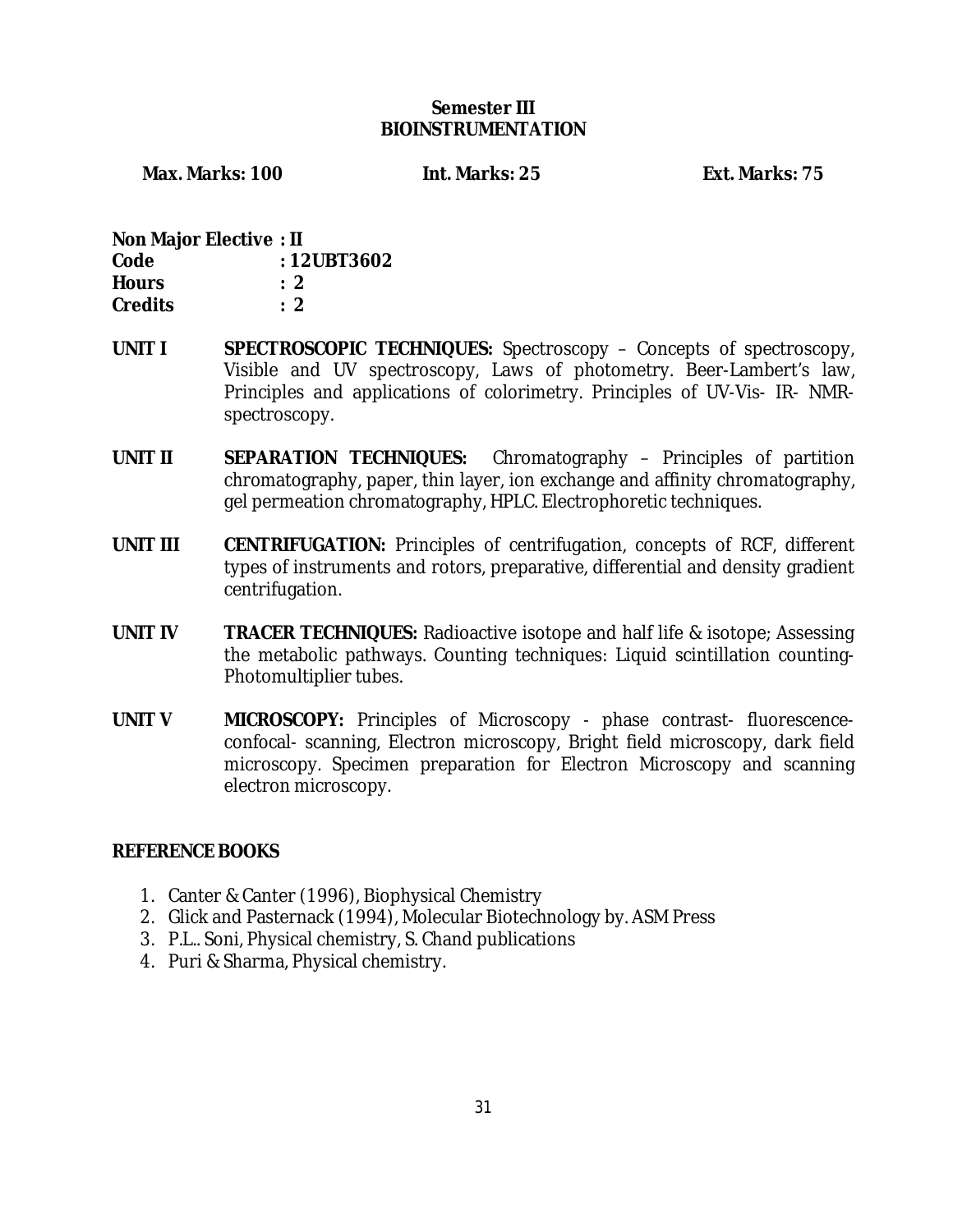# **Semester IV ANIMAL PHYSIOLOGY**

**Max. Marks: 60 Int. Marks: 15 Ext. Marks: 45** 

| <b>Allied</b>  | $: V(a)$ - THEORY |
|----------------|-------------------|
| Code           | : 12UBT4305       |
| <b>Hours</b>   | : 3               |
| <b>Credits</b> | $\cdot$ 2         |

- **UNIT I** Nutrition Nutrients Digestion and absorption of carbohydrates, proteins and lipids, Role of gastro intestinal hormones in digestion. Respiration – Respiratory pigments – Types, Properties and function, Exchange and transport of gases, Respiratory quotient.
- **UNIT II** Circulation Composition and Functions of blood, Types of heart, Cardiac cycle, cardiac rhythm, Pace maker, Origin of heart beat and its regulation, ECG, Blood pressure, Theories of blood clotting, Excretion – Classification of animals based on excretory products, Ornithine cycle, mechanism of urine formation and hormonal control.
- UNIT III Osmoregulation Osmo-iono-regulation in freshwater, marine and migratory fishes, Thermoregulation – Acclimation, Acclimatisation, heat death, cold death, physiology of hibernation and aestivation, Biological rhythm – Types, examples and adaptive significance.
- **UNIT IV** Nerve Physiology Types of neuron, conduction of nerve impulse along a nerve fibre, Synapres, Synaptic transmission of impulse, Neurotransmitters, Muscle physiology – Types of Muscles, Ultrastructure and properties, muscle proteins, Theories of muscle contraction Isotonic and Isometric contraction.
- **UNIT V** Endocrine glands Structure, secretions and functions of pituitary, thyroid, adrenal, islets of langerhans and gonads, Receptors – Photo and Phono reception in Man.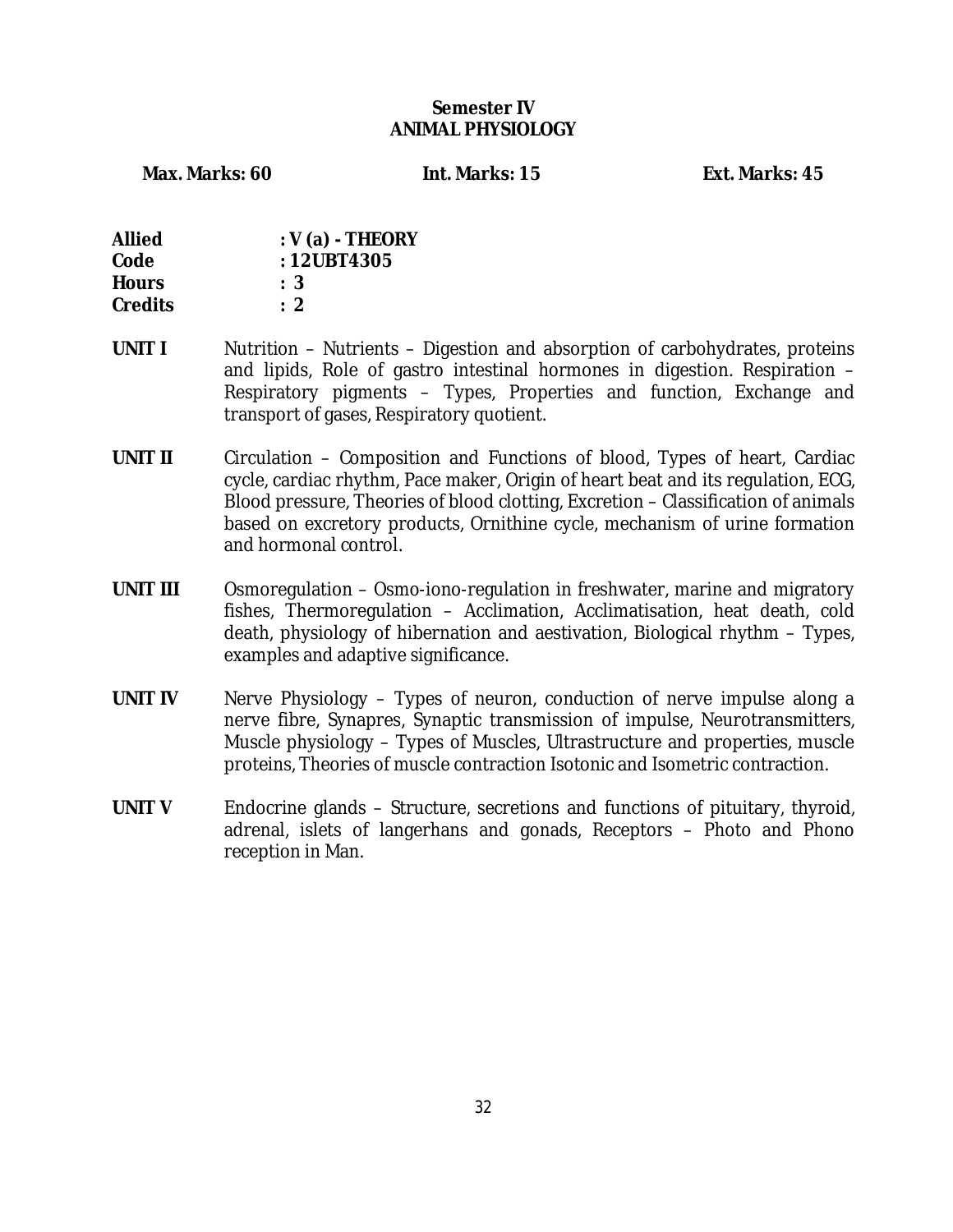#### **REFERENCE BOOKS**

- 1. Verma P.S., Tyagi B.S. and Agarwal V.K. 1995. Animal Physiology, S.Chand & Co, New Delhi
- 2. Goyal & Sastri "Animal Physiology" Rastogi Publication, Meerut.
- 3. Nagabhushanam "Animal Physiology" Oxford and IBH Publishing Co.
- 4. Jain, P.C. Anantharaman, M.S. Animal Physiology and related Biochemistry " Vishal Publications, Jalandhar.
- 5. Prosser C.L. Comparative Animal Physiology" Prentice Hall.
- 6. Saradha Subramanian, Madavankutty K. Text book of Human Physiology S.chand and Co. Ltd.
- 7. Berry A.K. "A text book of Animal Physiology with related Biochemistry" Emkay Publications, New Delhi.
- 8. Ambika S. Fundamentals of Biochemistry for medical students published by the author.
- 9. Jain J.L. Fundamentals of Biochemistry S.Chandra & Co., Pvt. Ltd. New Delhi.
- 10. Murray R.K., Granner, K.D, Maynes P.A. and Rodwell, V.W. "Harper's Biochemistry, 25th Edition. Mac Graw Hill, New York.
- 11. Debajyoti Das (2005), Biochemistry Academic Publishers, Kolkata. 11. Veerakumari L. 2005 Biochemistry MJP Publishers, Chennai 5.
- 12. Gurumani N. (2006) Research Methodology for Biological Sciences MJP Publishers, Chennai.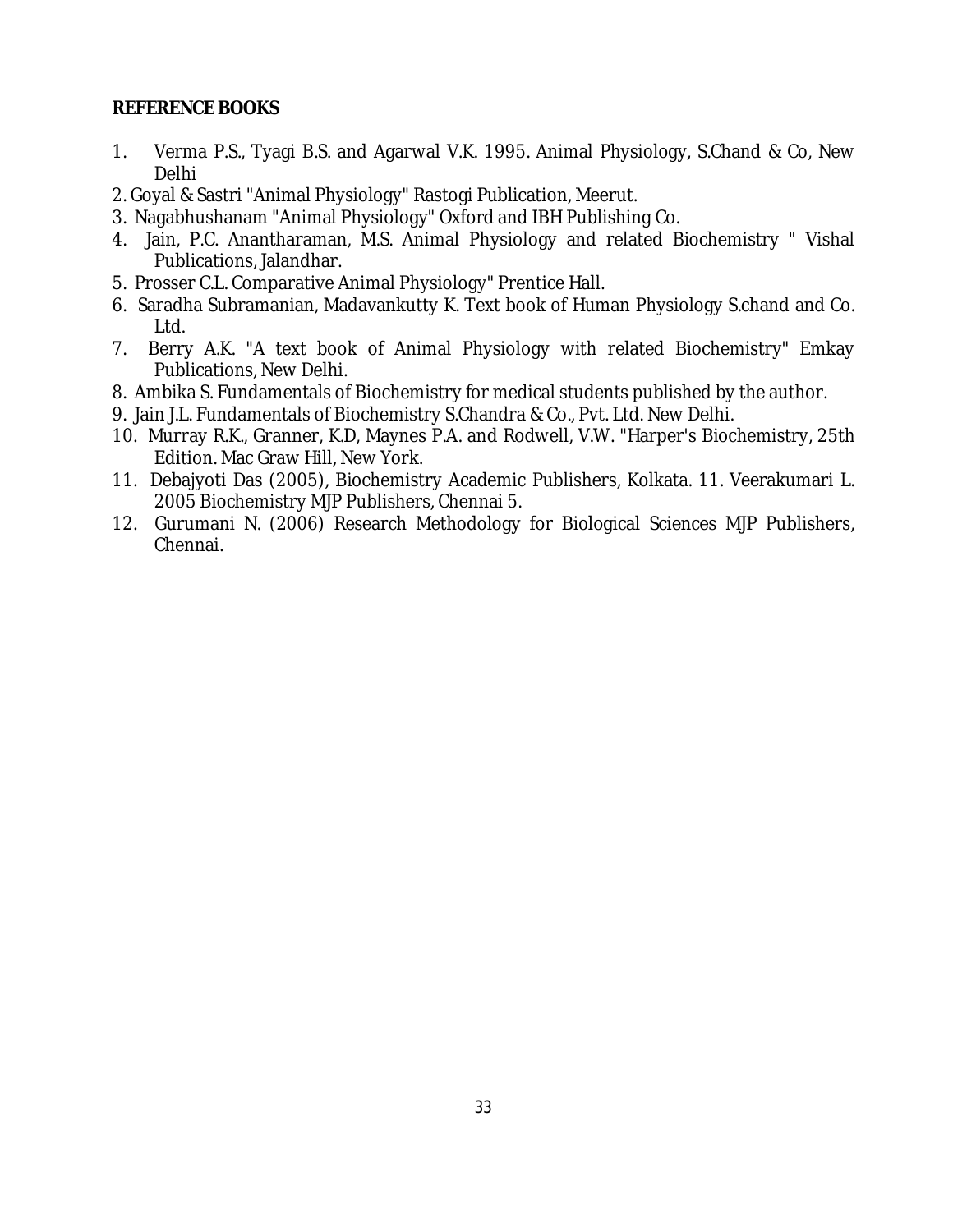# **Semester IV ANIMAL PHYSIOLOGY– Practical**

**Max. Marks: 40 Int. Marks: 10 Ext. Marks: 30** 

| Allied         | $:V(b)$ - PRACTICAL |
|----------------|---------------------|
| Code           | : $12UBT4305:P$     |
| <b>Hours</b>   | $\cdot$ 2           |
| <b>Credits</b> | <u>. 1</u>          |

1. Observe and compare the inherent rhythmicity of the different parts of the heart.

2. Determine the effects of application of parasympathetic or sympathetic agonists/ antagonists.

3. Assessing physical and chemical modifiers of heart rate in frog.

4. Determine the response of the heart to direct electrical stimulation / vagal stimulation.

5. Effects of drugs and hormones on contraction of smooth muscles.

6. Demonstration of tetany, action current and fatigue in muscle.

7. To study the effect of load on muscle contraction.

8. Concentration / dispersal of pigment in isolated scales of dark / light adapted fish.

9. To examine the relative activity of enzymes in the fore, mid, and hindgut of a typical insect and to correlate the enzyme activity with gut regions.

10. To determine the median threshold concentration of sucrose for housefly population.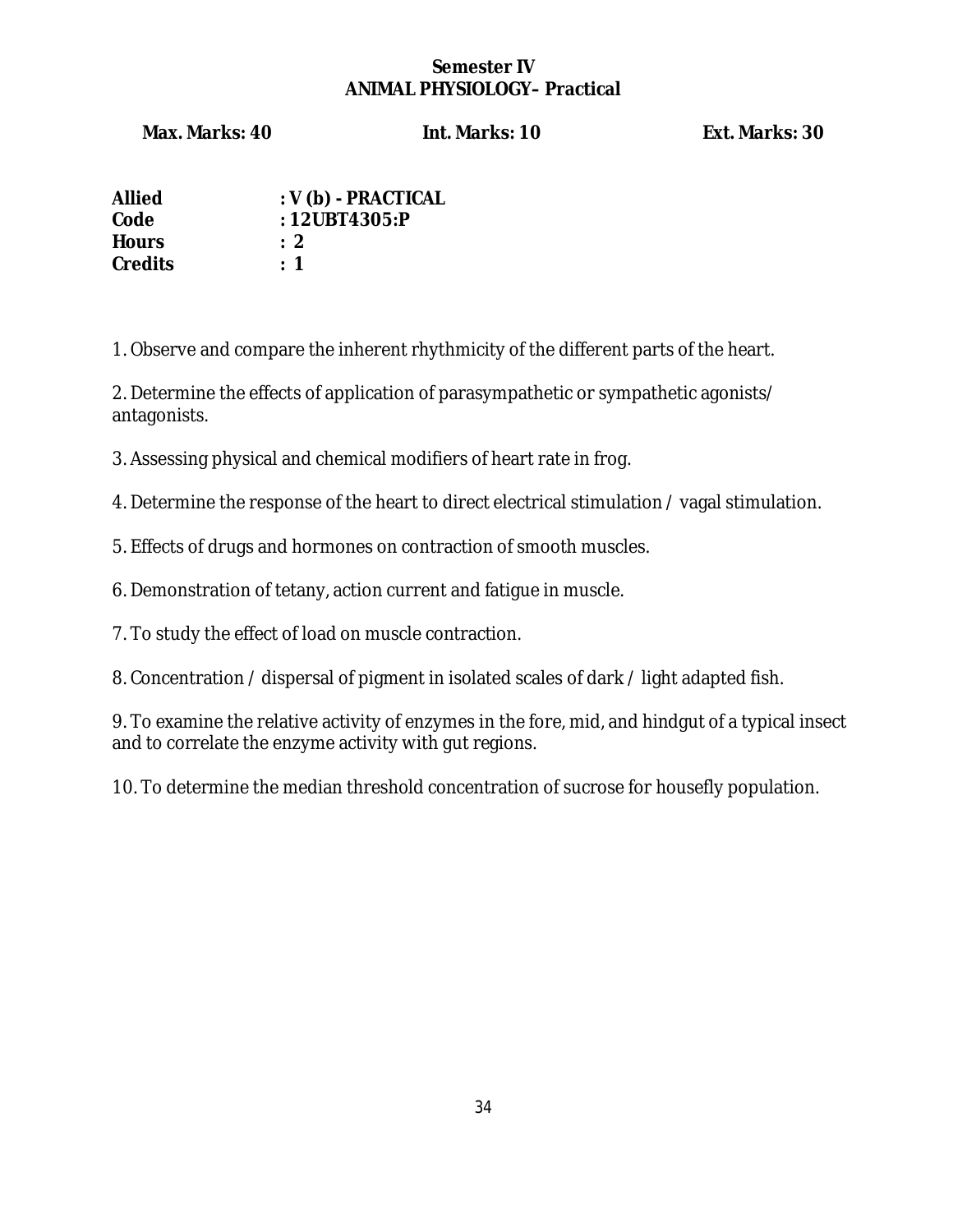# **Semester IV DEVELOPMENTAL BIOLOGY AND EVOLUTION**

**Max. Marks: 60 Int. Marks: 15 Ext. Marks: 45 Allied : VI (a) - THEORY Code : 12UBT4306 Hours : 3 Credits : 3 UNIT I** Theories: Preformation, Epigenetic, Recapitulation and Germplasm – Gametogenesis: Spermatogenesis, Types of Sperm: Oogenesis – Types of eggs and egg membranes – Structure of Spermatozoan and ovum in mammals. **UNIT II** Fertilization: Structure and functions of Human sperm and ovam. Fertilization process (eg, human, frog and dove). Acrosomal reaction, cortical reaction, Physiological and Biochemical changes, significance – Parthenogenesis. Types and functions of placenta. **UNIT III** Human reproduction; Puberty, Menstrual cycle – Menopause, pregnancy and related problems – Parturition – lactation. **UNIT IV** Oparin-Haldane Theory, Evidences for Evolution from comparative Anatomy, Biochemistry and Serology. Lamarckism and Neo- Lamarckism and his concept. Darwinism: Artificial, Natural and Sexual Selection. **UNIT V** The Geological Records –Geological time - Fossils: Lead and Carbon Method, Living fossils. Genetic Drift – Evolutionary Significance, Evolution of Man, Fossil Record.

#### **REFERENCE BOOKS**

1. Verma, S. and Agarwal, V.K., 2000, Chordate Embryology, S.Chand & Co., New Delhi Books for Reference

- 1. Balinsky, B.I., 1981, An Introduction to Embryology, Holt Saunders, New York.
- 2. Berrill, N.J., 1986, Developmental Biology, McGraw Hill, New Delhi.

3. Patten, B.M., 1958, Foundations of Embryology, McGraw Hill, New York.

4. Saunders, J.W., 1982 Developmental Biology – Patterns and Principles, Macmillan, New York.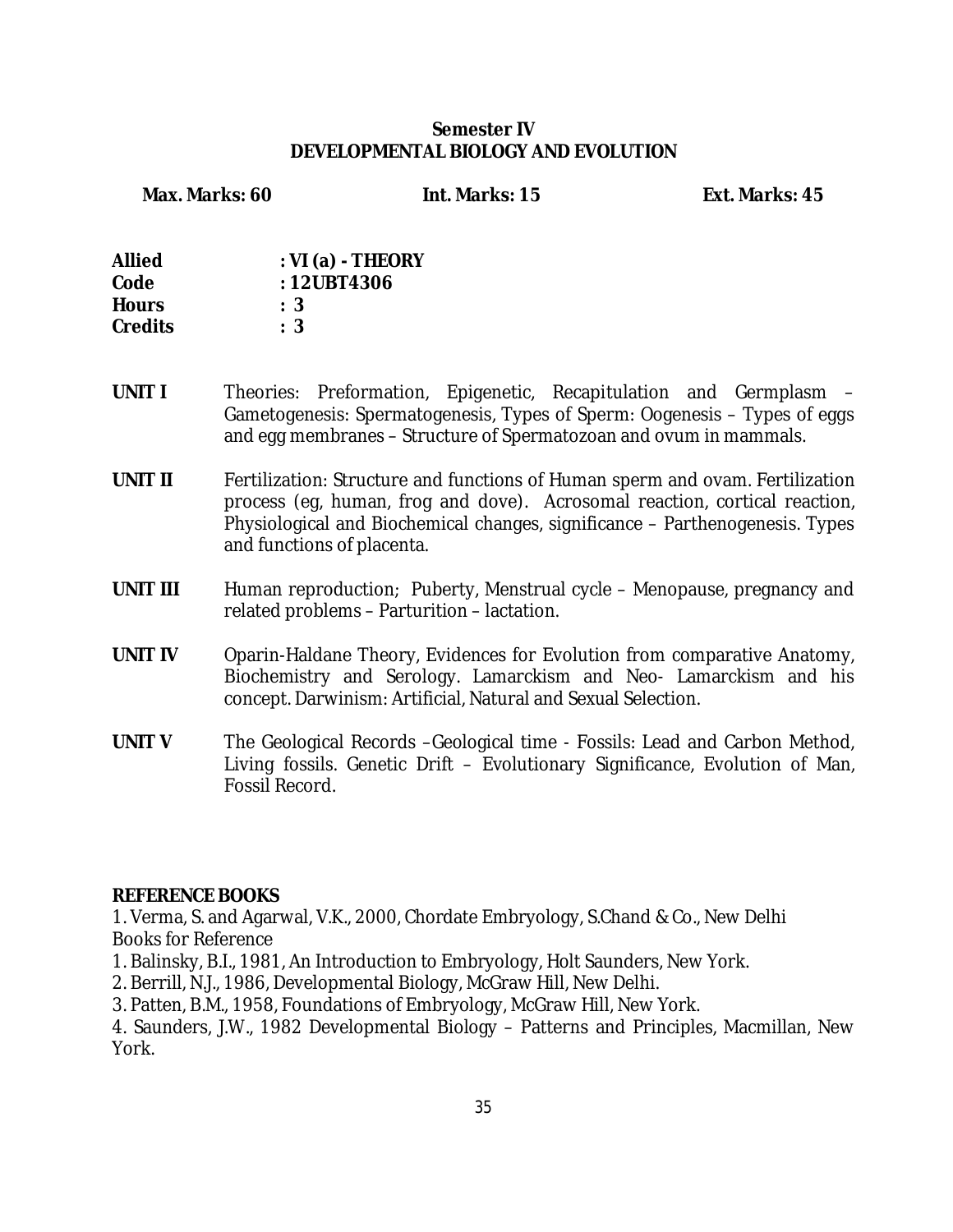# **Semester IV DEVELOPMENTAL BIOLOGY AND EVOLUTION– Practical**

**Max. Marks: 40 Int. Marks: 10 Ext. Marks: 30** 

| <b>Allied</b>  | : VI (b) - PRACTICAL |
|----------------|----------------------|
| Code           | : 12UBT4306:P        |
| <b>Hours</b>   | $\therefore$ 2       |
| <b>Credits</b> | $\cdot$ 1            |

**Developmental Biology** 

1. Observation of the structure of live spermatozoa of Calotes/Bull.

2. Observation of prepared micro slides to study

a. Egg, cleavage, blastula and yolk plug stage in frog.

b. Egg, 24 hrs, 36 hrs, 48 hrs, 72 hrs and 96 hrs developmental stages in chick.

# **Evolution**

- 1. Animals of evolutionary importance: Peripatus, Limulus, Archaeopteryz.
- 2. Homologous organs: Forelimbs of Frog, Pigeon and Whale.
- 3. Analogous organs organs: Wings of Insects and Birds.
- 4. Fossils: Trilobite, Nautilus.
- 5. Mimicry: Leaf insects, Stick insects, Monarch and Viceroy butterfly.
- 6. Colouration: Chameleon, Lycodon.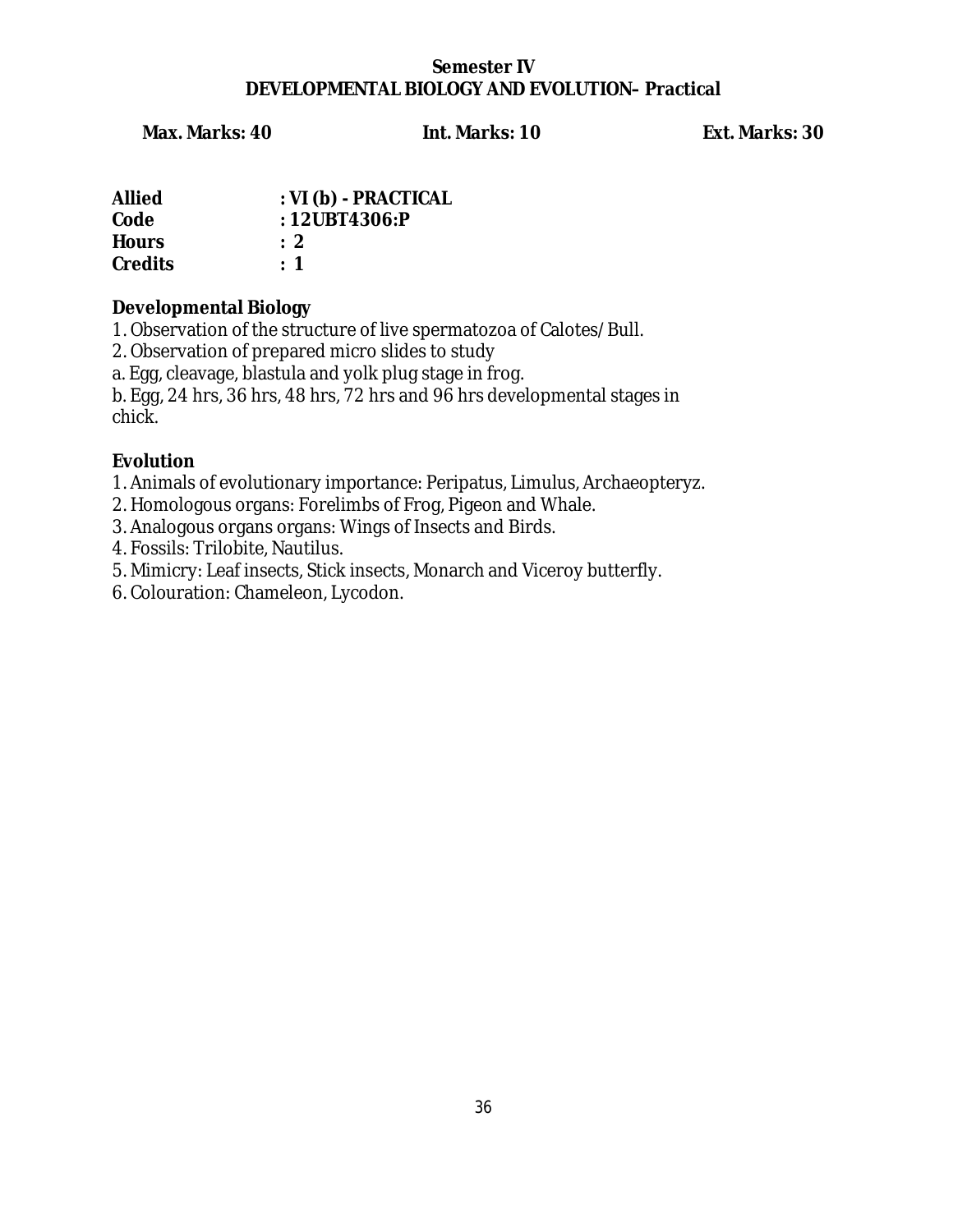# **Semester IV**

#### **CLASSICAL AND MOLECULAR GENETICS**

**Max. Marks: 60 Int. Marks: 15 Ext. Marks: 45** 

| Core           | $: VI$ (a) - THEORY |
|----------------|---------------------|
| Code           | : 12UBT4406         |
| <b>Hours</b>   | $\cdot$ 2           |
| <b>Credits</b> | $\cdot$ 2           |

- UNIT I Mendalism Mendel's experiments and Laws of Mendal-Back or Test cross, Phenotype and Genotype, Dihybrid cross, Tri and Poly hybrid crosses, Incomplete dominance, Interaction of Genes – Complementary factors, supplementary factors, inhibitory and lethal factors, Multiple Alleles, in Drosophaila.
- **UNIT II** Linkage in Drosophila Morgan's experiments, theories of linkage, factors affecting linkage, Crossing over, Types, mechanisms, Cytological evidence for crossing over and significance. Chromosome mapping and its significance.
- **UNIT III** Mutation and DNA Repair: Mutation Genetic variability required for evolution. Mutation – basic features of the process – somatic- Germinalspontaneous- induced random- non – adaptive- reversible nature of mutations. Molecular basis of mutation – physical, chemical and biological.
- **UNIT IV** Genetics of Bacteria and virus: Overview of genetic exchange in bacteria Conjugation, discovery,  $F^+$  x  $F^-$  matings, Hfr conjugation, sexduction, Determining linkage from interrupted mating experiments. Transduction – Transformation - the process and competency. Bacterial viruses – discovery, genetic fine structure.
- **UNIT V** Transposable Genetic Elements: IS Elements- composite transposons- Tn3- Tn5- Tn 9- Tn10 elements-. Eukaryotes – Ac and Ds elements in maize- P elements in drosophila. Genetic and evolutionary significance of transposable elements. Genetic basis of cancer – malignant - metastatic cancer. Oncogenes and tumour suppressor genes- Ras protein signaling and cancer. Apoptosis.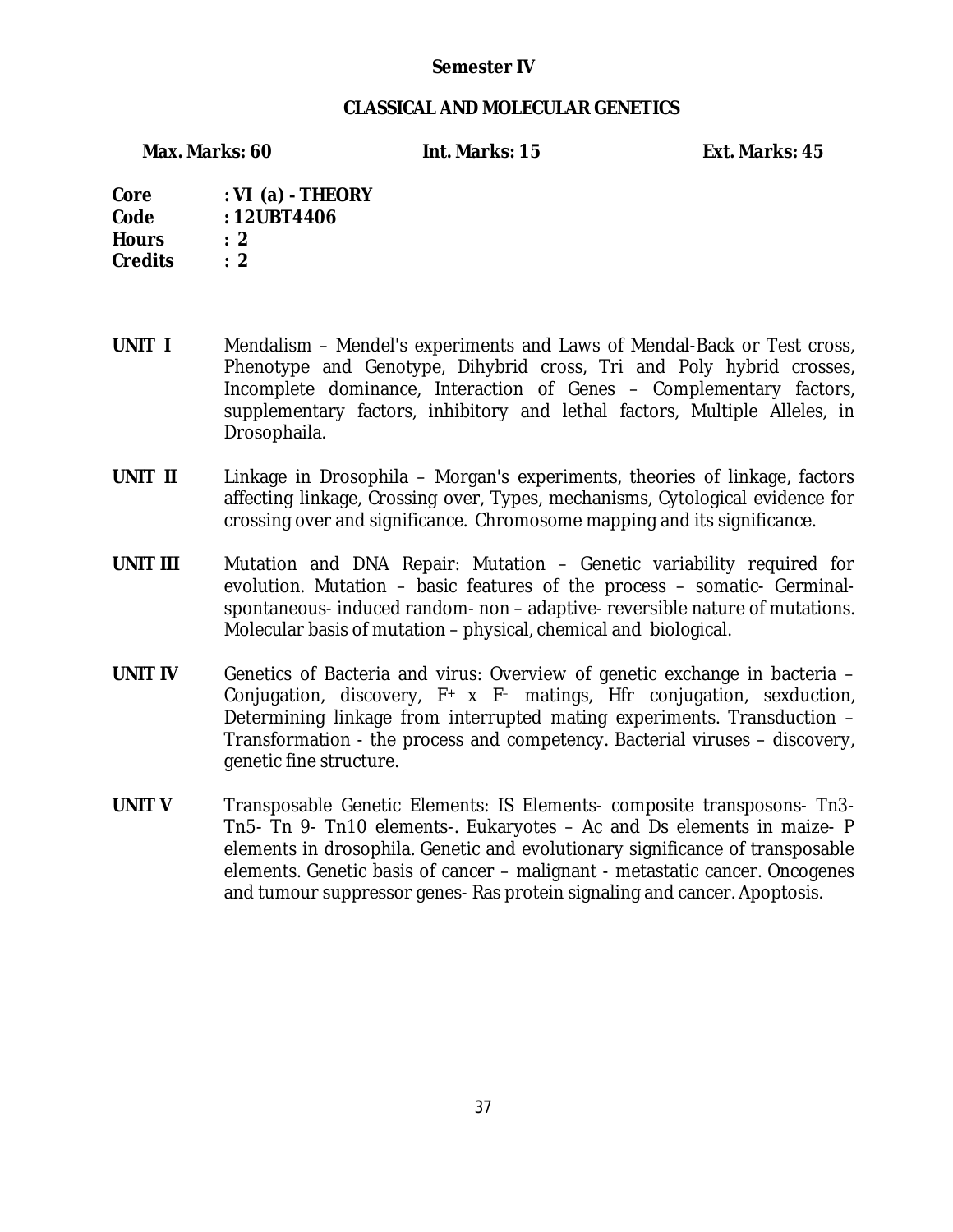#### **REFERENCE BOOKS**

- 1. Brown, T.A., 1998, Genetics, A Molecular Approach, Chapman Hall, London.
- 2. Gardner, E.J., Simmons, M.J., and Snusted D.P., 1991, Principles of Genetics, John Wiley and Sons, New York.
- 3. Gupta, S.P. 1985, Elementary Statistical Methods, S. Chand and Co., New Delhi.
- 4. Gurumani, N. 2004, An Introduction to Biostatistics, MJP Publishers, Chennai.
- 5. Hotter, P, 2002, Textbook of Genetics, IVY Publishing House, New Delhi.
- 6. Strickberger, M.W., 1996, Genetics, Macmillan publishing Co., New York.
- 7. Verma, P.S. and Agarwal, V.K. 2003, Genetics, S.Chand & Company Ltd, New Delhi.
- 8. Weaver, R.F. and Hedrick, P.W., 1997, Genetics, W.M.C. Brown Publishers, London.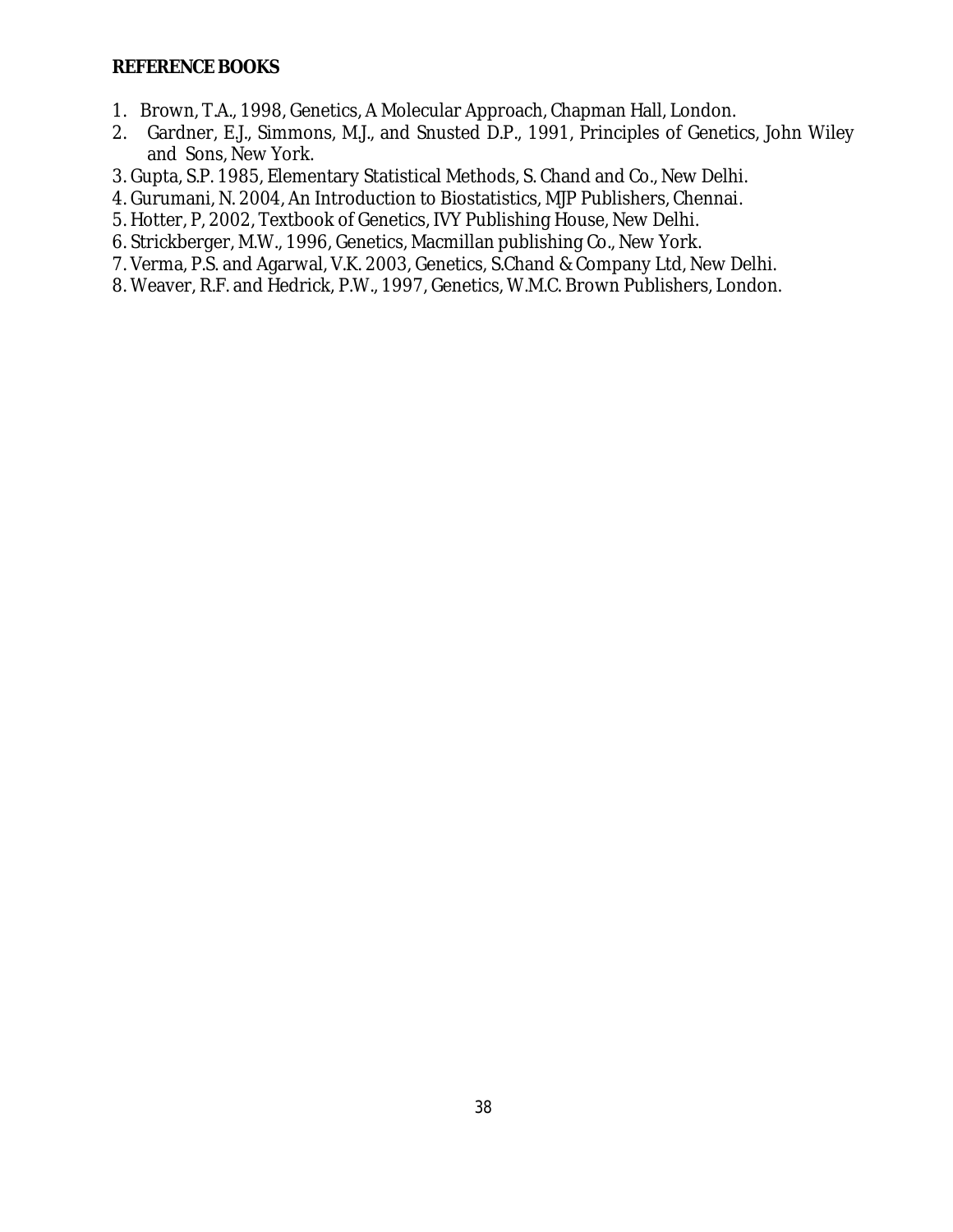# **Semester IV**

# **CLASSICAL AND MOLECULAR GENETICS – Practical**

**Max. Marks: 40 Int. Marks: 10 Ext. Marks: 30** 

**Core : VI (b) - PRACTICAL Code : 12UBT4406:P Hours : 2 Credits : 2** 

- 1. Observation of simple Mendelian traits in man.
- 2. Drosophila male and female identification, Mutant forms (from pictures), Genetic importance.
- 3. Human Karyotypes : normal, Down's, Klinefelters and Turner, is syndrome.
- 4. Recording of Mendelian traits in humans.
- 5. Experiments with lac operon- induction and assay of beta-galactosidase.
- 6. Preparation of competent cells and transformation- Transduction- Conjugation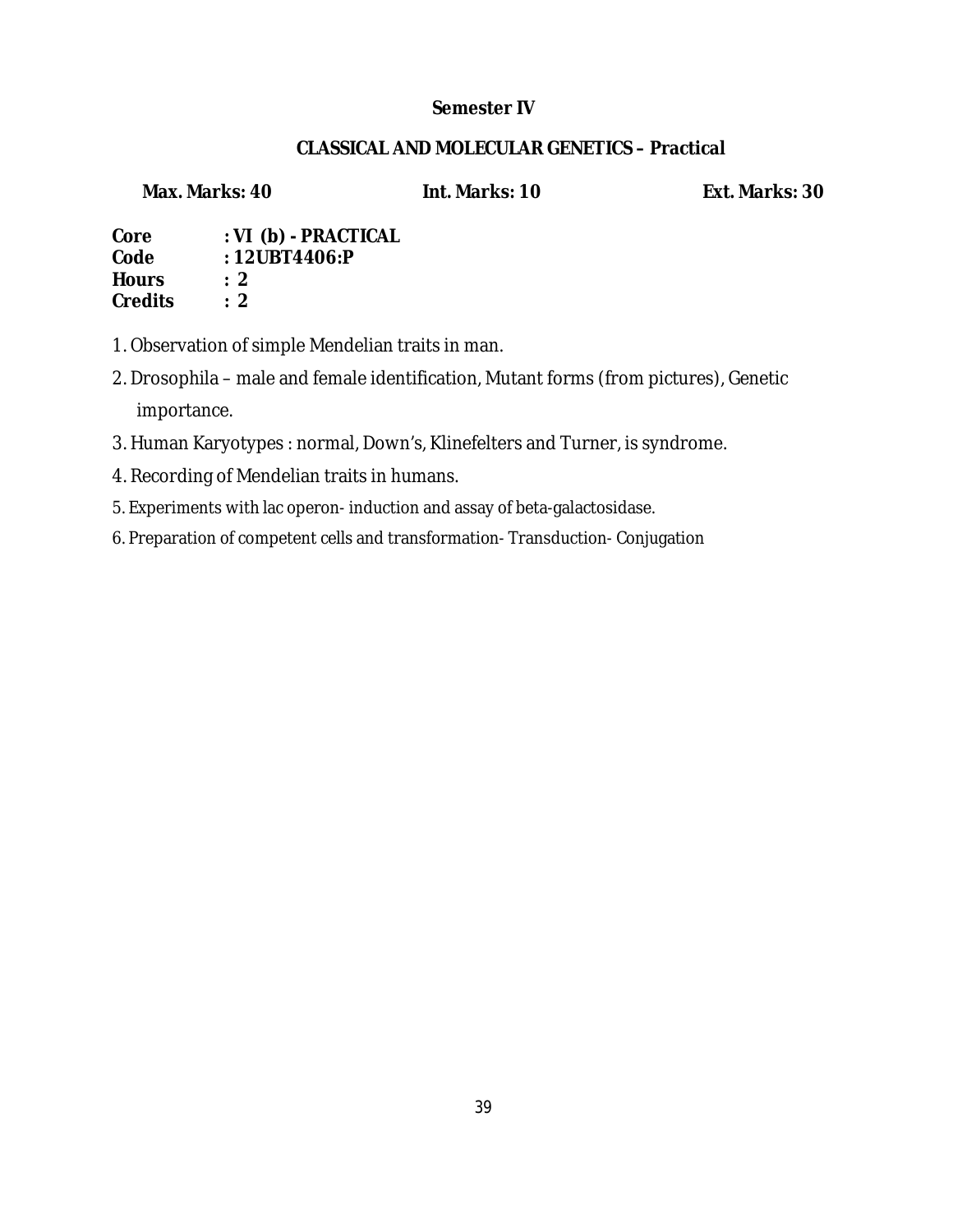# **Semester IV**

# **SOFT SKILLS**

**Max. Marks: 100 Int. Marks: 25 Ext. Marks: 75** 

**Skill Based Elective: I Code : 11USBE 4701 Hours** : 4<br>Credits : 4 **Credits : 4**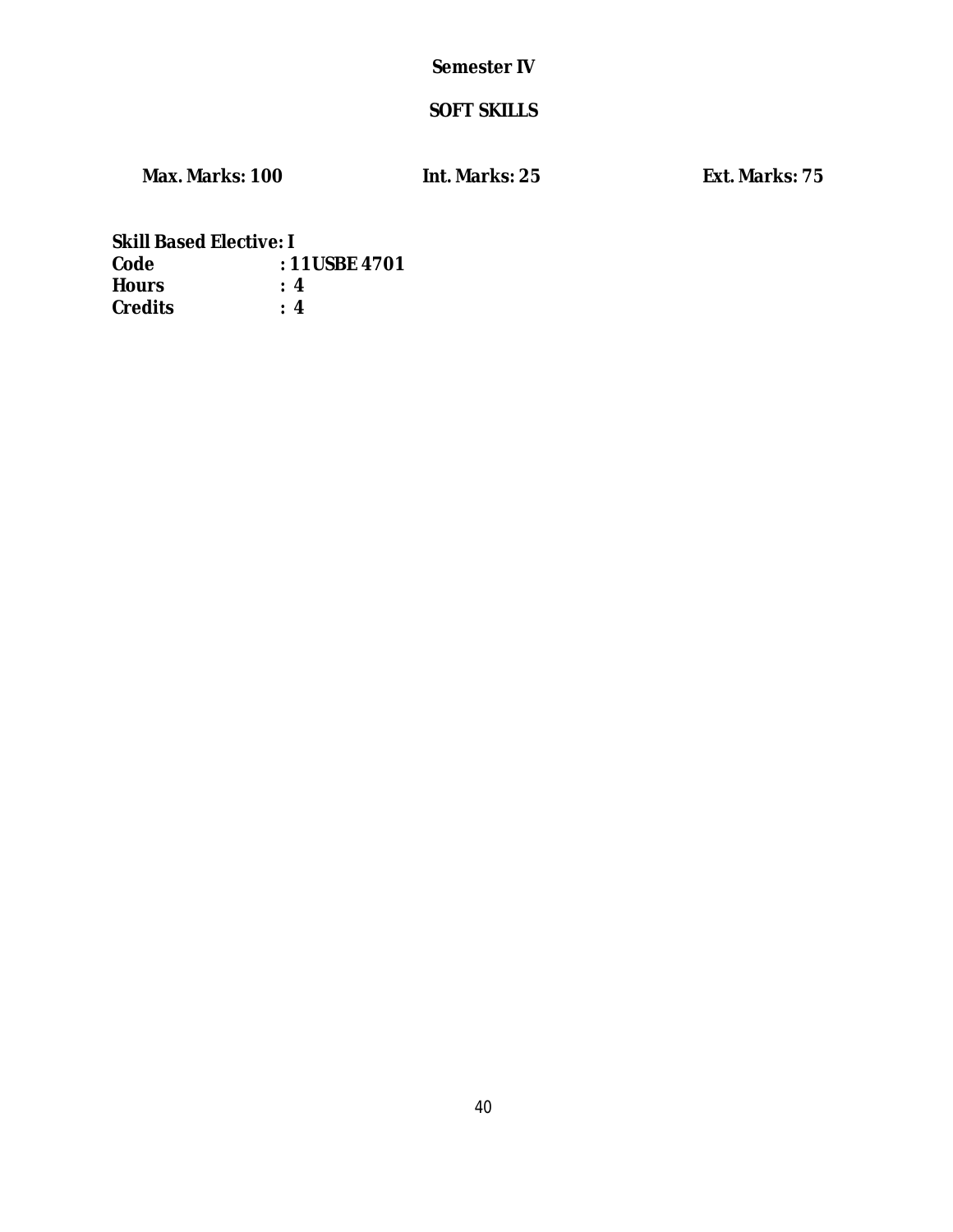# **EXTENSION**

**Code : 12U411 Credits : 1**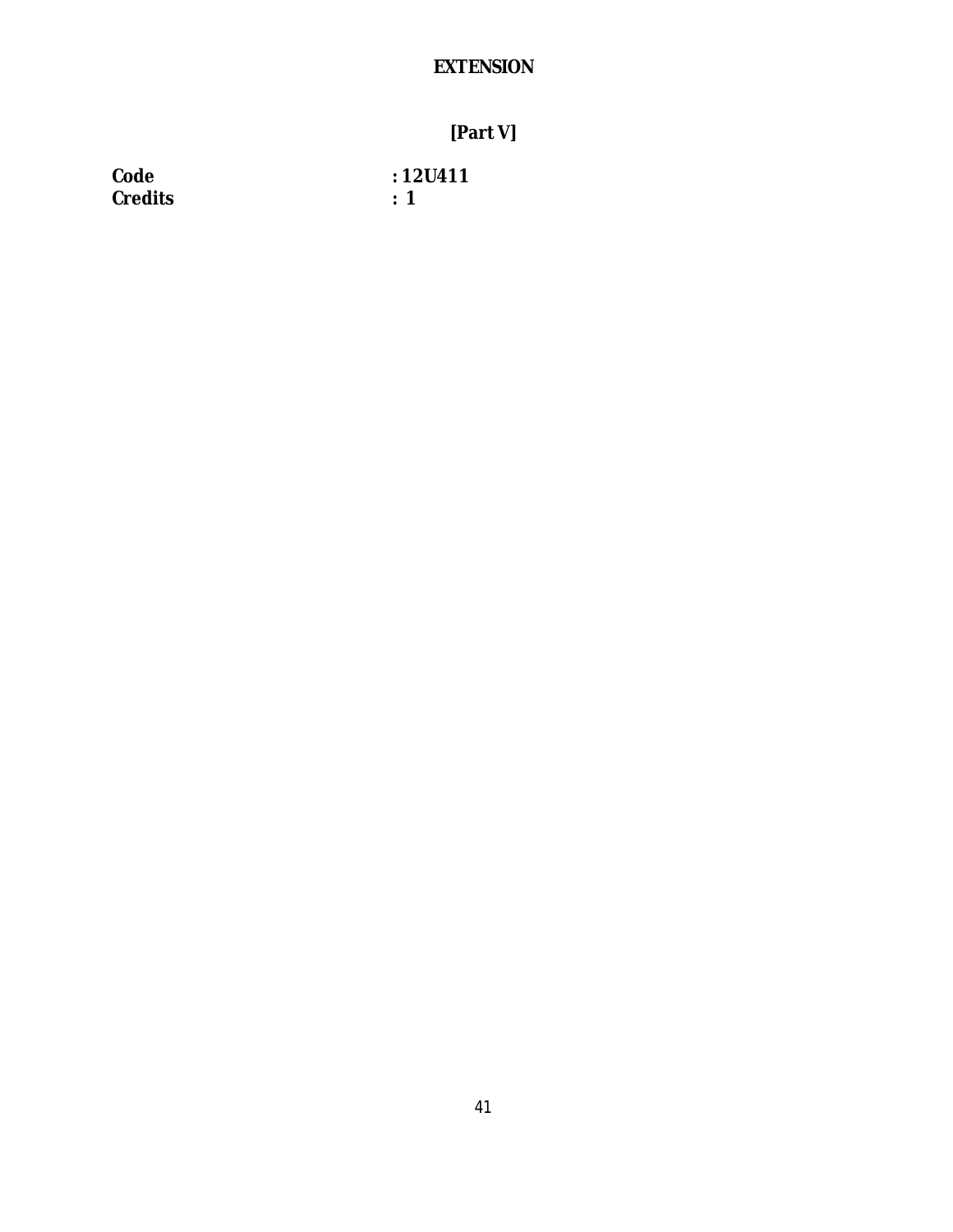# **Semester V**

#### **ENZYMOLOGY AND ENZYME TECHNOLOGY**

**Max. Marks: 100 Int. Marks: 25 Ext. Marks: 75** 

| Core           | : VII      |
|----------------|------------|
| Code           | :12UBT5407 |
| <b>Hours</b>   | : 5        |
| <b>Credits</b> | : 5        |

- **UNIT I ENZYME CLASSIFICATION AND NOMENCLATURE:** General properties of enzymes like effect of pH- Temperature- Ions etc. Kinetics of enzyme action – Concept of ES complex, active site, specificity, derivation of Michaelis-Menten equation for uni- substrate reactions. Different plots for the determination of Km & Vmax and their physiological significances. Significance and evaluation of energy of activation. Collision & transition state theories.
- **UNIT II MULTI SUBSTRATE REACTIONS:** Ping Pong, random & ordered Bi-Bi mechanisms. Reversible and irreversible inhibition. Competitive, noncompetitive, uncompetitive, linear-mixed type inhibitions. Suicide inhibitor.
- **UNIT III MULTIENZYME SYSTEM:** Occurrence, isolation & their properties: Mechanism of action and regulation of pyruvate dehydrogenase & fatty acid synthase complexes. Enzyme-enzyme interaction, multiple forms of enzymes with special reference to lactate dehydrogenase.
- **UNIT IV MECHANISM OF ENZYME ACTION:** Acid-base catalysis, covalent catalysis, proximity, orientation effect. Strain & distortion theory. Chemical modification of active site groups. Site directed mutagenesis of enzymes. Mechanism of action of chymotrypsin and lysozyme.
- **UNIT V ENZYME REGULATION:** General mechanisms of enzyme regulation, product inhibition. Reversible (phosphorylase) and irreversible (proteases) covalent modifications of enzymes. Allosteric enzymes, qualitative description of "concerted" & "sequential" models for allosteric enzymes. Hill and Scatchard plots. Enzyme Engineering.

# **REFERENCE BOOKS**

- 1. Glick and Pasternack (1994), Molecular Biotechnology by. ASM Press.
- 2. Alan Fersht (1995), Enzyme structure and Mechanisms. W.H.Freeman and Company New York.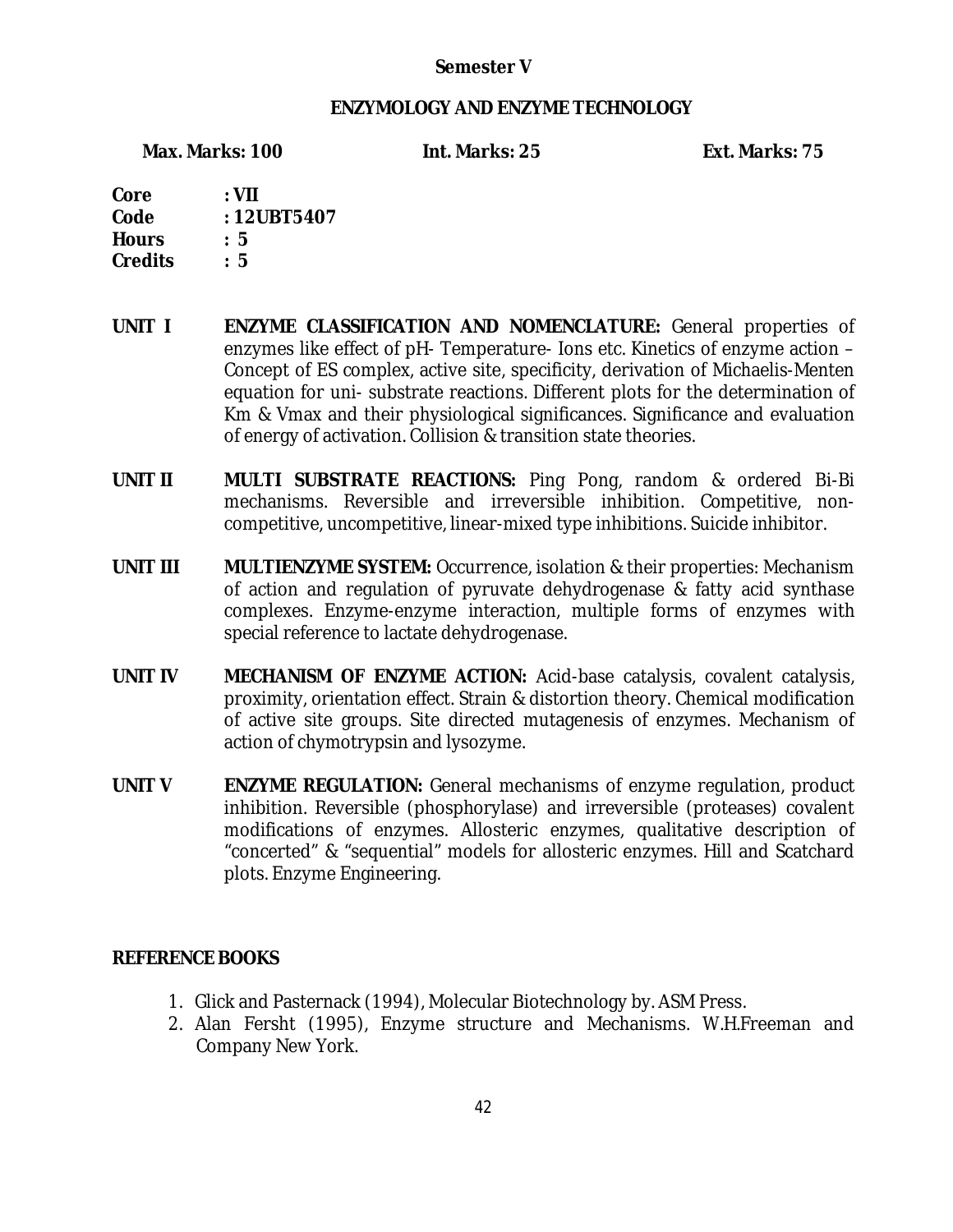# **Semester V r DNA TECHNOLOGY**

**Max. Marks: 100 Int. Marks: 25 Ext. Marks: 75 Core : VIII Code : 12UBT5408 Hours : 5 Credits : 5 Unit I**  History and recent developments in rDNA Technology - Enzymes in rDNA – Restriction Endonuclease – Ligases – Alkaline phospotase –Polynucleotide kinase - Terminal deoxynucleotidyl transferase - S1 nuclease – DNA polymerase - Rnases – Ribonuclease – Reverse transcriptase - Taq polymerase . **Unit II**  Vectors- Plasmids - Size - Copy Number - Amplification- Types – Plasmid pBR322 - origin – advantage –pUC - Col E1 plasmid – Ti plasmid - F plasmid – R plasmid . Lamda phage vectors, cosmids and phagemid as vectors. **Unit III**  Animal and Plant Viruses and their use as vectors, Shuttle vectors, Expression vectors. Screening and selection of recombinant clones. **Unit IV**  Gene transfer techniques. Molecular mechanism of antisence technology. PCR, RAPD, RFLP, Safety regulations in recombinant DNA. **Unit V**  Construction of genomic and cDNA libraries, screening of libraries, Site directed mutagenesis, Ethical issue involving in rDNA Technology. rDNA Technology in solving human problems.

# **REFERENCE BOOKS:**

- 1. Ernst-L. Winnacker (2003), Genes to Clones- Panima Publishing House- New Delhi.
- 2. T. A. Brown (2001), Gene Cloning Blackwell Science.
- 3. Bernard R. Glick and Jack J. Pasternak (2002), Molecular Biotechnology Panima Publishing House New Delhi.
- 4. S. B. Primrose (2001), Molecular Biotechnolgy, Panima Publishing House- New Delhi.
- 5. DM. Glover & BD. Hames (1995), DNA cloning I & II by IRL Pres..
- 6. MA. Innis- DH- Gelfand &D JJ Sninskey (1995), PCR strategies by Acadmic Press.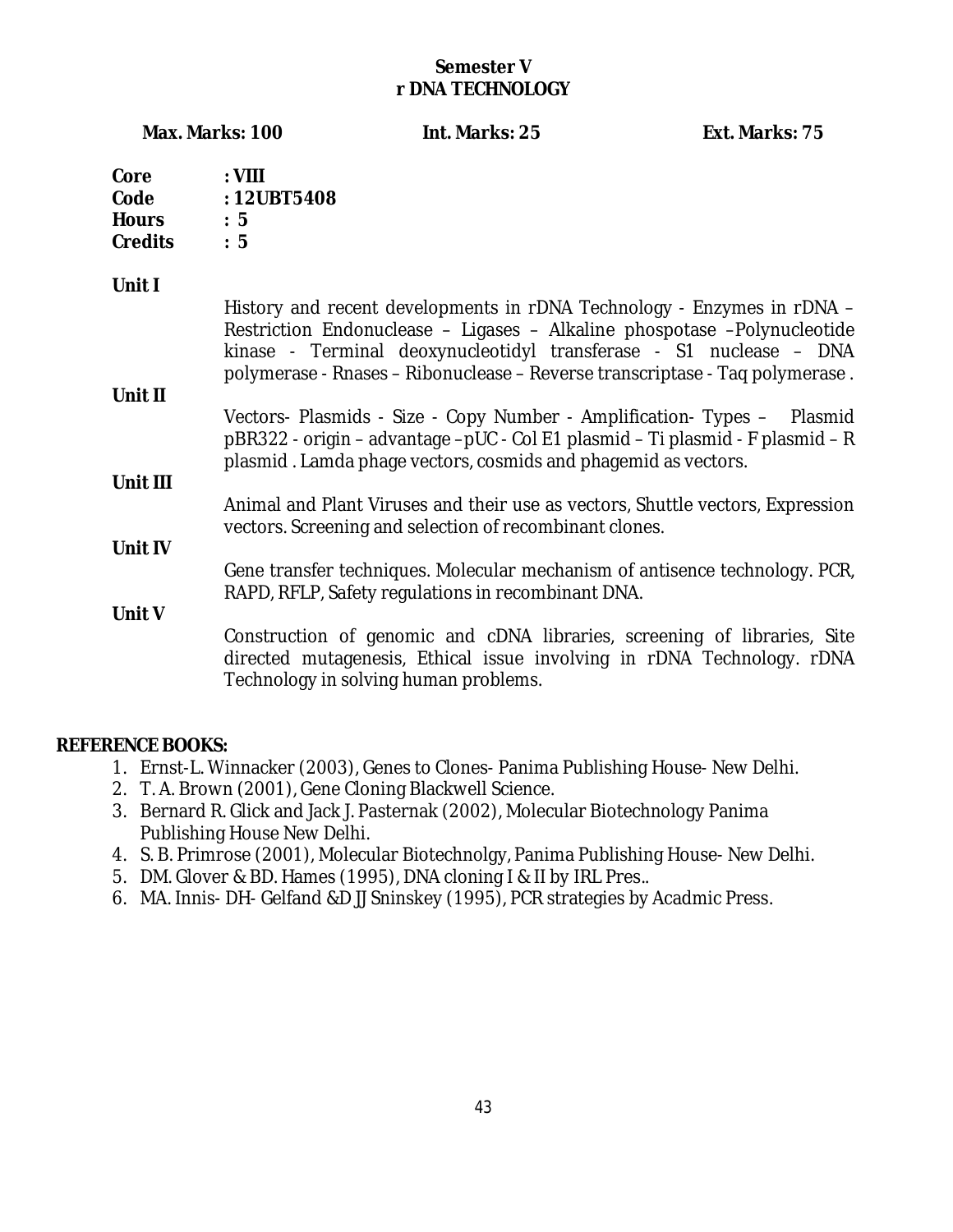# **Semester V BIOINFORMATICS**

**Max. Marks: 100 Int. Marks: 25 Ext. Marks: 75** 

**Core : IX Code : 12UBT5409 Hours : 5 Credits : 5** 

# **Unit I**

Cell structure, Ultra structure of Prokaryotes and Eukaryotes, Cellular organelles.

# **Unit II**

Biomolecules – Carbohydrate, Protein, Lipids and nucleic Acids, Protein confirmation.

# **Unit III**

Prediction of Protein structure – fold recognition, comparative modeling (homology) Basic principles of X-ray diffraction studies, NMR, Mass spectroscopy in identifying protein conformation.

# **Unit IV**

Networking – Network access, Internet, E-mail Servers Use of databases in biology: Sequence databases, structural databases.

**Unit V** 

Sequence Analysis – protein and Nucleic acids, structural comparisons.

# **Reference Books:**

- 1. Molecular databases for protein sequence and structure studies by Sillince, JA and Sillince M (1991) Springer Verlag.
- 2. Sequence Analysis primer by M.Gribskov, J.Devercux (1989) Stockton Press.
- 3. Nucleic acid and protein sequence analysis. A practical approach by MJ. Bishop and CJ. Ramslings (1987) IRL press.
- 4. Information theory and living systems by L.I. Garfield, (1992), Columbia University press.
- 5. Information to Biostatistics by Sokal and Rohlf (1973) Toppan Company Japan.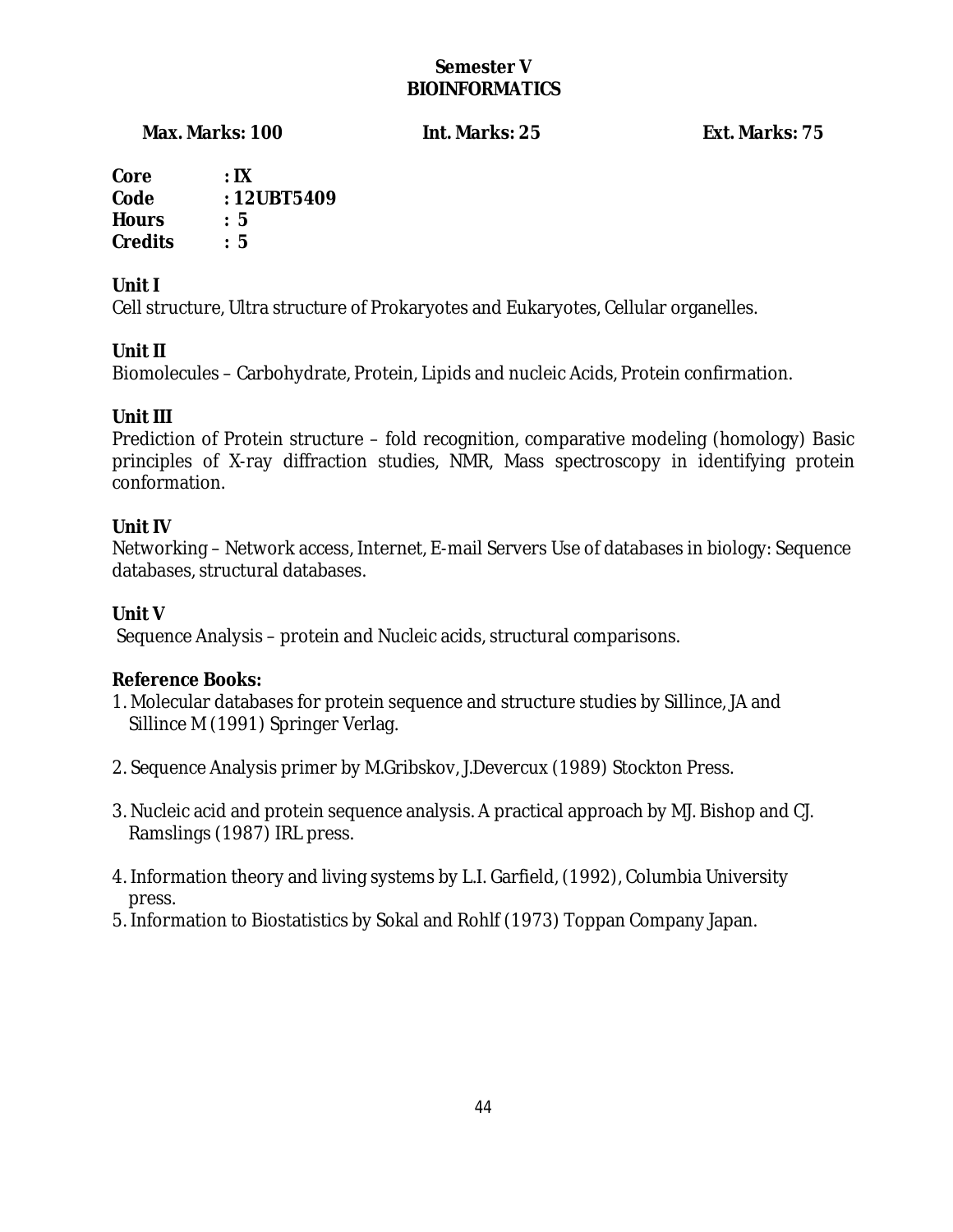# **Semester V**

# **ENZYMOLOGY, rDNA TECHNOLOGY AND BIOINFORMATICS– Practical**

**Max. Marks: 100 Int. Marks: 40 Ext. Marks: 60** 

**Core : X Code : 12UBT5410:P Hours : 6 Credits : 5** 

- 1. Isolation and visualization of plasmid DNA.
- 2. Restriction Digestion of Lamda DNA.
- 3. Ligation of DNA Fragments.
- 4. Isolation of Antibiotic Resistant Mutants.
- 5. Bacterial Transformation.
- 6. Sequence retrieval from any Databanks.
- 7. Sequence alignment by BLAST.
- 8. Enzyme kinetics salivary amylase- acid / alkaline phosphatase-
- 9. Enzyme Immobilization
- 10. Enzyme preparation and purification acid phosphatase –Ammonium Sulphate precipitation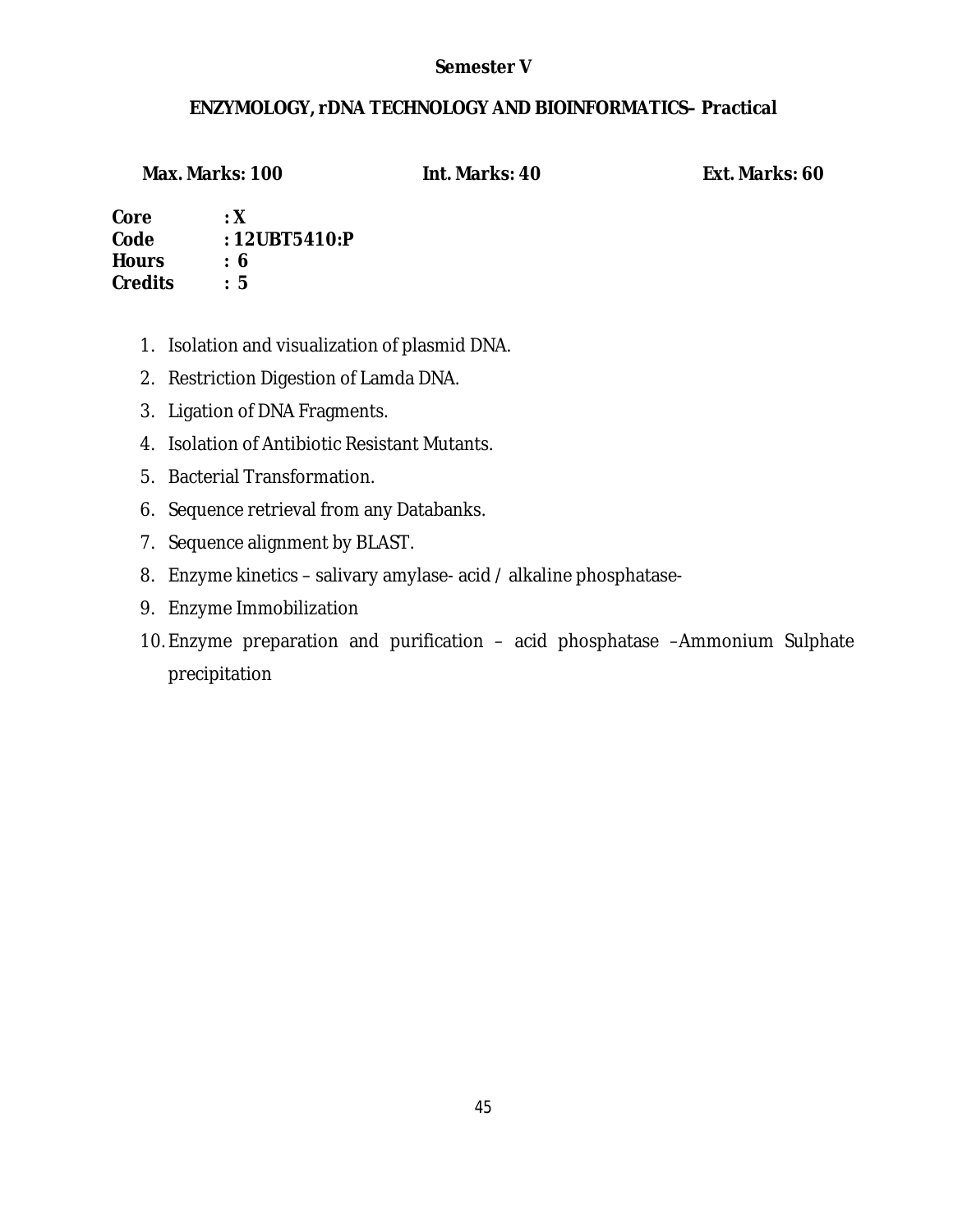# **Semester V**

#### **ENVIRONMENTAL BIOTECHNOLOGY**

**Max. Marks: 100 Int. Marks: 25 Ext. Marks: 75** 

| <b>Major Based Elective</b> | : I            |
|-----------------------------|----------------|
| Code                        | : 12UBT5501    |
| <b>Hours</b>                | $\therefore$ 5 |
| <b>Credits</b>              | : 5            |

- **UNIT I BASIC CONCEPTS AND ISSUES.** Environmental pollution. Types of pollution methods for measurement of pollution, methodology of environmental management- the problemsolving approach and its limitations. Global environmental problems- Ozone depletion, Green house effect and Acid rain.
- **UNIT II POLLUTION** and its control through biotechnology, bioremediation of soil and water contaminated with oil spills, heavy metals and detergents, Microbiological andbiochemical aspects of waste water treatment process. Various industrial effluent treatment methods
- **UNIT III Biodegradation** of xenobiotics in environment: Ecological considerations, decay behaviour and degradative plasmids, hydrocarbons, substituted hydrocarbons, oil pollution, surfactants. Biosensors.
- **UNIT IV PHYTOREMEDIATION**: Degradation of pesticides and other toxic chemicals by Plants. Degradation aromatic chlorinates petroleum products.
- **UNIT V BIOLEACHING:** Leaching of ores by microorganisms (gold, copper and uranium). Environmental significance of genetically modified (GM) microbes, plants and animals. Waste disposal and management, legislation of environmental problems. Microbial association in environment.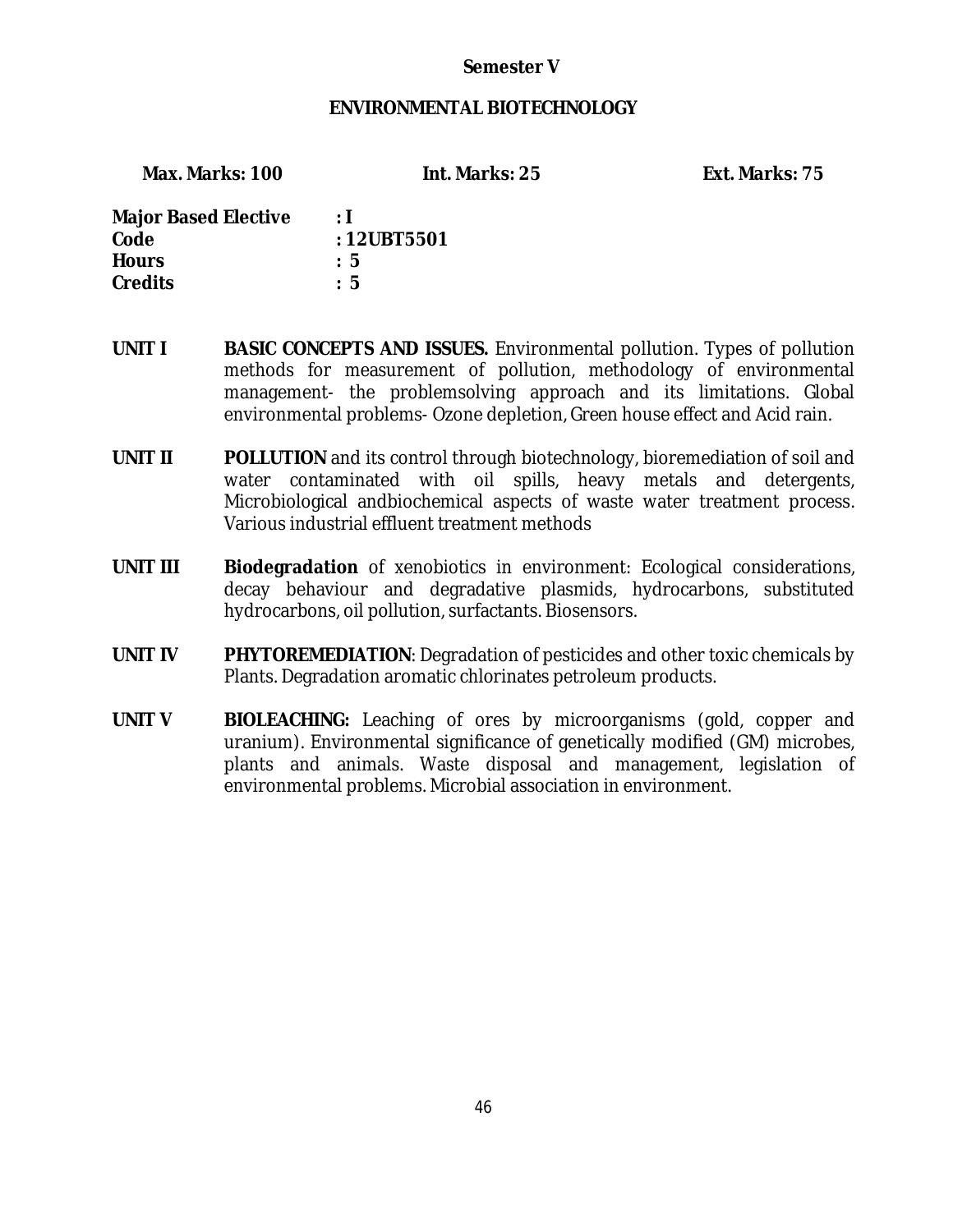# **REFERENCE BOOKS**

1. Environmental Science and Biotechnology: theory and Techniques,

A.G.Murugesan and C.Rajakumari,(2005).

2. Encyclopaedia of Environmental Biology, Chhatwal(2005).

3. Environmental Biology, P.D.Sharma(1994) Rastogi Publications.

4. Environmental Biotechnology and cleaner Bioprocesses, Eugenia J.Olguin(2000) Tayloir and Francis.

5. Principle Environmental Science , William P. Conningham and Mary Ann Conningham(2003) Tata McGraw-Hill publishing Company.

6. Environmental Biotechnology, K.V. Agarwall(2005) Nidhi Publishers.

7. Introduction to Environmental Biotechnology, A.K. Chatterji(2002) Prentice-Hall of India.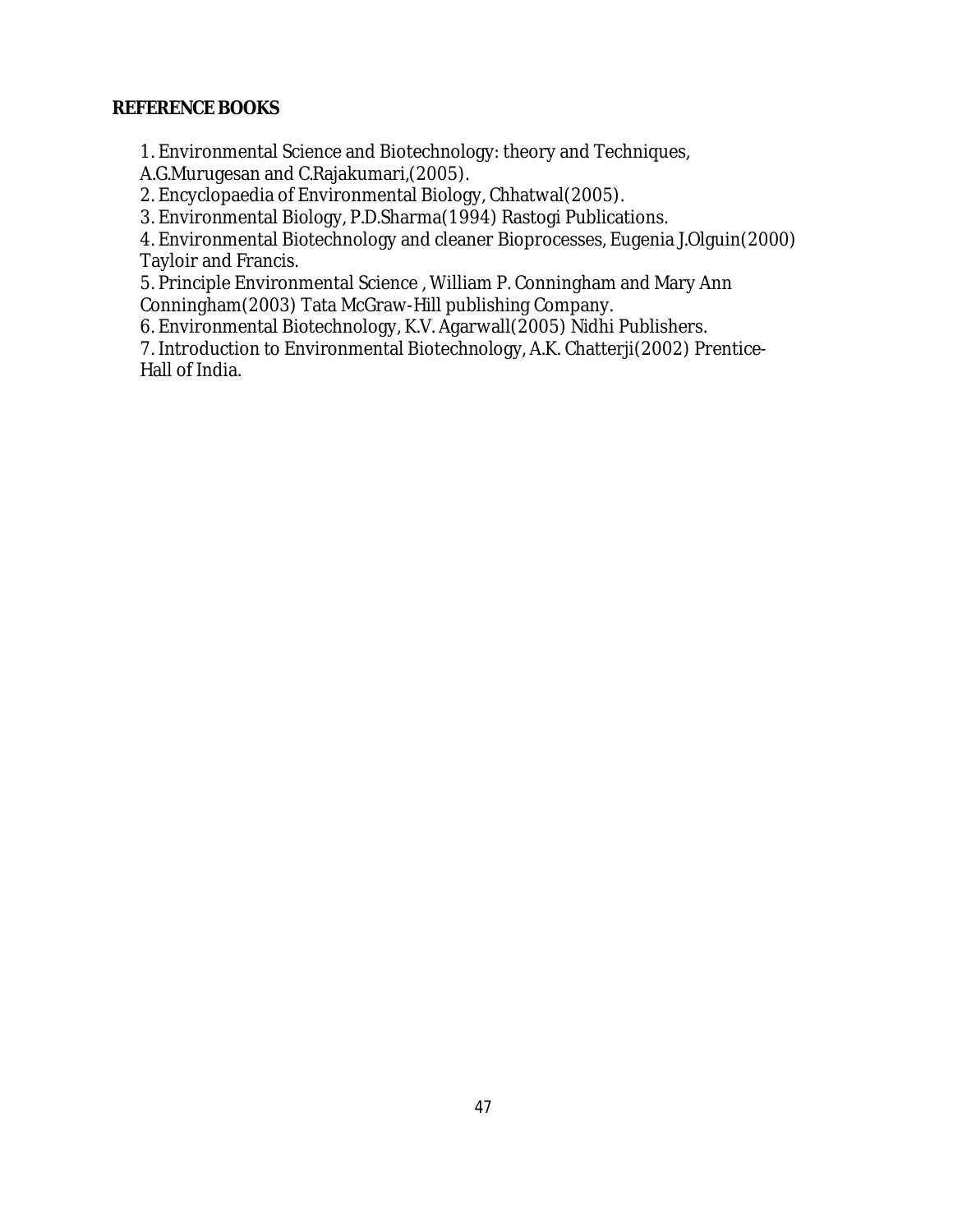#### **Semester V**

#### **BIOSTATISTICS AND RESEARCH METHODOLOGY**

| <b>Max. Marks: 100</b>      | Int. Marks: 25 | Ext. Marks: 75 |
|-----------------------------|----------------|----------------|
| <b>Skill Based Elective</b> | $:$ II         |                |
| Code                        | : $12UBT5702$  |                |
| Hours                       | $\therefore$ 4 |                |
| <b>Credits</b>              | : 4            |                |
|                             |                |                |
|                             |                |                |

- **UNIT I RESEARCH CONCEPTS AND DATA COLLECTION**: Definition of Research, Qualities of Researcher, Components of Research Problem, Various Steps in Scientific Research, Types of Research; Hypotheses Research Purposes - Research Design.
- **UNIT II RESEARCH REPORTS**: Structure and Components of Research Report, Research proposal/ Grant- definition, structure, budget allocation, specific aims, background and significance. Funding agencies in India.
- **UNIT III Biostatistics :** Introduction Definition Data: Primary& Secondary; Observational & Experimental; Probabilistic & Deterministic; Variable: discrete & continuous – Population & Sample; Random sample. **Sampling technique** – Judgment Sampling, Random Sampling by Lottery and Random number table methods, stratified random (proportionate and disproportionate) Sampling; Systematic random sampling; Multistage Random Sampling merits and demerits of the above methods.
- **Unit IV Classification** Frequency Distribution: Discrete, Continuous and Cumulative Frequency Distributions – Parts of a statistical Table – Advantages of classification of Data. **Presentation of Data -** Histogram, Frequency polygon, Frequency curve, Ogive curve, Bar Charts: Simple, Multiple, Subdivided, percentage – Pie diagram.
- **Unit V Measures of Location** Measures of Central Value: Mean, Median,Mode Measures of dispersion: Range, Mean Deviation, Standard Deviation, coefficient of Variation. **Correlation & Regression -** Definition – Types – Methods of studying correlation: **Probability -** Definition – Binomial, Poison and Normal distributions. **Tests of Significance:** General procedure – Large sample testing & Small sample testing: t-Test, Chi-squire test and F test.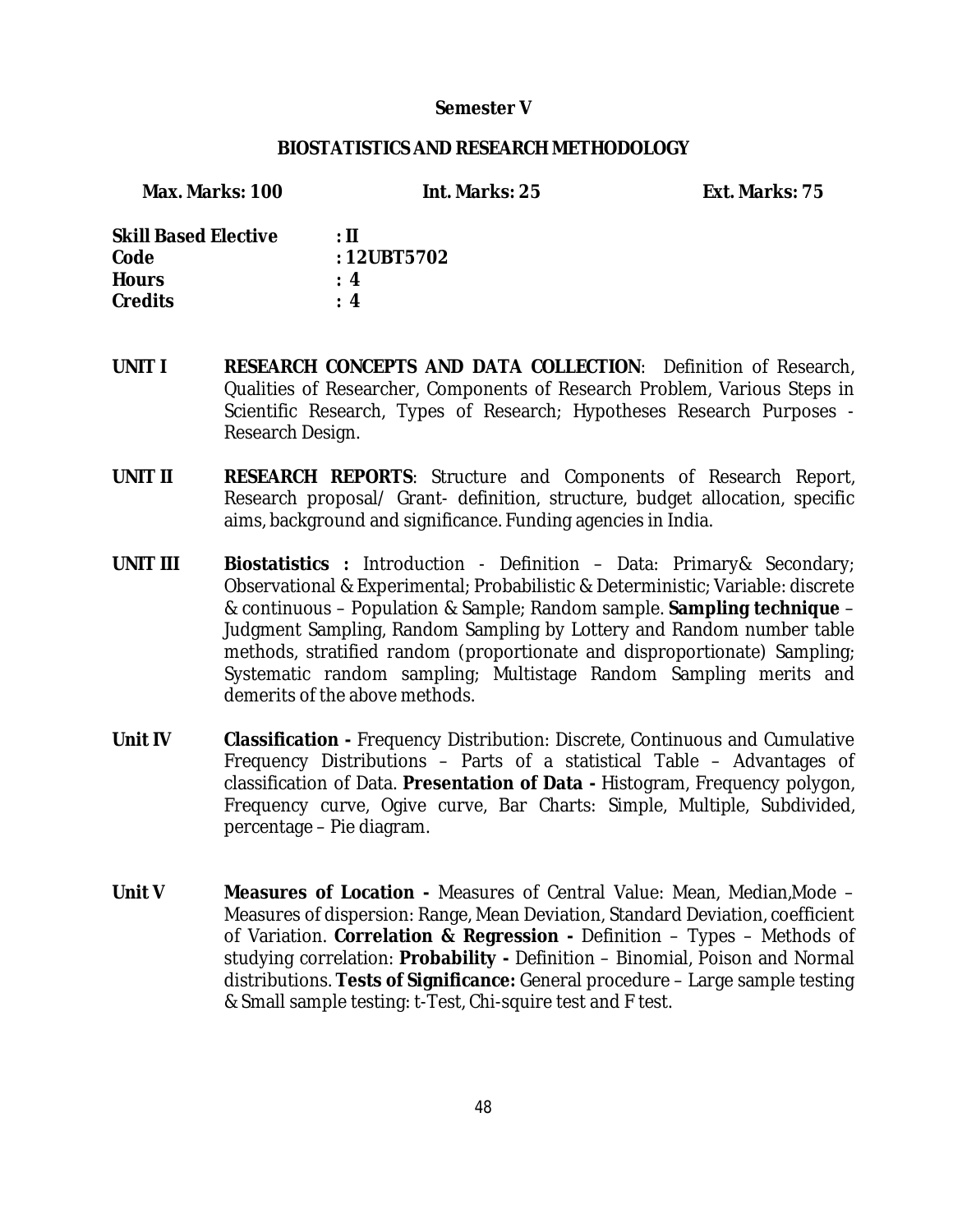### **REFERENCE BOOKS**

- 1. Introduction to Mathematics for Life Scientist, E. Batschelet, Springer. 2003
- 2. Mathematical Modeling, J.N. Kapur, Wiley Eastern Ltd., 1988.

3. Ordinary and Partial Differential Equations, M.D. Raisinghania, R.S.Aggarwal, S.Chand & Company Ltd., 1981.

4. Programming in ANSI C, E. Balagruswamy, Tata Mc Graw-Hill publishing company Ltd.2000.

5. Jerrold H. Zar. Biostatistical Analysis (4 th edition).

6. Bose, 1981. Elementary Biophysics, Vijaya Printers, Chennai.

7. Nageswara Rao, G. 1983. Statistics for Agricultural Science Oxford& IBH Publishing company

8. Gupta, S.P. 2008. Elementary Satistical Methods Sultan Chand &Sons, New Delhi.

9. Conn, E. & Stumpf, P.K., 1979. Outline of Biochemistry, Niley Easdtern Ltd., New Delhi.

10. Das Gupta, S.K. 1977. Biochemistry Vol.II, Macmillan & Co., New Delhi.

11. Metz, E.T., 1960. Elements of Bjiochemistry, V.F & S (P) Ltd.,Bombay.

12. Casey, E.J., 1969. Biophysics Concepts and Mechanisms, East &West Press, New Delhi.

13. Renganatha Rao, K., 1986. Text Book of Biochemistry, Prentice-Hallof India (P) Ltd., New Delhi.

14. Saim, A.S., 1994. Text Book of Biochemistry, CBS Publishers, New.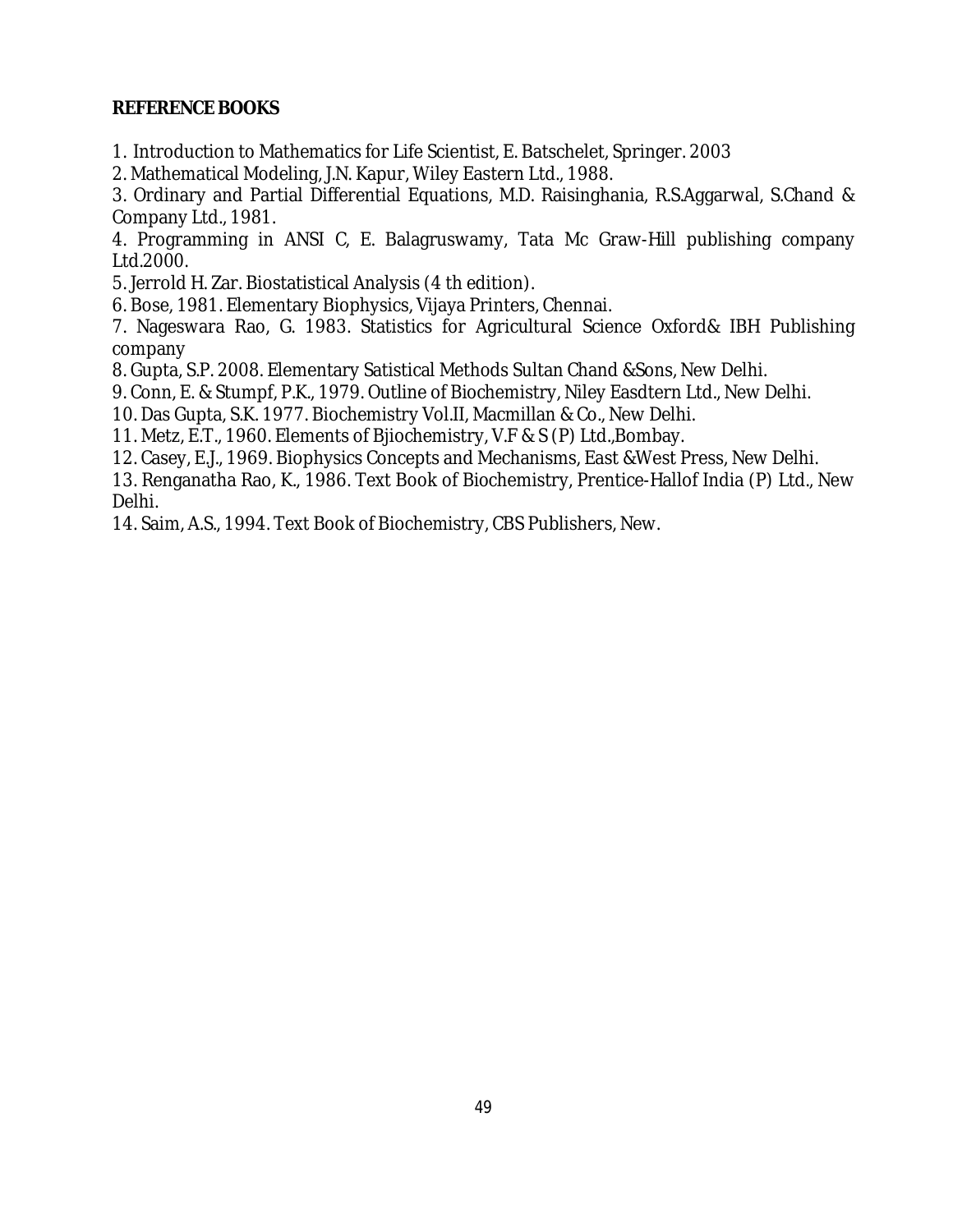# **Semester VI BIOPROCESS TECHNOLOGY**

**Max. Marks: 100 Int. Marks: 25 Ext. Marks: 75** 

**Core : XI Code : 12UBT6411 Hours : 5 Credits : 5** 

- **UNIT I INTRODUCTION TO WHITE BIOTECHNOLOGY:** Isolation and screening of industrially important microbes. Strain improvement - mutation and recombination. Preservation of industrially important microorganisms. Media/substrates for industrial fermentation. Media formulation.
- **UNIT II TYPES OF BIOREACTORS:** Mechanical Stirred tank bioreactors, Airlift fermentors, solid state fermentors, animal cell culture reactors and plant cell culture reactors.
- **UNIT III BIOREACTOR AND FERMENTATION:** Bioreactor design and operations basic function, design, components and body construction. Computers in bioprocess control system. Concepts of basic modes of fermentation – Batch, Fed batch and Continuous fermentation.
- **UNIT IV DOWNSTREAM PROCESSING:** Objectives and criteria foam separation precipitation methods. Filtration devices and filter aids. Centrifugation - industrial scale centrifugation and cell disruption.
- **UNIT V BIOPROCESS ECONOMICS AND INDUSTRIAL PRODUCTION:** Production of enzymes-amylases and proteases. Antibiotic production - penicillin and tetracycline. Amino acid - Lysine and glutamic acid. Vitamin production - vitamin B12. Organic acid production - citric acid. SCP production.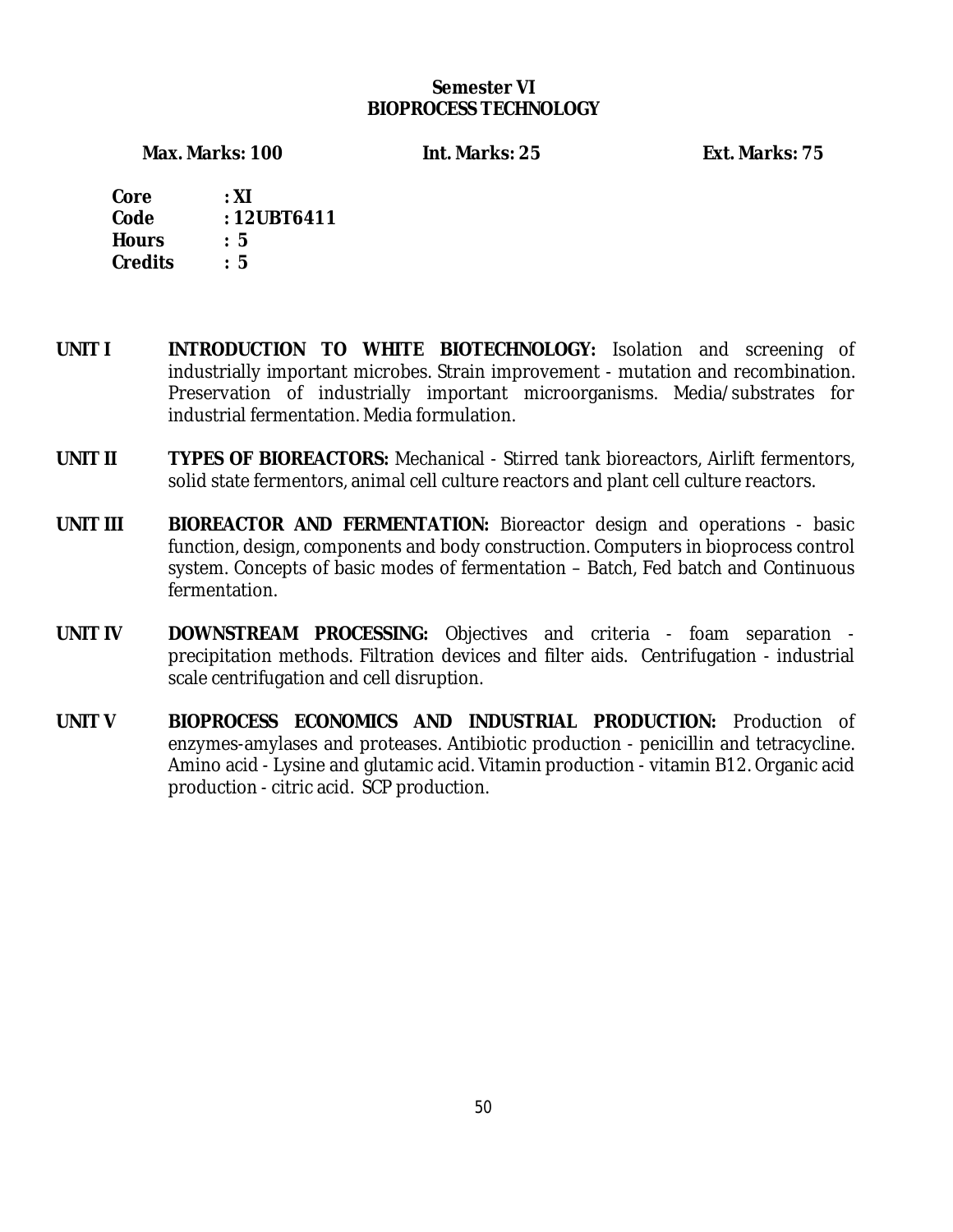#### **REFERENCE BOOKS:**

- 1. Glazer, A N. and Nikaldo, H.1995 Microbial Biotechnology -W H Freeman and company network.
- 2. Prescott, L M., Harley, J P and Klein, D A.1999. Microbiology 4th edition Mc Graw Hill.
- 3. Stainer, R Y, Ingrtham, J L., Wheels, M.L and Painter P.R.1987 General Microbiology. Maomillan.
- 4. Stanbury P.F., Whitaker A., Hall S.J. (1995) Principles of Fermentation Technology, Butterwoth Heinemann.
- 5. Casida L.E. (1968) Industrial Microbiology, John Wiley & Sons.
- 6. Flickinger M.C., Drew S.W. (1999) Encyclopedia of Bioprocess Technology 5 Volumes, John Wiley & Sons.
- 7. Arnold L. demain & Julian E. Davis. (2004) Industrial Microbiology & Biotechnology ASM Press.
- 8. Emt.el Mansi & CFA. Bryce (2004). Fermentation Microbiology & Biotechnology Taylor & Francis Ltd.
- 9. P.F. Stanbury A. Whitaker & S.J. Hall (1997) Principles of fermentation technology Oxford.
- 10. Gungalus- I.C. and Stainer. RY. (Eds.) The Bacterial Vol. III Academic press. New York.
- 11.Sala Teh JR -Bacterial physiology and metabolism Academic press- New York.
- 12. J.M. Coulson and J.F. Richardson (1984) Chemical Engineering Pergamon Press.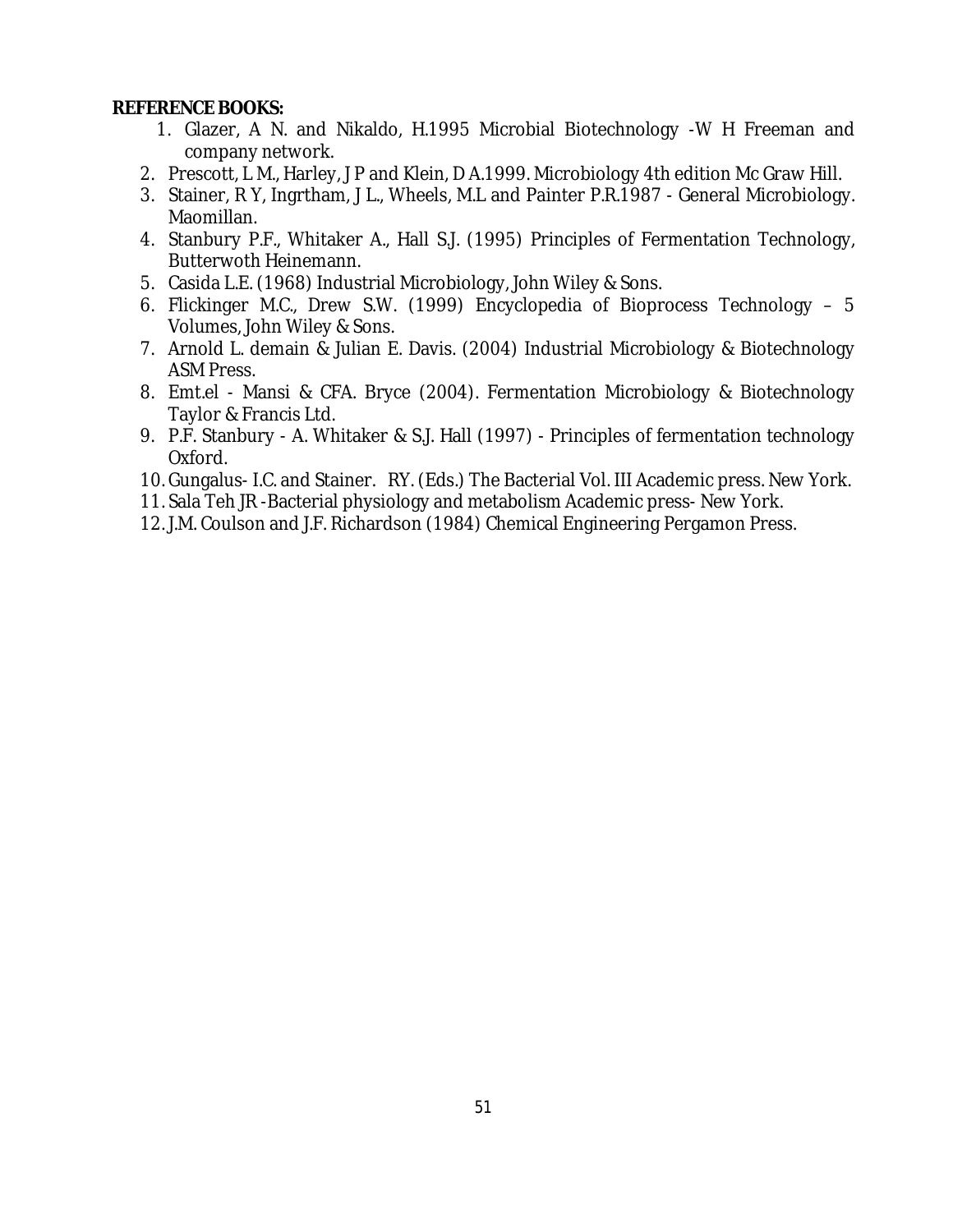# **Semester VI ANIMAL BIOTECHNOLOGY**

**Core : XII Code : 12UBT6412 Hours : 5 Credits : 5**  Unit **I I Historical** Perspectives, early experiments & Scope of Animal Tissue culture. Requirements for Animal cell culture. Media-Natural, Semi synthetic & Synthetic. Role of ingredients in Animal culture Media. Design & layout of ATC Laboratory. **Unit II** Basic Techniques of mammalian cell culture; Disagregation of animal tissue. Primary culture, Evolution of cell line, Organ culture, Stem cell culture, Embryo culture, Embryonic Stem cells and their application. Maintenance of cell culture Embryo culture. **Unit III** Sericulture, Commercial production of silk, Baculoviruses as animal viral vector. Silkworm as a bioreactor. Aquaculture, Biotechnology of aquaculture **Unit IV** Embryo Technology& Animal Breeding. Invitro fertilization, Embryo transfer, ICSI, Embryo splitting, Fertility control & regulation, test tube babies. Cell cloning, Transgenic animals-sheep, goat, Mice, fish. Unit **V** Hybridoma Technology, Production of vacciine, Interferons, Hormones in ATC. Gene therapy. Ethical values in animal biotechnology.

**REFERENCE BOOKS:** 

1. Culture of animal cells – **R. Ian Freshney**, John wiley & sons Puhler.

2. In vitro cultivation of Animal cells – **Bulterworth & Heincmann,** tunwich University press.

3. Genetic Engineering of Animal – **A. Publer,** VCH Publishers.

4. Animal Biotechnology – **M. Ranga.** Studam publishers, 2006.

**5.** Animal Biotechnology – **Dr. Ramadoss.** 

6. Animal Biotechnology-**R.Sasidhara**, MJP Publishers, 2006.

7. Medical biotechnology**- S.N Jogdand**, Himalaya publishing house ,2004.

8. Biotechnology,**Satyanarayana.** U, (2008), Books and Allied (p) Ltd

**Max. Marks: 100 Int. Marks: 25 Ext. Marks: 75**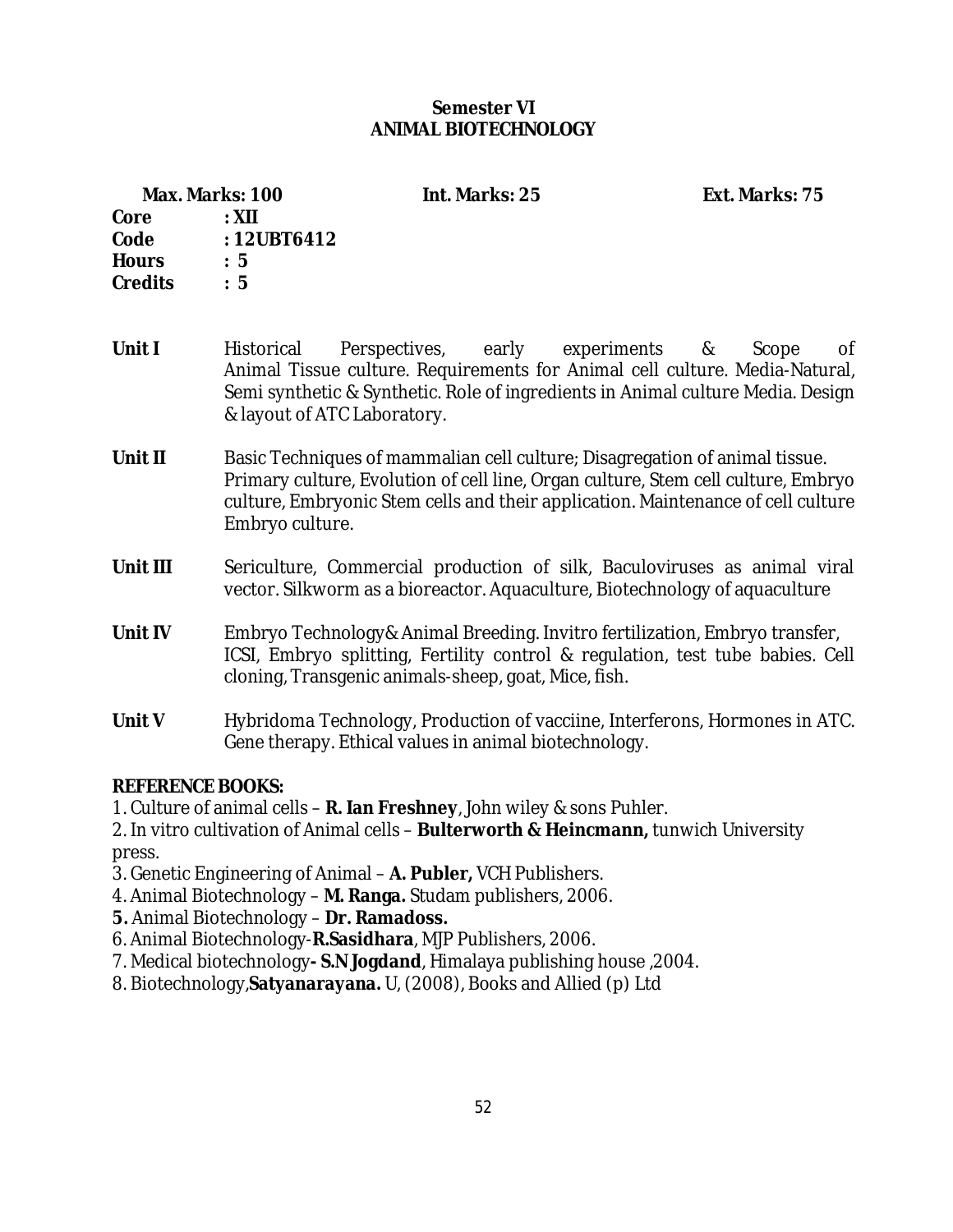# **Semester VI BIOPROCESS, ANIMAL AND PLANT BIOTECHNOLOGY– Practical**

**Max. Marks: 100 Int. Marks: 40 Ext. Marks: 60** 

| Core           | $\pm$ XIII      |
|----------------|-----------------|
| Code           | : $12UBT6413:P$ |
| <b>Hours</b>   | : 6             |
| <b>Credits</b> | : 5             |

# 1. Plant Tissue culture media preparation

- a. MS Media
- b. Nitsch's media
- c. White's media
- 2. Callus induction
- 3. Micro propagation
- 4. Protoplast isolation
- 5. Green house visit and maintenance
- 6. Preparation of Animal cell culture media
- 7. Culture of chick embryo fibroblast
- 8. Inoculation virus and observation
- 9. Cytopathic effect in cell lines
- **10.**Chick embryo demonstration

11. Process Control of Fermenter – Demonstration (pH, Temp, Foam, Dissolved  $O_2$ ).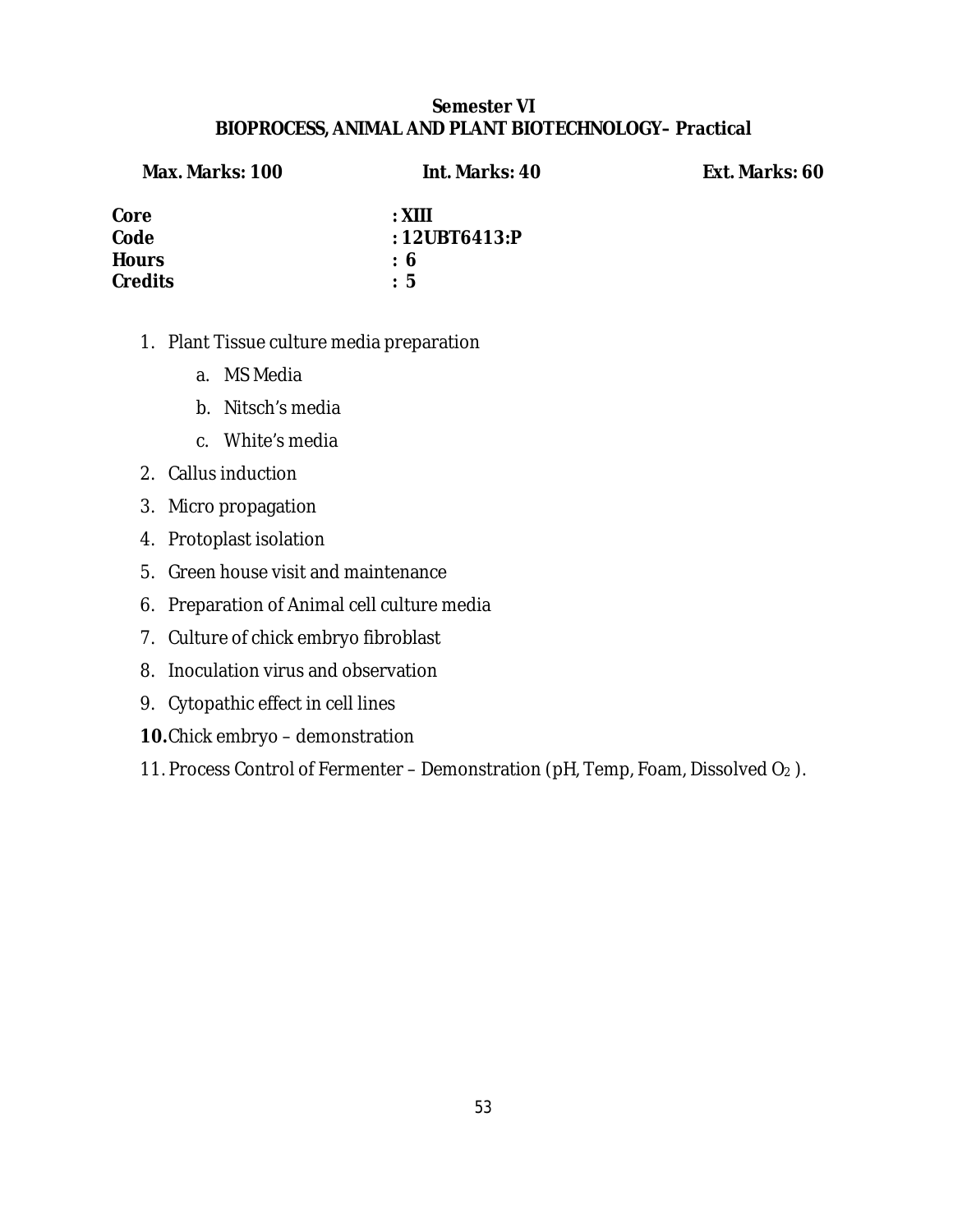# **Semester VI PLANT BIOTECHNOLOGY**

**Max. Marks: 100 Int. Marks: 25 Ext. Marks: 75** 

| <b>Major Based Elective</b> | $\cdot$ H      |
|-----------------------------|----------------|
| Code                        | : $12UBT6502$  |
| <b>Hours</b>                | : 5            |
| <b>Credits</b>              | $\therefore$ 5 |

- UNIT I History of plant tissue culture laboratory organization aseptic techniques nutritional requirements and culture media – Types of cultures – Solid – Liquid.
- UNIT II Micropropagation mass production of plantlets hardening and mist chambers – techniques for maintaining plantlets in the field – Callus induction somatic embryogenesis – induction of multiple shoots – production and exploitation of haploids and triploid – embryo rescue – protoplast culture, Somaclonal variations.
- **UNIT III** Genetic Engineering in Plants-Molecular biology of Agrobacterium mediated DNA transfer- Ti plasmid Vectors- Technique of hairy root production. Plant viruses as vectors. Physical method of transfer-Biolistics –Electroporation.
- UNIT IV Selectable Markers, reporter genes- Promoters used in Plant vectors genetic engineering for- heat, drought and saline tolerance - Virus resistance - Pest resistance - Herbicide resistance- Herbicide tolerance - Delayed fruit ripening - Fungal and bacterial resistance
- UNIT V Production of therapeutic proteins antibodies- vaccines hormones- Golden Rice. Marker free transgenic plants. Secondary metabolite production.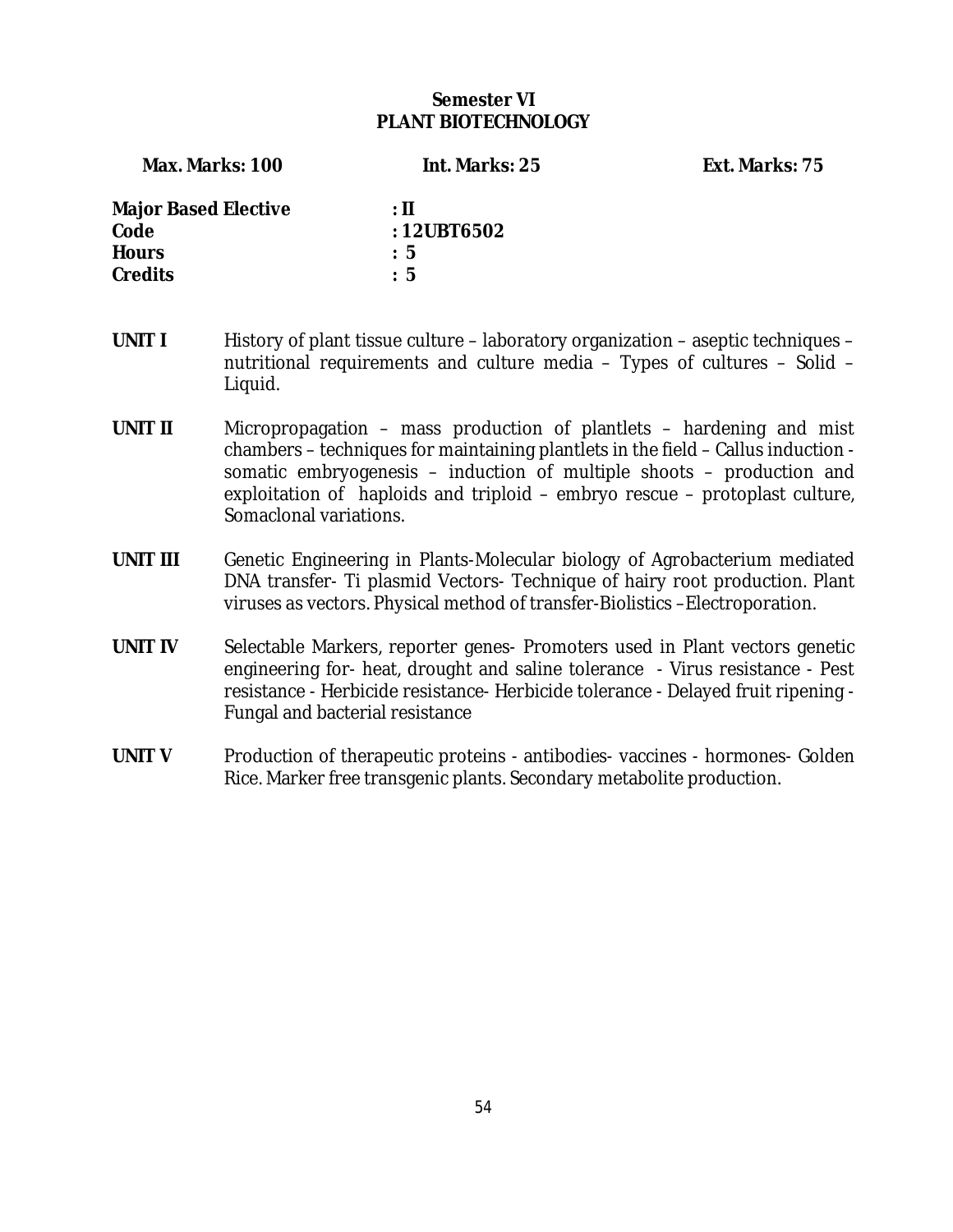**REFERENCES:** 

- 1. R.A Dixon And R.A. Gonzales (2004).Plant cell culture, IRL press.
- 2. G.W. Lycett and D. grierson (1990) Genetic Engineering of crop plants- (Eds)
- 3. M.J. Chrispeels and D.F. Sadava (1994) Plants- Genes and Agriculture Jones and Bartlett.
- 4. Glick and Paster mark (2002) Molecular Biotechnology by Panima.
- 5. S.S. Bhojwani and M.K. Razdan (2004) Plant Tissue culture: theory and practice a revised edition Elsevier science.
- 6. F.H.Erbisch and K.M.Maredia (2000). Intellectual property in agricultural Biotechnology, Edited by, University Press.
- 7. Bernard R.Glick and Jack J.Pasternak (2001). Molecular Biotechnology, Principles and applications of recombinant DNA technology. ASM Press Washington DC.
- 8. J.Hammond, P.McGarvey and V.Yusibov (eds) (1999). Plant Biotechnology New products and Applications. By Springer Publication.
- 9. Kalyankumar De. (2007). An Introduction to Plant Tissue Culture Techniques. New Central Book Agency, Kolkata.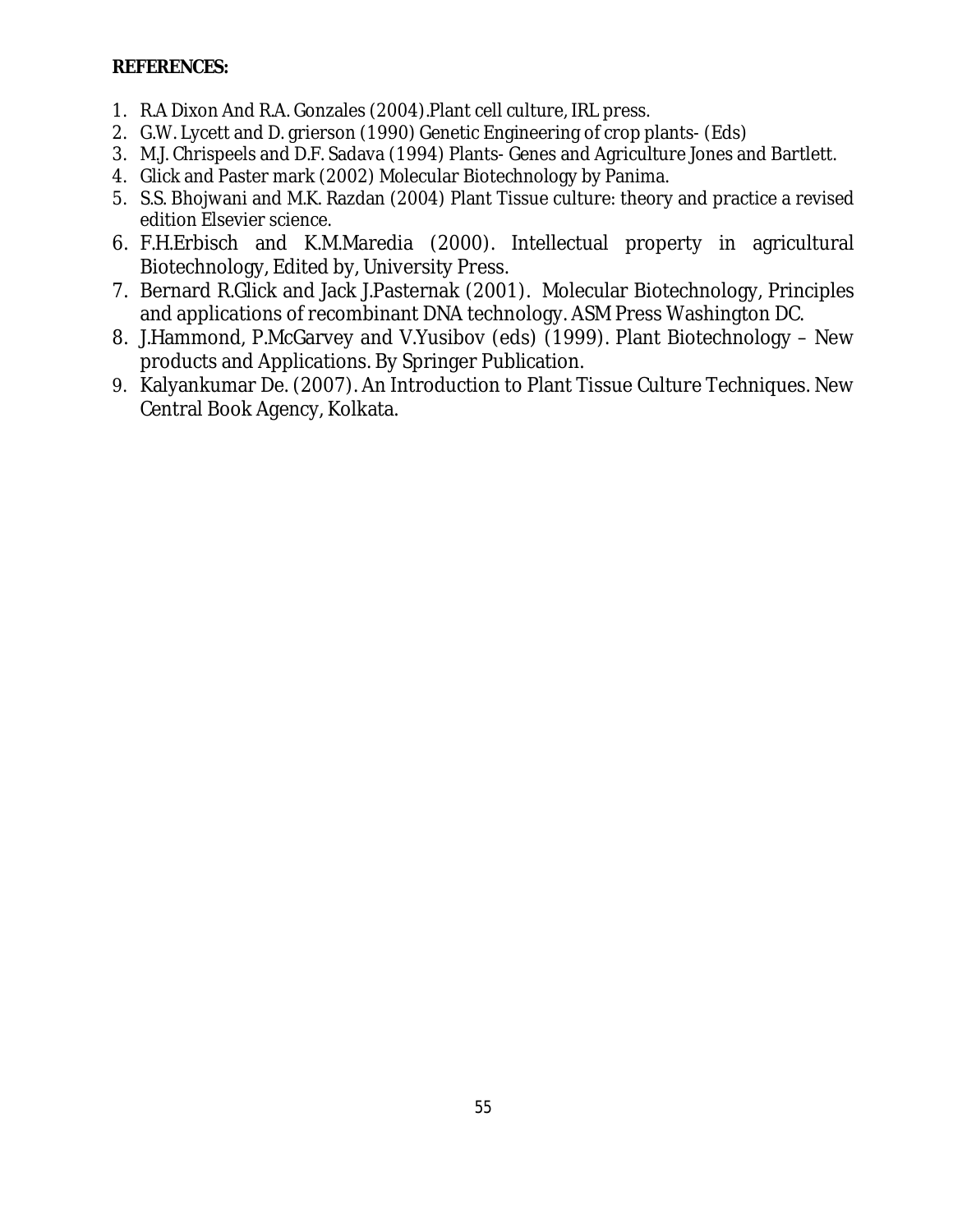# **Semester VI IPR, BIOSAFETY, BIOETHICS AND BIOTECHNOLOGY MANAGEMENT**

| <b>Max. Marks: 100</b>      | Int. Marks: 25 | Ext. Marks: 75 |
|-----------------------------|----------------|----------------|
| <b>Major Based Elective</b> | : III          |                |
| Code                        | : $12UBT6503$  |                |
| Hours                       | $\therefore$ 4 |                |
| Credits                     | : 4            |                |
|                             |                |                |

- **UNIT I INTELLECTUAL PROPERTY RIGHTS**: TRIP International conventions patents and methods of application of patents - Legal implications Biodiversity and farmer rights.
- **UNIT II PATENTS AND PATENT LAWS**: Objectives of the patent system Basic principles and general requirements of patent law - biotechnological inventions and patent law - Legal development - Patentable subjects and protection in biotechnology - The patentability of microorganisms - IPR and WTO regime.
- **UNIT III BIOTECHNOLOGY MANAGEMENT:** Introduction Designing a manuscript- grant experimental protocols & experimental methods. Selection of a Biotechnology company.
- **UNIT IV SETTING UP OF A LABORATORY**: laboratory administration collaborations inventories and inspections – personnel – Recruitment hiring – mentoring promoting and terminating
- **UNIT V GOOD MANUFACTURING PRACTICES ENSURING BIOSAFETY:** Biosafety regulations - Good laboratory practices - Good manufacturing practices in industry. Storage and disposal of hazardous wastes: radioactive materials - pathogenic strains. GMO's and their release in environment. Experimental protocol approvals -Levels of containment - Environmental aspects of biotech applications.

# **REFERENCE BOOK**

- 1. Beier- F.K.- Crespi- R.S. and Straus- T. Biotechnology and Patent protection-Oxford and IBH Publishing Co. New Delhi.
- 2. Sasson A- Biotechnologies and Development- UNESCO Publications.
- 3. Jeffrey M. Gimble- Academia to Biotechnology- Elsevier- Academic Press.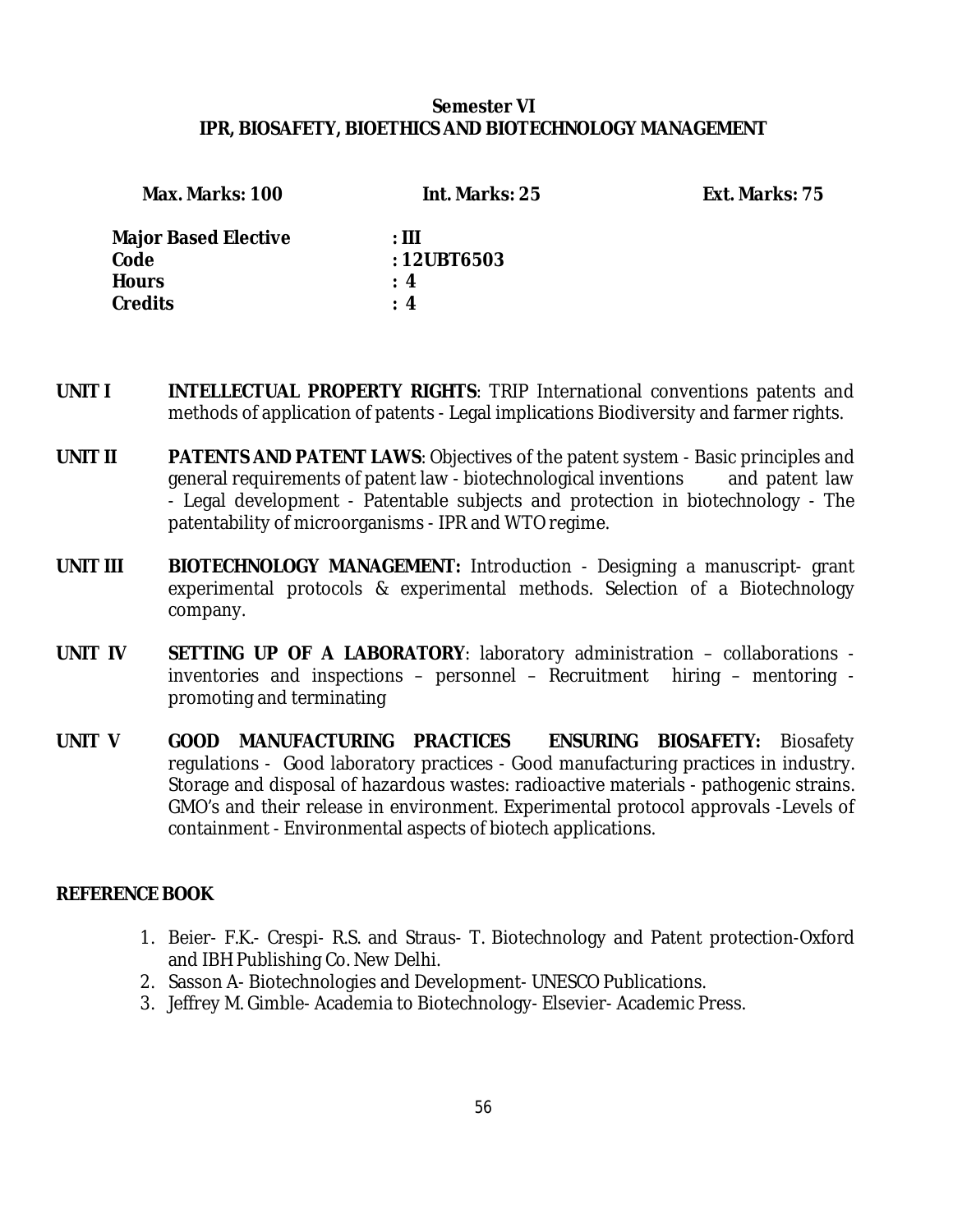# **Semester VI**

### **GENERAL PHARMACOLOGY AND MOLECULAR DIAGNOSTICS**

| <b>Max. Marks: 100</b>        | Int. Marks: 25 | Ext. Marks: 75 |
|-------------------------------|----------------|----------------|
| <b>Skilled Based Elective</b> | : III          |                |
| Code                          | : $12UBT6703$  |                |
| Hours                         | $\therefore$ 4 |                |
| Credits                       | $\therefore$ 4 |                |
|                               |                |                |

- **UNIT I** Introduction to Pharmacology, Sources of Drugs, Dosage forms and routes of administration and drug delivery system; Mechanism of action, drug receptors and cellular signaling systems ;Combined effect of drugs, Factors modifying drug action, tolerance and dependence; Pharmocogenetics.
- **UNIT II** Absorption Structure of cell membrane, Gastro-intestinal absorption of drugs, Mechanism of drug absorption, Absorption of drug from non-per oral routes. Distribution, Metabolism and Excretion of drugs,
- UNIT III **Immunodiagnostics:** Approaches, methods and tools for molecular diagnostics. Antibodies and MHC molecules - allotypes and isotypes. Serodiagnostics: agglutination, immunodiffusion, immunoelectrophoresis and immunoprecipitation. HLA typing. Diagnostic and therapeutic implications of cytokines. Immunoinformatics and vaccine designing.
- **UNIT IV** Microbial Diagnostics: Environmental molecular diagnostics Pathogens of importance in aqua culture (WSSV) and agriculture
- **UNIT V** Diagnostics For Human Diseases: Genetic testing Practice of genetic testing for carrier detection, predict disorders, presymptomatic testing and diseasesusceptibility testing.

# **References:**

- 1. Rang, M.P., Dale M.M and Reter, J.M Pharmacology.
- 2. Pharmacology and Therapeutics Satoskar
- 3. Medical Pharmocology by K.D. Tripathi.
- 4. Benjamin E, Coico R and Sunskise G, (2000). Immunology a short course. IV Edition. Wiley-Liss Publication, New York.
- 5. Kuby, J (2005). Immunology, III Edition, WH Freeman and Co. New York.